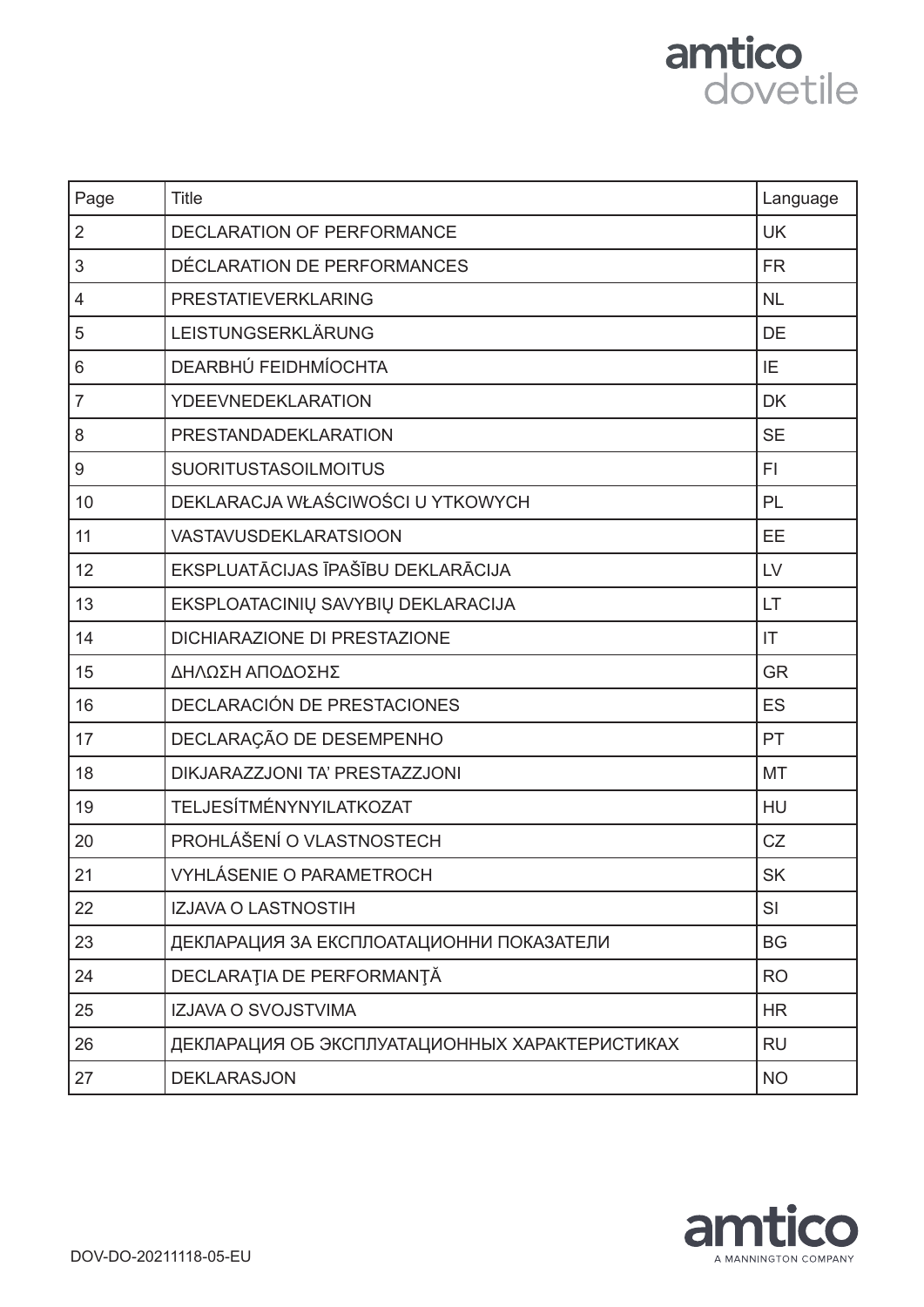| <b>JANNINGTON COMPANY</b> |
|---------------------------|

#### DECLARATION OF PERFORMANCE

| 1. | Unique identification code of the product-type:                                                                                                                                                                                                                                                     |                                                                      |                                                                                                                                                                                  |
|----|-----------------------------------------------------------------------------------------------------------------------------------------------------------------------------------------------------------------------------------------------------------------------------------------------------|----------------------------------------------------------------------|----------------------------------------------------------------------------------------------------------------------------------------------------------------------------------|
|    |                                                                                                                                                                                                                                                                                                     | <b>CPR/AI/024 - UK</b>                                               |                                                                                                                                                                                  |
| 2. | Type, batch or serial number or any other element allowing identification of the construction product as required pursuant to Article 11(4):                                                                                                                                                        |                                                                      |                                                                                                                                                                                  |
|    | amtico                                                                                                                                                                                                                                                                                              | (Homogeneous Wear Layer)<br>dovetile                                 |                                                                                                                                                                                  |
| 3. | Intended use or uses of the construction product, in accordance with the applicable harmonised technical specification, as foreseen by the manufacturer:                                                                                                                                            |                                                                      |                                                                                                                                                                                  |
|    |                                                                                                                                                                                                                                                                                                     |                                                                      | For use as floor covering in buildings (see EN 14041) according to the manufacturer's specifications.                                                                            |
| 4. | Name, registered trade name or registered trade mark and contact address of the manufacturer as required pursuant to Article 11(5):                                                                                                                                                                 |                                                                      |                                                                                                                                                                                  |
|    |                                                                                                                                                                                                                                                                                                     | Amtico International, Kingfield Road, Coventry, CV6 5AA, UK          |                                                                                                                                                                                  |
| 5. | Where applicable, name and contact address of the authorised representative whose mandate covers the tasks specified in Article 12(2):                                                                                                                                                              |                                                                      |                                                                                                                                                                                  |
|    |                                                                                                                                                                                                                                                                                                     | Amtico International GmbH, Im Taubental 11, 41468 Neuss, Deutschland |                                                                                                                                                                                  |
| 6. | System of assessment and verification of constancy of performance:                                                                                                                                                                                                                                  |                                                                      |                                                                                                                                                                                  |
|    |                                                                                                                                                                                                                                                                                                     | System 3                                                             |                                                                                                                                                                                  |
| 7. | In case of the declaration of performance concerning a construction product covered by a harmonised standard:                                                                                                                                                                                       |                                                                      | Name of the notified test laboratory, that has issued the certificate of conformity of the factory production control, inspection reports and calculation reports (if relevant). |
|    | TFI Aachen GmbH NB1658                                                                                                                                                                                                                                                                              |                                                                      |                                                                                                                                                                                  |
|    | (Previously SATRA NB0321)                                                                                                                                                                                                                                                                           |                                                                      | Not Applicable                                                                                                                                                                   |
|    | Notified Body                                                                                                                                                                                                                                                                                       |                                                                      | Certificate of constancy of performance                                                                                                                                          |
| 8. | In case of the declaration of performance concerning a construction product for which a European Technical Assessment has been issued:                                                                                                                                                              | Not Applicable                                                       |                                                                                                                                                                                  |
|    |                                                                                                                                                                                                                                                                                                     |                                                                      |                                                                                                                                                                                  |
| 9. | Declared performance                                                                                                                                                                                                                                                                                |                                                                      |                                                                                                                                                                                  |
|    | <b>Essential characteristics</b>                                                                                                                                                                                                                                                                    | Performance                                                          | Harmonised technical specification                                                                                                                                               |
|    | Reaction to Fire (EN 13501-1)                                                                                                                                                                                                                                                                       |                                                                      | EN 14041: 2004/AC:2006                                                                                                                                                           |
|    | Content of Pentachlorophenol                                                                                                                                                                                                                                                                        | DL<br><b>PCP</b>                                                     | EN 14041: 2004/AC:2006                                                                                                                                                           |
|    | Formaldehyde Emissions                                                                                                                                                                                                                                                                              | E1<br><b>HCHO</b>                                                    | EN 14041: 2004/AC:2006                                                                                                                                                           |
|    | Slip Resistance (EN 13893)                                                                                                                                                                                                                                                                          |                                                                      | EN 14041: 2004/AC:2006                                                                                                                                                           |
|    | Electrostatic Propensity (EN 1815)                                                                                                                                                                                                                                                                  |                                                                      | EN 14041: 2004/AC:2006                                                                                                                                                           |
|    |                                                                                                                                                                                                                                                                                                     |                                                                      |                                                                                                                                                                                  |
|    |                                                                                                                                                                                                                                                                                                     |                                                                      |                                                                                                                                                                                  |
|    |                                                                                                                                                                                                                                                                                                     |                                                                      |                                                                                                                                                                                  |
|    |                                                                                                                                                                                                                                                                                                     |                                                                      |                                                                                                                                                                                  |
|    |                                                                                                                                                                                                                                                                                                     |                                                                      |                                                                                                                                                                                  |
|    |                                                                                                                                                                                                                                                                                                     |                                                                      |                                                                                                                                                                                  |
|    | 10. The performance of the product identified in points 1 and 2 is in conformity with the declared performance in point 9.<br>This declaration of performance is issued under the sole responsibility of the manufacturer identified in point 4<br>Signed for and on behalf of the manufacturer by: |                                                                      |                                                                                                                                                                                  |
|    | Gary Wilson                                                                                                                                                                                                                                                                                         |                                                                      |                                                                                                                                                                                  |
|    | <b>Technical Manager</b><br>(name and function)                                                                                                                                                                                                                                                     |                                                                      |                                                                                                                                                                                  |
|    | Coventry, UK<br>31/12/2020                                                                                                                                                                                                                                                                          |                                                                      |                                                                                                                                                                                  |
|    | (place and date of issue)                                                                                                                                                                                                                                                                           |                                                                      | (signature)                                                                                                                                                                      |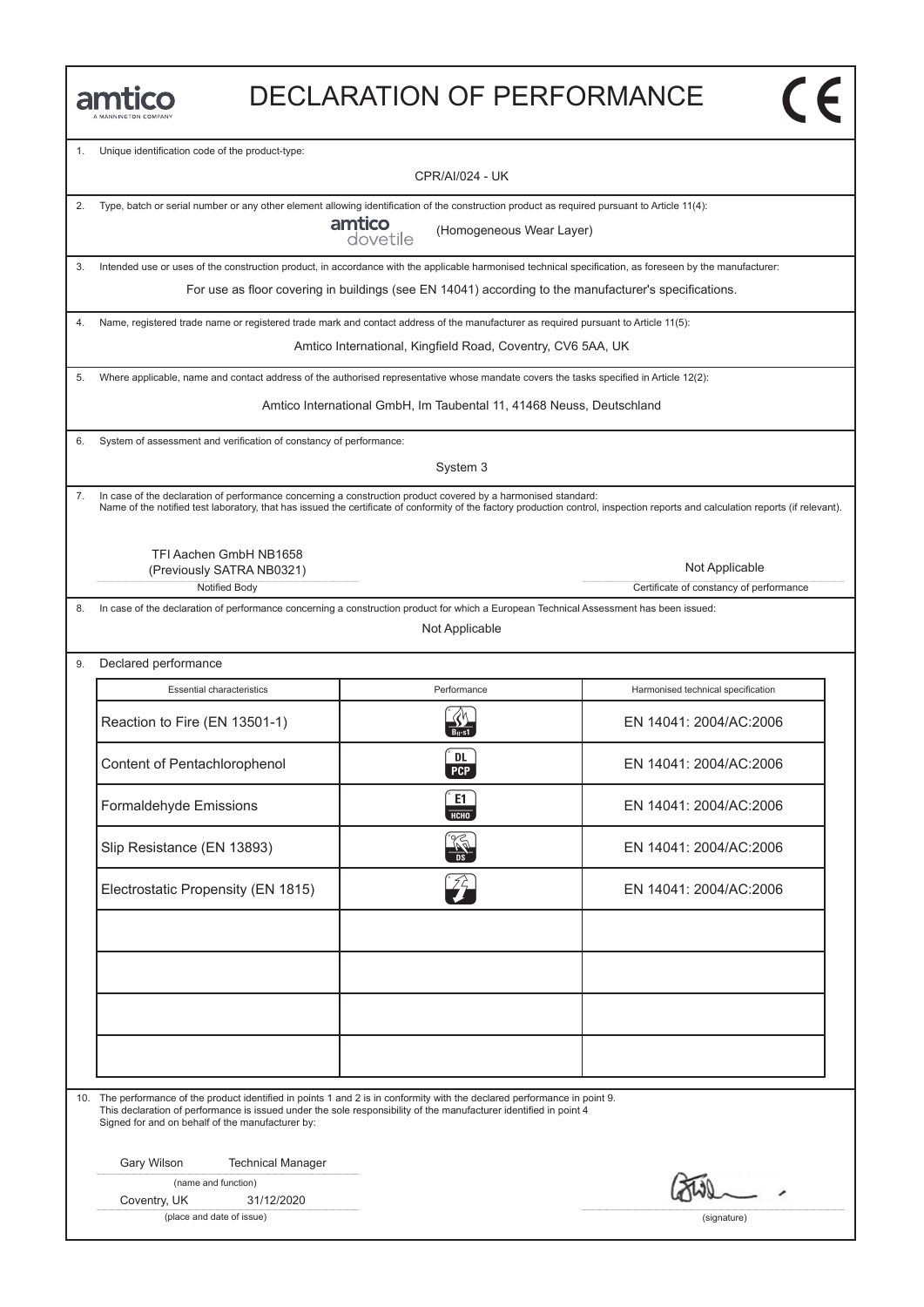

| 1. | Code d'identification unique du produit type:                                                                                                                                                                                                                                                                       |                                                                                                                           |                                         |
|----|---------------------------------------------------------------------------------------------------------------------------------------------------------------------------------------------------------------------------------------------------------------------------------------------------------------------|---------------------------------------------------------------------------------------------------------------------------|-----------------------------------------|
|    | <b>CPR/AI/024 - FR</b>                                                                                                                                                                                                                                                                                              |                                                                                                                           |                                         |
| 2. | Numéro de type, de lot ou de série ou tout autre élément permettant l'identification du produit de construction, conformément à l'article 11, paragraphe 4:<br>amtico<br>dovetile<br>(Homogeneous Wear Layer)                                                                                                       |                                                                                                                           |                                         |
| 3. | Usage ou usages prévus du produit de construction, conformément à la spécification technique harmonisée applicable, comme prévu par le fabricant:                                                                                                                                                                   |                                                                                                                           |                                         |
|    |                                                                                                                                                                                                                                                                                                                     | Pour une utilisation comme revêtement de sol dans les bâtiments (voir EN 14041) selon les<br>spécifications du fabricant. |                                         |
| 4. | Nom, raison sociale ou marque déposée et adresse de contact du fabricant, conformément à l'article 11, paragraphe 5:                                                                                                                                                                                                |                                                                                                                           |                                         |
|    |                                                                                                                                                                                                                                                                                                                     | Amtico International, Kingfield Road, Coventry, CV6 5AA, UK                                                               |                                         |
| 5. | Le cas échéant, nom et adresse de contact du mandataire dont le mandat couvre les tâches visées à l'article 12, paragraphe 2:                                                                                                                                                                                       |                                                                                                                           |                                         |
|    |                                                                                                                                                                                                                                                                                                                     | Amtico International GmbH, Im Taubental 11, 41468 Neuss, Deutschland                                                      |                                         |
| 6. | Le ou les systèmes d'évaluation et de vérification de la constance des performances du produit de construction, conformément à l'annexe V:                                                                                                                                                                          |                                                                                                                           |                                         |
|    |                                                                                                                                                                                                                                                                                                                     | Système 3                                                                                                                 |                                         |
| 7. | Dans le cas de la déclaration des performances concernant un produit de construction couvert par une norme harmonisée:<br>Le nom du laboratoire d'essai notifié, qui a délivré le certificat de conformité du contrôle de production en usine, les rapports d'inspection et rapports<br>de calcul (le cas échéant). |                                                                                                                           |                                         |
|    | TFI Aachen GmbH NB1658<br>(Précédemment SATRA NB0321)                                                                                                                                                                                                                                                               |                                                                                                                           | N'est pas applicable                    |
|    | Organisme notifié                                                                                                                                                                                                                                                                                                   |                                                                                                                           | Certificate of constancy of performance |
| 8. | Dans le cas de la déclaration des performances concernant un produit de construction pour lequel une évaluation technique européenne a été délivrée:                                                                                                                                                                | Pas Applicable                                                                                                            |                                         |
| 9. | Performances déclarées                                                                                                                                                                                                                                                                                              |                                                                                                                           |                                         |
|    | Caractéristiques essentielles                                                                                                                                                                                                                                                                                       | Performances                                                                                                              | Harmonised technical specification      |
|    | Réaction au feu (EN 13501-1)                                                                                                                                                                                                                                                                                        |                                                                                                                           | EN 14041: 2004/AC:2006                  |
|    | Teneur en pentachlorophénol                                                                                                                                                                                                                                                                                         | DL<br><b>PCP</b>                                                                                                          | EN 14041: 2004/AC:2006                  |
|    | Émissions de formaldéhyde                                                                                                                                                                                                                                                                                           | E1<br><b>НСНО</b>                                                                                                         | EN 14041: 2004/AC:2006                  |
|    | Résistance au glissement (EN 13893)                                                                                                                                                                                                                                                                                 |                                                                                                                           | EN 14041: 2004/AC:2006                  |
|    | Propension électrostatique (EN 1815)                                                                                                                                                                                                                                                                                |                                                                                                                           | EN 14041: 2004/AC:2006                  |
|    |                                                                                                                                                                                                                                                                                                                     |                                                                                                                           |                                         |
|    |                                                                                                                                                                                                                                                                                                                     |                                                                                                                           |                                         |
|    |                                                                                                                                                                                                                                                                                                                     |                                                                                                                           |                                         |
|    |                                                                                                                                                                                                                                                                                                                     |                                                                                                                           |                                         |
|    |                                                                                                                                                                                                                                                                                                                     |                                                                                                                           |                                         |
|    | 10. Les performances du produit identifié aux points 1 et 2 sont conformes aux performances déclarées indiquées au point 9.<br>La présente déclaration des performances est établie sous la seule responsabilité du fabricant identifié au point 4.<br>Signé pour le fabricant et en son nom par:                   |                                                                                                                           |                                         |
|    | Gary Wilson<br><b>Technical Manager</b>                                                                                                                                                                                                                                                                             |                                                                                                                           |                                         |
|    | (nom et fonction)                                                                                                                                                                                                                                                                                                   |                                                                                                                           |                                         |
|    | 31/12/2020<br>Coventry, UK<br>(date et lieu de délivrance)                                                                                                                                                                                                                                                          |                                                                                                                           | (signature)                             |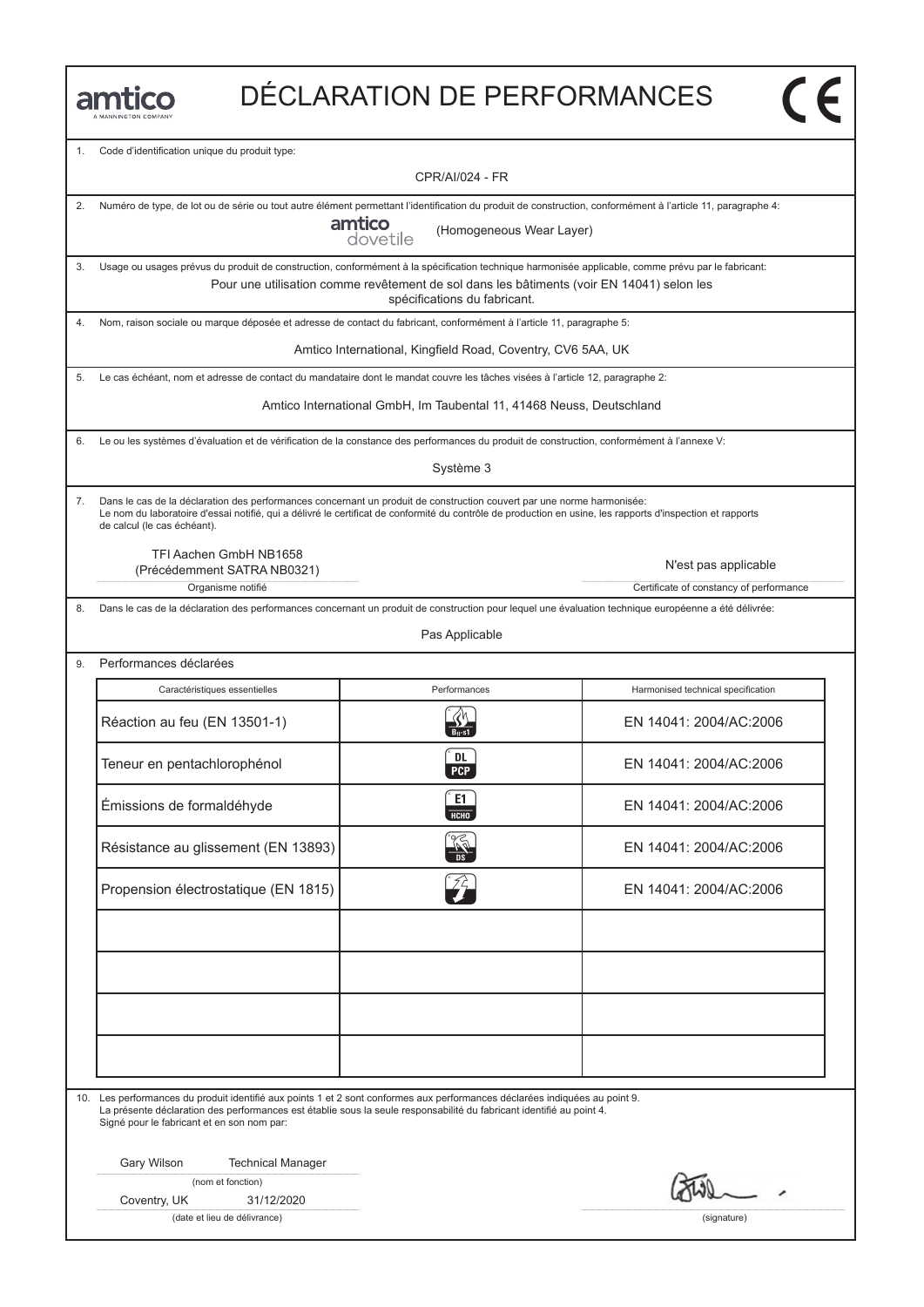#### PRESTATIEVERKLARING

| 1. | Unique identification code of the product-type:<br><b>CPR/AI/024 - NL</b>                                                                                               |                                                                      |                                                                                                                                                                     |
|----|-------------------------------------------------------------------------------------------------------------------------------------------------------------------------|----------------------------------------------------------------------|---------------------------------------------------------------------------------------------------------------------------------------------------------------------|
| 2. | Type-, partij- of serienummer, dan wel een ander identificatiemiddel voor het bouwproduct, zoals voorgeschreven in artikel 11, lid 4:                                   |                                                                      |                                                                                                                                                                     |
|    |                                                                                                                                                                         | amtico<br>dovetile<br>(Homogeneous Wear Layer)                       |                                                                                                                                                                     |
| 3. | Beoogde gebruiken van het bouwproduct, overeenkomstig de toepasselijke geharmoniseerde technische specificatie, zoals door de fabrikant bepaald:                        |                                                                      |                                                                                                                                                                     |
|    |                                                                                                                                                                         |                                                                      | Voor gebruik als vloerbekleding in gebouwen (zie EN 14041) volgens de specificaties van de fabrikant.                                                               |
| 4. | Naam, geregistreerde handelsnaam of geregistreerd handelsmerk en contactadres van de fabrikant, zoals voorgeschre ven in artikel 11, lid 5:                             |                                                                      |                                                                                                                                                                     |
|    |                                                                                                                                                                         | Amtico International, Kingfield Road, Coventry, CV6 5AA, UK          |                                                                                                                                                                     |
| 5. | Indien van toepassing, naam en contactadres van de gemachtigde wiens mandaat de in artikel 12, lid 2, vermelde taken bestrijkt:                                         |                                                                      |                                                                                                                                                                     |
|    |                                                                                                                                                                         | Amtico International GmbH, Im Taubental 11, 41468 Neuss, Deutschland |                                                                                                                                                                     |
| 6. | Het systeem of de systemen voor de beoordeling en verificatie van de prestatiebestendigheid van het bouwproduct, vermeld in bijlage V:                                  |                                                                      |                                                                                                                                                                     |
|    |                                                                                                                                                                         | Systeem 3                                                            |                                                                                                                                                                     |
| 7. | Indien de prestatieverklaring betrekking heeft op een bouwproduct dat onder een geharmoniseerde norm valt:<br>(indien relevant) heeft uitgegeven.                       |                                                                      | Naam van de aangemelde testlaboratorium, dat het certificaat van overeenstemming van de productiecontrole in de fabriek, inspectierapporten en berekening rapporten |
|    | TFI Aachen GmbH NB1658                                                                                                                                                  |                                                                      |                                                                                                                                                                     |
|    | (Eerder SATRA NB0321)<br>Aangemelde instantie                                                                                                                           |                                                                      | Niet Van Toepassing<br>certificaat van prestatiebestendigheid                                                                                                       |
| 8. | Indien de prestatieverklaring betrekking heeft op een bouwproduct waarvoor een Europese technische beoordeling is afgegeven:                                            |                                                                      |                                                                                                                                                                     |
|    |                                                                                                                                                                         | Niet Van Toepassing                                                  |                                                                                                                                                                     |
| 9. | Aangegeven prestatie                                                                                                                                                    |                                                                      |                                                                                                                                                                     |
|    | Essentiële kenmerken                                                                                                                                                    | Prestaties                                                           | Geharmoniseerde technische specificaties                                                                                                                            |
|    | Reactie bij brand (EN 13501-1)                                                                                                                                          | $B_{11}$ -s1                                                         | EN 14041: 2004/AC:2006                                                                                                                                              |
|    | Gehalte pentachloorfenol                                                                                                                                                | DL<br><b>PCP</b>                                                     | EN 14041: 2004/AC:2006                                                                                                                                              |
|    | Uitstoot van formaldehyde                                                                                                                                               | E1<br><b>HCHO</b>                                                    | EN 14041: 2004/AC:2006                                                                                                                                              |
|    | Slipweerstand (EN 13893)                                                                                                                                                |                                                                      | EN 14041: 2004/AC:2006                                                                                                                                              |
|    | Elektrostatische neiging (EN 1815)                                                                                                                                      |                                                                      | EN 14041: 2004/AC:2006                                                                                                                                              |
|    |                                                                                                                                                                         |                                                                      |                                                                                                                                                                     |
|    |                                                                                                                                                                         |                                                                      |                                                                                                                                                                     |
|    | 10. De prestaties van het in de punten 1 en 2 omschreven product zijn conform de in punt 9 aangegeven prestaties.                                                       |                                                                      |                                                                                                                                                                     |
|    | Deze prestatieverklaring wordt verstrekt onder de exclusieve verantwoordelijkheid van de in punt 4 vermelde fabrikant:<br>Ondertekend voor en namens de fabrikant door: |                                                                      |                                                                                                                                                                     |
|    | Gary Wilson<br><b>Technical Manager</b>                                                                                                                                 |                                                                      |                                                                                                                                                                     |
|    | (naam en functie)                                                                                                                                                       |                                                                      |                                                                                                                                                                     |
|    | Coventry, UK<br>31/12/2020                                                                                                                                              |                                                                      |                                                                                                                                                                     |
|    | (plaats en datum van afgifte)                                                                                                                                           |                                                                      | (handtekening)                                                                                                                                                      |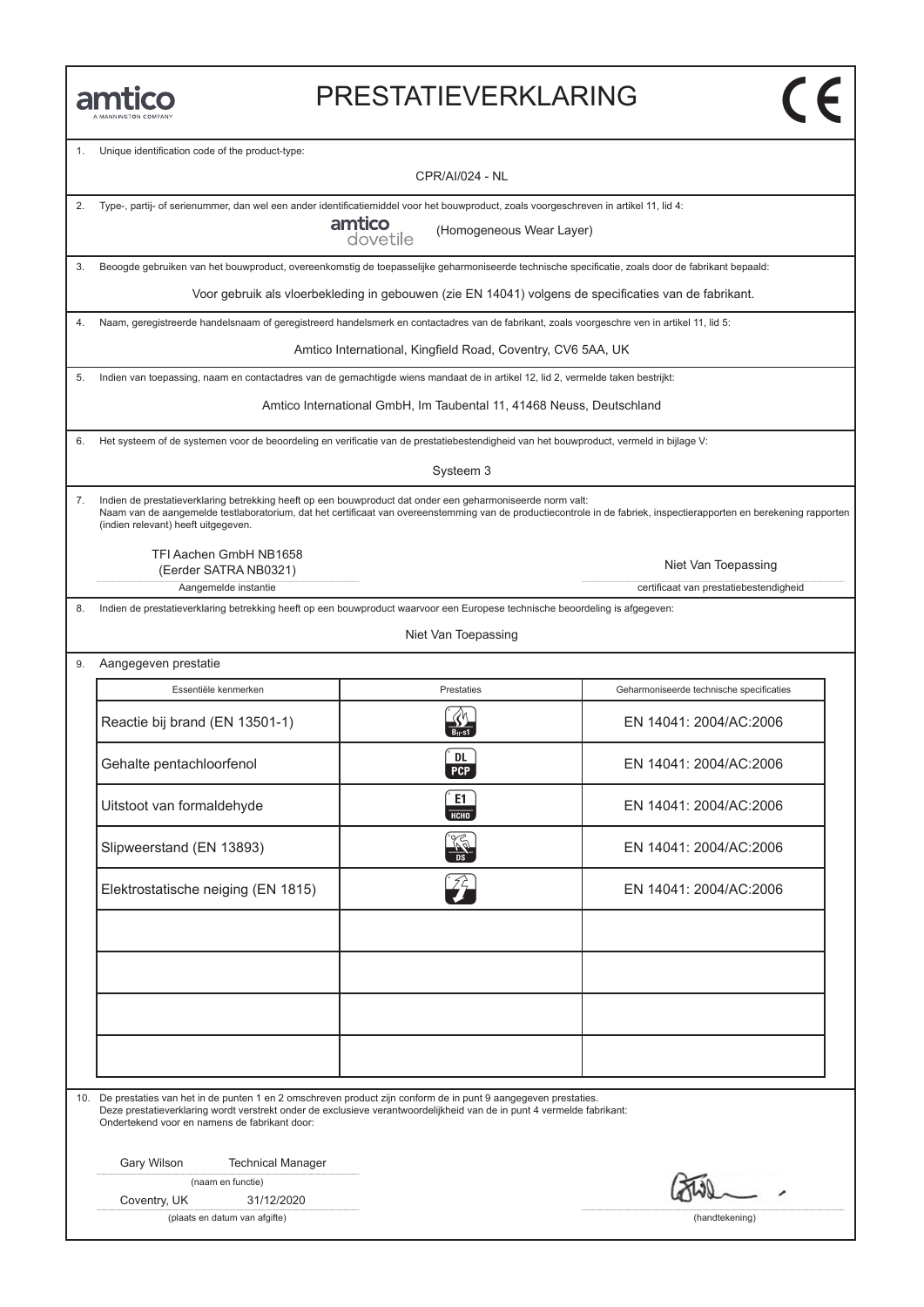### LEISTUNGSERKLÄRUNG

| 1. | Eindeutiger Kenncode des Produkttyps:<br>CPR/AI/024 - DE                                                                                                                                                                                                                                                                                                                         |                                                                      |                                                                                                    |  |
|----|----------------------------------------------------------------------------------------------------------------------------------------------------------------------------------------------------------------------------------------------------------------------------------------------------------------------------------------------------------------------------------|----------------------------------------------------------------------|----------------------------------------------------------------------------------------------------|--|
|    |                                                                                                                                                                                                                                                                                                                                                                                  |                                                                      |                                                                                                    |  |
| 2. | Typen-, Chargen- oder Seriennummer oder ein anderes Kennzeichen zur Identifikation des Bauprodukts gemäß Artikel 11 Absatz 4:<br>amtico                                                                                                                                                                                                                                          | (Homogeneous Wear Layer)<br>dovetile                                 |                                                                                                    |  |
| 3. | Vom Hersteller vorgesehener Verwendungszweck oder vorgesehene Verwendungszwecke des Bauprodukts gemäß der anwendbaren harmonisierten<br>technischen Spezifikation:                                                                                                                                                                                                               |                                                                      |                                                                                                    |  |
|    |                                                                                                                                                                                                                                                                                                                                                                                  |                                                                      | Zur Nutzung als Bodenbelag in Gebäuden (siehe EN 14041) gemäß den Spezifikationen des Herstellers. |  |
| 4. | Name, eingetragener Handelsname oder eingetragene Marke und Kontaktanschrift des Herstellers gemäß Artikel 11 Absatz 5:                                                                                                                                                                                                                                                          |                                                                      |                                                                                                    |  |
|    |                                                                                                                                                                                                                                                                                                                                                                                  | Amtico International, Kingfield Road, Coventry, CV6 5AA, UK          |                                                                                                    |  |
| 5. | Gegebenenfalls Name und Kontaktanschrift des Bevollmächtigten, der mit den Aufgaben gemäß Artikel 12 Absatz 2 beauftragt ist:                                                                                                                                                                                                                                                    |                                                                      |                                                                                                    |  |
|    |                                                                                                                                                                                                                                                                                                                                                                                  | Amtico International GmbH, Im Taubental 11, 41468 Neuss, Deutschland |                                                                                                    |  |
| 6. | System oder Systeme zur Bewertung und Überprüfung der Leistungsbeständigkeit des Bauprodukts gemäß Anhang V:                                                                                                                                                                                                                                                                     |                                                                      |                                                                                                    |  |
|    |                                                                                                                                                                                                                                                                                                                                                                                  | System 3                                                             |                                                                                                    |  |
| 7. | Im Falle der Leistungserklärung, die ein Bauprodukt betrifft, das von einer harmonisierten Norm erfasst wird:<br>Name des Prüflabors, das die Konformitätsbescheiigungt der werkseigenen Produktionskontrolle, Prüfberichte und Berechnungsberichte (soweit relevant)<br>ausgestellt hat.                                                                                        |                                                                      |                                                                                                    |  |
|    | TFI Aachen GmbH NB1658                                                                                                                                                                                                                                                                                                                                                           |                                                                      | Nicht Zutreffend                                                                                   |  |
|    | (Zuvor SATRA NB0321)<br>Notifizierte Stelle                                                                                                                                                                                                                                                                                                                                      |                                                                      | Leistungsbeständigkeitsbescheinigung                                                               |  |
| 8. | Im Falle der Leistungserklärung, die ein Bauprodukt betrifft, für das eine Europäische Technische Bewertung aus gestellt worden ist:                                                                                                                                                                                                                                             |                                                                      |                                                                                                    |  |
|    |                                                                                                                                                                                                                                                                                                                                                                                  | Nicht Zutreffend                                                     |                                                                                                    |  |
| 9. | Erklärte Leistungen                                                                                                                                                                                                                                                                                                                                                              |                                                                      |                                                                                                    |  |
|    | Wesentliche Merkmale                                                                                                                                                                                                                                                                                                                                                             | Leistung                                                             | Harmonisierte techn. Spezifikation                                                                 |  |
|    | Brandverhalten (EN 13501-1)                                                                                                                                                                                                                                                                                                                                                      |                                                                      | EN 14041: 2004/AC:2006                                                                             |  |
|    | Gehalt an Pentachlorphenol                                                                                                                                                                                                                                                                                                                                                       | DL<br><b>PCP</b>                                                     | EN 14041: 2004/AC:2006                                                                             |  |
|    | Formaldehydemissionen                                                                                                                                                                                                                                                                                                                                                            | E1<br>НСНО                                                           | EN 14041: 2004/AC:2006                                                                             |  |
|    | Rutschhemmung (EN 13893)                                                                                                                                                                                                                                                                                                                                                         |                                                                      | EN 14041: 2004/AC:2006                                                                             |  |
|    | Elektrostatische Neigung (EN 1815)                                                                                                                                                                                                                                                                                                                                               |                                                                      | EN 14041: 2004/AC:2006                                                                             |  |
|    |                                                                                                                                                                                                                                                                                                                                                                                  |                                                                      |                                                                                                    |  |
|    |                                                                                                                                                                                                                                                                                                                                                                                  |                                                                      |                                                                                                    |  |
|    |                                                                                                                                                                                                                                                                                                                                                                                  |                                                                      |                                                                                                    |  |
|    |                                                                                                                                                                                                                                                                                                                                                                                  |                                                                      |                                                                                                    |  |
|    |                                                                                                                                                                                                                                                                                                                                                                                  |                                                                      |                                                                                                    |  |
|    | 10. Die Leistung des Produkts/der Produkte gemäß den Nummern 1 und 2 entspricht der erklärten Leistung nach Nummer 9.<br>Verantwortlich für die Erstellung dieser Leistungserklärung ist allein der Hersteller oder der Bevollmächtigte gemäß Nummer 4 oder 5.<br>Unterzeichnet für den Hersteller oder Bevollmächtigten und im Namen des Herstellers oder Bevollmächtigten von: |                                                                      |                                                                                                    |  |
|    | Gary Wilson<br><b>Technical Manager</b>                                                                                                                                                                                                                                                                                                                                          |                                                                      |                                                                                                    |  |
|    | (Name und Funktion)                                                                                                                                                                                                                                                                                                                                                              |                                                                      |                                                                                                    |  |
|    | Coventry, UK<br>31/12/2020                                                                                                                                                                                                                                                                                                                                                       |                                                                      |                                                                                                    |  |
|    | (Datum und Ort)                                                                                                                                                                                                                                                                                                                                                                  |                                                                      | (Unterschrift)                                                                                     |  |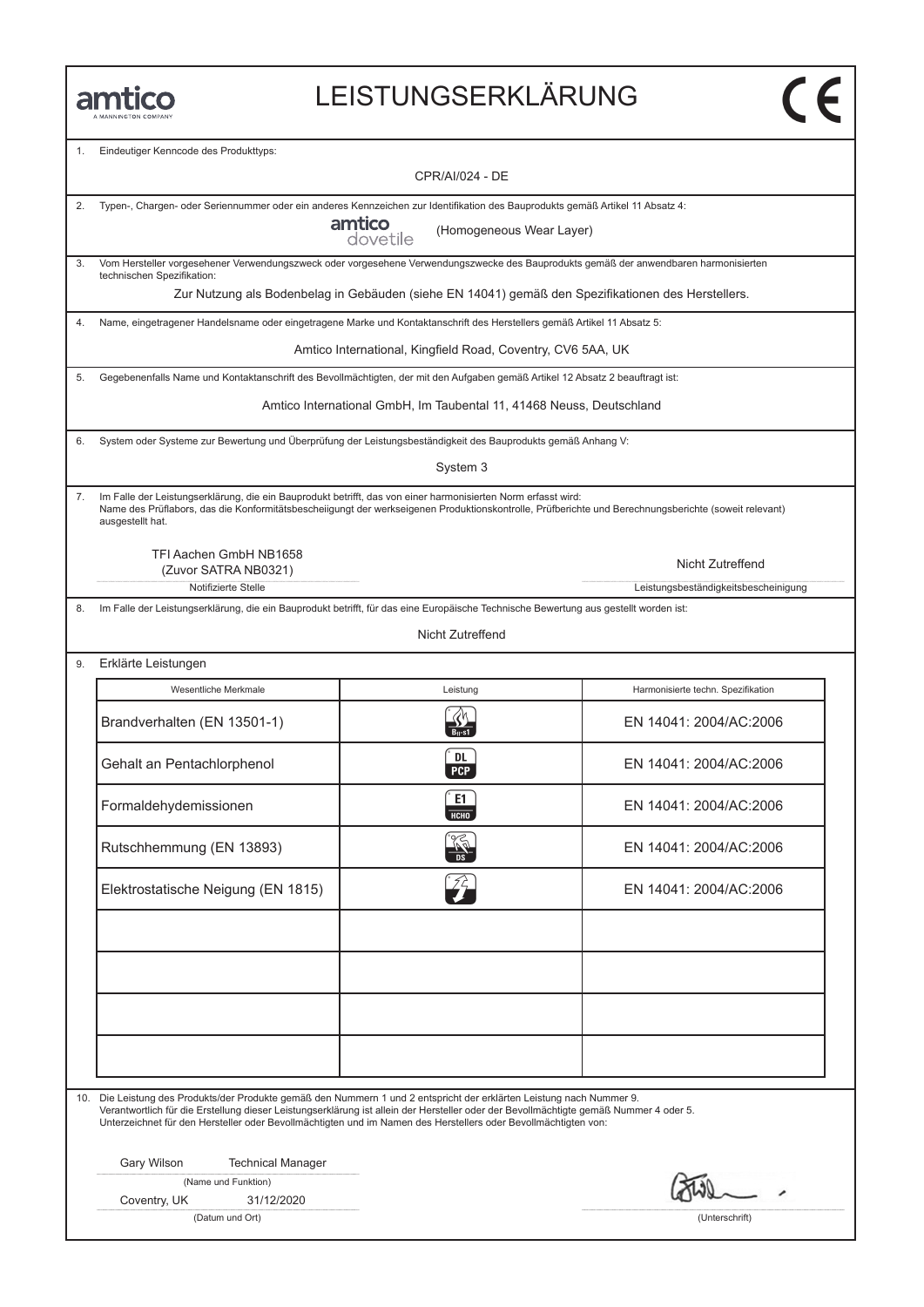# DEARBHÚ FEIDHMÍOCHTA

| 1. | Cód uathúil aitheantais an chineáil táirge:<br>CPR/AI/024 - IE                                                                                                                                                                                                                                                               |                                                                                                    |                                            |
|----|------------------------------------------------------------------------------------------------------------------------------------------------------------------------------------------------------------------------------------------------------------------------------------------------------------------------------|----------------------------------------------------------------------------------------------------|--------------------------------------------|
| 2. | Uimhir chineáil, baiscuimhir nó uimhir sraithe nó aon eilimint eile lena bhféadfar táirge foirgníochta a shainaithint, mar a cheanglaítear faoi Airteagal 11(4):<br>amtico<br>dovetile<br>(Homogeneous Wear Layer)                                                                                                           |                                                                                                    |                                            |
|    |                                                                                                                                                                                                                                                                                                                              |                                                                                                    |                                            |
| 3. | An úsáid nó na húsáidí atá beartaithe don táirge foirgníochta, i gcomhréir leis an tsonraíocht theicniúil chomhchuibhithe is infheidhme, de réir mar a<br>shamhlaíonn an monaróir:                                                                                                                                           | Le húsáid mar chlúdaigh urláir i bhfoirgnimh (féach GA 14,041) de réir shonraíochtaí an mhonaróra. |                                            |
| 4. | Ainm, trádainm cláraithe nó trádmharc cláraithe agus seoladh an mhonaróra, mar a cheanglaítear faoi Airteagal 11(5):                                                                                                                                                                                                         |                                                                                                    |                                            |
|    |                                                                                                                                                                                                                                                                                                                              | Amtico International, Kingfield Road, Coventry, CV6 5AA, UK                                        |                                            |
| 5. | I gcás inarb infheidhme, ainm agus seoladh teagmhála an ionadaí údaraithe a gcumhdaíonn a shainordú na cúraimí a shonraítear in Airteagal 12(2):                                                                                                                                                                             |                                                                                                    |                                            |
|    |                                                                                                                                                                                                                                                                                                                              | Amtico International GmbH, Im Taubental 11, 41468 Neuss, Deutschland                               |                                            |
| 6. | Córas nó córais measúnaithe agus fíoraithe seasmhachta feidhmíochta an táirge foirgníochta mar atá leagtha amach in Iarscríbhinn V:                                                                                                                                                                                          |                                                                                                    |                                            |
|    |                                                                                                                                                                                                                                                                                                                              | Córas 3                                                                                            |                                            |
| 7. | I gcás ina mbaineann an dearbhú feidhmíochta le táirge foirgníochta a chumhdaítear le caighdeán comhchuibhithe:<br>Ainm na saotharlainne tástála dá dtugtar fógra, go bhfuil d'eisigh an teastas comhlíonta i gcomhair rialú táirgeachta sa mhonarcha, tuarascálacha cigireachta<br>agus tuarascálacha ríomh (más ábhartha). |                                                                                                    |                                            |
|    | TFI Aachen GmbH NB1658<br>(Roimhe seo SATRA NB0321)                                                                                                                                                                                                                                                                          |                                                                                                    | Ní bhaineann le hábhar                     |
|    | comhlacht dá dtugtar fógra                                                                                                                                                                                                                                                                                                   |                                                                                                    | deimhniú maidir le seasmhacht feidhmíochta |
| 8. | I gcás ina mbaineann an dearbhú feidhmíochta le táirge foirgníochta ar eisíodh Measúnú Teicniúil Eorpach ina leith:                                                                                                                                                                                                          |                                                                                                    |                                            |
|    |                                                                                                                                                                                                                                                                                                                              | Ní bhaineann le hábhar                                                                             |                                            |
| 9. | An fheidhmíocht dhearbhaithe                                                                                                                                                                                                                                                                                                 |                                                                                                    |                                            |
|    | Saintréithe sár-riachtanacha                                                                                                                                                                                                                                                                                                 | Performance                                                                                        | Sonraíocht theicniúil chomhchuibhithe      |
|    | Imoibriú le tine (EN 13501-1)                                                                                                                                                                                                                                                                                                |                                                                                                    | EN 14041: 2004/AC:2006                     |
|    | Ábhar Peinteaclóraifeanól                                                                                                                                                                                                                                                                                                    | DL<br><b>PCP</b>                                                                                   | EN 14041: 2004/AC:2006                     |
|    | Astuithe Formaldehyd                                                                                                                                                                                                                                                                                                         | E1<br>НСНО                                                                                         | EN 14041: 2004/AC:2006                     |
|    | Slip friotaíocht (EN 13893)                                                                                                                                                                                                                                                                                                  |                                                                                                    | EN 14041: 2004/AC:2006                     |
|    | Claonadh Leictreastatach (EN 1815)                                                                                                                                                                                                                                                                                           |                                                                                                    | EN 14041: 2004/AC:2006                     |
|    |                                                                                                                                                                                                                                                                                                                              |                                                                                                    |                                            |
|    |                                                                                                                                                                                                                                                                                                                              |                                                                                                    |                                            |
|    |                                                                                                                                                                                                                                                                                                                              |                                                                                                    |                                            |
|    |                                                                                                                                                                                                                                                                                                                              |                                                                                                    |                                            |
|    | 10. Tá feidhmíocht an táirge a shainaithnítear i bpointe 1 agus i bpointe 2 i gcomhréir leis an bhfeidhmíocht dhearb haithe i bpointe 9.<br>Is faoi fhreagracht an mhonaróra a shainaithnítear i bpointe 4 amháin a eisítear an dearbhú feidhmíochta seo.<br>Arna shíniú le haghaidh an mhonaróra agus thar a cheann ag:     |                                                                                                    |                                            |
|    | Gary Wilson<br><b>Technical Manager</b>                                                                                                                                                                                                                                                                                      |                                                                                                    |                                            |
|    | (ainm agus feidhm)                                                                                                                                                                                                                                                                                                           |                                                                                                    |                                            |
|    | Coventry, UK<br>31/12/2020                                                                                                                                                                                                                                                                                                   |                                                                                                    |                                            |
|    | (áit agus dáta eisiúna)                                                                                                                                                                                                                                                                                                      |                                                                                                    | (síniú)                                    |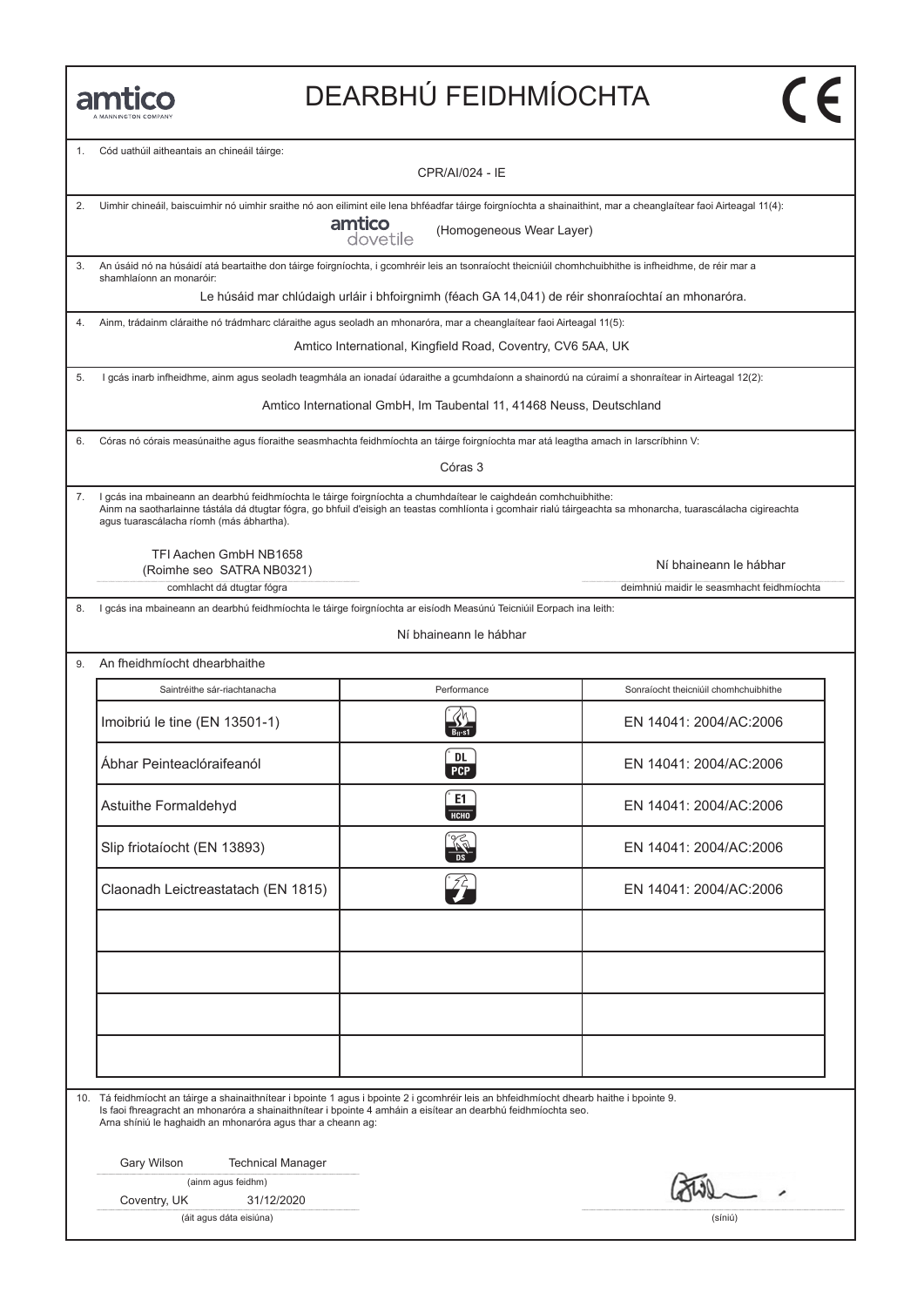#### YDEEVNEDEKLARATION

| 1. | Varetypens unikke identifikationskode:<br><b>CPR/AI/024 - DK</b>                                                                                                                                                                                                                        |                                                                                                  |                                                                                                                                                          |
|----|-----------------------------------------------------------------------------------------------------------------------------------------------------------------------------------------------------------------------------------------------------------------------------------------|--------------------------------------------------------------------------------------------------|----------------------------------------------------------------------------------------------------------------------------------------------------------|
| 2. | Type-, parti- eller serienummer eller en anden form for angivelse, ved hjælp af hvilken byggevaren kan identificeres som krævet i henhold til artikel 11, stk. 4:                                                                                                                       | amtico<br>(Homogeneous Wear Layer)<br>dovetile                                                   |                                                                                                                                                          |
| 3. |                                                                                                                                                                                                                                                                                         |                                                                                                  | Byggevarens tilsigtede anvendelse eller anvendelser i overensstemmelse med den gældende harmoniserede tekniske specifikation som påtænkt af fabrikanten: |
|    |                                                                                                                                                                                                                                                                                         | Til brug som gulvbelægning i bygninger (se EN 14041) i henhold til producentens specifikationer. |                                                                                                                                                          |
| 4. | Fabrikantens navn, registrerede firmabetegnelse eller registrerede varemærke og kontaktadresse som krævet i henhold til artikel 11, stk. 5:                                                                                                                                             |                                                                                                  |                                                                                                                                                          |
|    |                                                                                                                                                                                                                                                                                         | Amtico International, Kingfield Road, Coventry, CV6 5AA, UK                                      |                                                                                                                                                          |
| 5. | I givet fald navn og kontaktadresse på den bemyndigede repræsentant, hvis mandat omfatter opgaverne i artikel 12, stk. 2:                                                                                                                                                               |                                                                                                  |                                                                                                                                                          |
|    |                                                                                                                                                                                                                                                                                         | Amtico International GmbH, Im Taubental 11, 41468 Neuss, Deutschland                             |                                                                                                                                                          |
| 6. | Systemet eller systemerne til vurdering og kontrol af konstansen af byggevarens ydeevne, jf. bilag V:                                                                                                                                                                                   |                                                                                                  |                                                                                                                                                          |
|    |                                                                                                                                                                                                                                                                                         | System 3                                                                                         |                                                                                                                                                          |
| 7. | Hvis ydeevnedeklarationen vedrører en byggevare, der er omfattet af en harmoniseret standard:<br>Navn på den anmeldte testlaboratorium, der har udstedt overensstemmelsesattest for fabrikkens egen produktionskontrol, inspektionsrapporter og beregning<br>rapporter (hvis relevant). |                                                                                                  |                                                                                                                                                          |
|    | TFI Aachen GmbH NB1658<br>(Tidligere SATRA NB0321)                                                                                                                                                                                                                                      |                                                                                                  | Ikke Anvendelig                                                                                                                                          |
|    | bemyndiget organ                                                                                                                                                                                                                                                                        |                                                                                                  | attest for byggevarens ydeevnes konstans                                                                                                                 |
| 8. | Hvis ydeevnedeklarationen vedrører en byggevare, for hvilken der er udstedt en europæisk teknisk vurdering:                                                                                                                                                                             |                                                                                                  |                                                                                                                                                          |
|    |                                                                                                                                                                                                                                                                                         | Ikke Anvendelig                                                                                  |                                                                                                                                                          |
| 9. | Deklareret ydeevne                                                                                                                                                                                                                                                                      |                                                                                                  |                                                                                                                                                          |
|    | Væsentlige egenskaber                                                                                                                                                                                                                                                                   | Ydeevne                                                                                          | Harmoniserede tekniske specifikationer                                                                                                                   |
|    | Brandklasse (EN 13501-1)                                                                                                                                                                                                                                                                | $B_{fl}$ -s1                                                                                     | EN 14041: 2004/AC:2006                                                                                                                                   |
|    | Indholdet af pentachlorphenol                                                                                                                                                                                                                                                           | DL<br><b>PCP</b>                                                                                 | EN 14041: 2004/AC:2006                                                                                                                                   |
|    | Formaldehydemissionen                                                                                                                                                                                                                                                                   | E1<br><b>НСНО</b>                                                                                | EN 14041: 2004/AC:2006                                                                                                                                   |
|    | Skridsikkerhed (EN 13893)                                                                                                                                                                                                                                                               |                                                                                                  | EN 14041: 2004/AC:2006                                                                                                                                   |
|    | Elektrostatisk tilbøjelighed (EN 1815)                                                                                                                                                                                                                                                  |                                                                                                  | EN 14041: 2004/AC:2006                                                                                                                                   |
|    |                                                                                                                                                                                                                                                                                         |                                                                                                  |                                                                                                                                                          |
|    |                                                                                                                                                                                                                                                                                         |                                                                                                  |                                                                                                                                                          |
|    |                                                                                                                                                                                                                                                                                         |                                                                                                  |                                                                                                                                                          |
|    |                                                                                                                                                                                                                                                                                         |                                                                                                  |                                                                                                                                                          |
|    |                                                                                                                                                                                                                                                                                         |                                                                                                  |                                                                                                                                                          |
|    | 10. Ydeevnen for den byggevare, der er anført i punkt 1 og 2, er i overensstemmelse med den deklarerede ydeevne i punkt 9.<br>Denne ydeevnedeklaration udstedes på eneansvar af den fabrikant, der er anført i punkt 4.<br>Underskrevet for fabrikanten og på dennes vegne af:          |                                                                                                  |                                                                                                                                                          |
|    | Gary Wilson<br><b>Technical Manager</b>                                                                                                                                                                                                                                                 |                                                                                                  |                                                                                                                                                          |
|    | (navn og stilling)<br>31/12/2020<br>Coventry, UK                                                                                                                                                                                                                                        |                                                                                                  |                                                                                                                                                          |
|    | (sted og dato)                                                                                                                                                                                                                                                                          |                                                                                                  | (underskrift)                                                                                                                                            |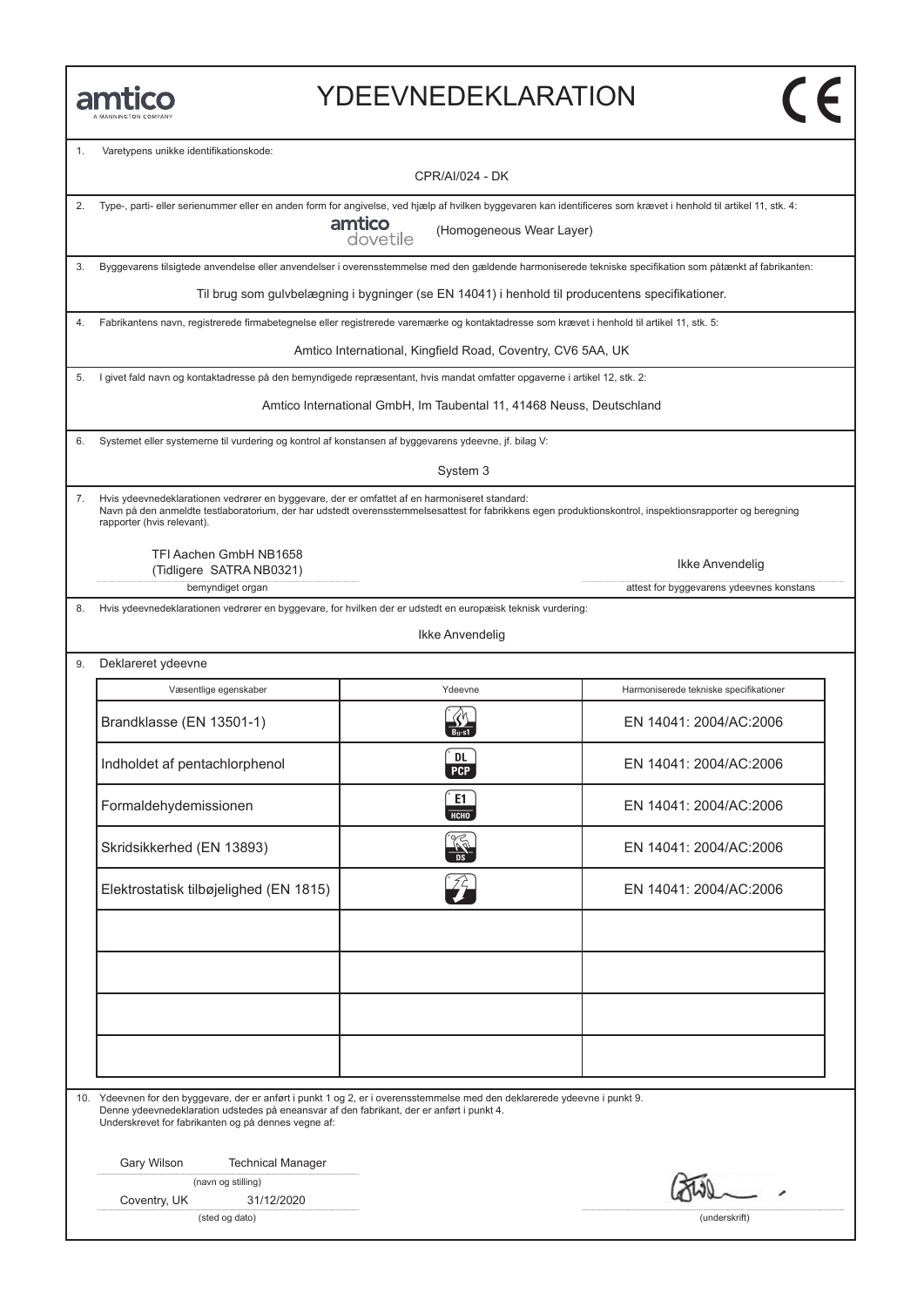#### PRESTANDADEKLARATION

| 1. | Produkttypens unika identifikationskod:                                                                                                                                                                                                                   |                                                                                                   |                                                                                                                                                               |  |
|----|-----------------------------------------------------------------------------------------------------------------------------------------------------------------------------------------------------------------------------------------------------------|---------------------------------------------------------------------------------------------------|---------------------------------------------------------------------------------------------------------------------------------------------------------------|--|
|    |                                                                                                                                                                                                                                                           | <b>CPR/AI/024 - SE</b>                                                                            |                                                                                                                                                               |  |
| 2. | Typ-, parti- eller serienummer eller någon annan beteckning som möjliggör identifiering av byggprodukter i enlighet med artikel 11.4:                                                                                                                     |                                                                                                   |                                                                                                                                                               |  |
|    |                                                                                                                                                                                                                                                           | amtico<br>(Homogeneous Wear Layer)<br>dovetile                                                    |                                                                                                                                                               |  |
| 3. |                                                                                                                                                                                                                                                           |                                                                                                   | Byggproduktens avsedda användning eller användningar i enlighet med den tillämpliga, harmoniserade tekniska specifikationen, såsom förutsett av tillverkaren: |  |
|    |                                                                                                                                                                                                                                                           | För användning som golvbeläggning i byggnader (se EN 14041) enligt tillverkarens specifikationer. |                                                                                                                                                               |  |
| 4. | Tillverkarens namn, registrerade företagsnamn eller registrerade varumärke samt kontaktadress enligt vad som krävs i artikel 11.5:                                                                                                                        |                                                                                                   |                                                                                                                                                               |  |
|    |                                                                                                                                                                                                                                                           | Amtico International, Kingfield Road, Coventry, CV6 5AA, UK                                       |                                                                                                                                                               |  |
| 5. | I tillämpliga fall namn och kontaktadress för tillverkarens representant vars mandat omfattar de uppgifter som anges i artikel 12.2:                                                                                                                      |                                                                                                   |                                                                                                                                                               |  |
|    |                                                                                                                                                                                                                                                           | Amtico International GmbH, Im Taubental 11, 41468 Neuss, Deutschland                              |                                                                                                                                                               |  |
| 6. | Systemet eller systemen för bedömning och fortlöpande kontroll av byggproduktens prestanda enligt bilaga V:                                                                                                                                               |                                                                                                   |                                                                                                                                                               |  |
|    |                                                                                                                                                                                                                                                           | System 3                                                                                          |                                                                                                                                                               |  |
| 7. | För det fall att prestandadeklarationen avser en byggprodukt som omfattas av en harmoniserad standard:                                                                                                                                                    |                                                                                                   | Namn på det anmälda testlaboratorium, som har utfärdat ett intyg om överensstämmelse i fabrik, inspektionsrapporter och rapporter beräkning (om relevant).    |  |
|    | TFI Aachen GmbH NB1658                                                                                                                                                                                                                                    |                                                                                                   |                                                                                                                                                               |  |
|    | (Tidigare SATRA NB0321)                                                                                                                                                                                                                                   |                                                                                                   | Inte tillämpbar                                                                                                                                               |  |
| 8. | anmält organ<br>För det fall att prestandadeklarationen avser en byggprodukt för vilken en europeisk teknisk bedömning har utfärdats:                                                                                                                     |                                                                                                   | intyg om kontinuitet för produktens prestanda                                                                                                                 |  |
|    |                                                                                                                                                                                                                                                           |                                                                                                   |                                                                                                                                                               |  |
|    |                                                                                                                                                                                                                                                           | Inte Tillämplig                                                                                   |                                                                                                                                                               |  |
| 9. | Angiven prestanda                                                                                                                                                                                                                                         |                                                                                                   |                                                                                                                                                               |  |
|    | Väsentliga egenskaper                                                                                                                                                                                                                                     | Prestanda                                                                                         | Harmoniserad teknisk specifikation                                                                                                                            |  |
|    | Reaktion vid brandpåverkan<br>(EN 13501-1)                                                                                                                                                                                                                |                                                                                                   | EN 14041: 2004/AC:2006                                                                                                                                        |  |
|    | Innehåll av pentaklorfenol                                                                                                                                                                                                                                | DL<br><b>PCP</b>                                                                                  | EN 14041: 2004/AC:2006                                                                                                                                        |  |
|    | Formaldehyd Utsläpp                                                                                                                                                                                                                                       | E1<br><b>HCHO</b>                                                                                 | FN 14041: 2004/AC:2006                                                                                                                                        |  |
|    | Halkskydd (EN 13893)                                                                                                                                                                                                                                      |                                                                                                   | EN 14041: 2004/AC:2006                                                                                                                                        |  |
|    | Elektrostatisk benägenhet (EN 1815)                                                                                                                                                                                                                       |                                                                                                   | EN 14041: 2004/AC:2006                                                                                                                                        |  |
|    |                                                                                                                                                                                                                                                           |                                                                                                   |                                                                                                                                                               |  |
|    |                                                                                                                                                                                                                                                           |                                                                                                   |                                                                                                                                                               |  |
|    |                                                                                                                                                                                                                                                           |                                                                                                   |                                                                                                                                                               |  |
|    |                                                                                                                                                                                                                                                           |                                                                                                   |                                                                                                                                                               |  |
|    |                                                                                                                                                                                                                                                           |                                                                                                   |                                                                                                                                                               |  |
|    |                                                                                                                                                                                                                                                           |                                                                                                   |                                                                                                                                                               |  |
|    | 10. Prestandan för den produkt som anges i punkterna 1 och 2 överensstämmer med den prestanda som anges i punkt 9.<br>Denna prestandadeklaration utfärdas på eget ansvar av den tillverkare som anges under punkt 4.<br>Undertecknat för tillverkaren av: |                                                                                                   |                                                                                                                                                               |  |
|    | Gary Wilson<br><b>Technical Manager</b>                                                                                                                                                                                                                   |                                                                                                   |                                                                                                                                                               |  |
|    | (namn och befattning)                                                                                                                                                                                                                                     |                                                                                                   |                                                                                                                                                               |  |
|    | Coventry, UK<br>31/12/2020                                                                                                                                                                                                                                |                                                                                                   |                                                                                                                                                               |  |
|    | (plats och dag för utfärdande)                                                                                                                                                                                                                            |                                                                                                   | (namnteckning)                                                                                                                                                |  |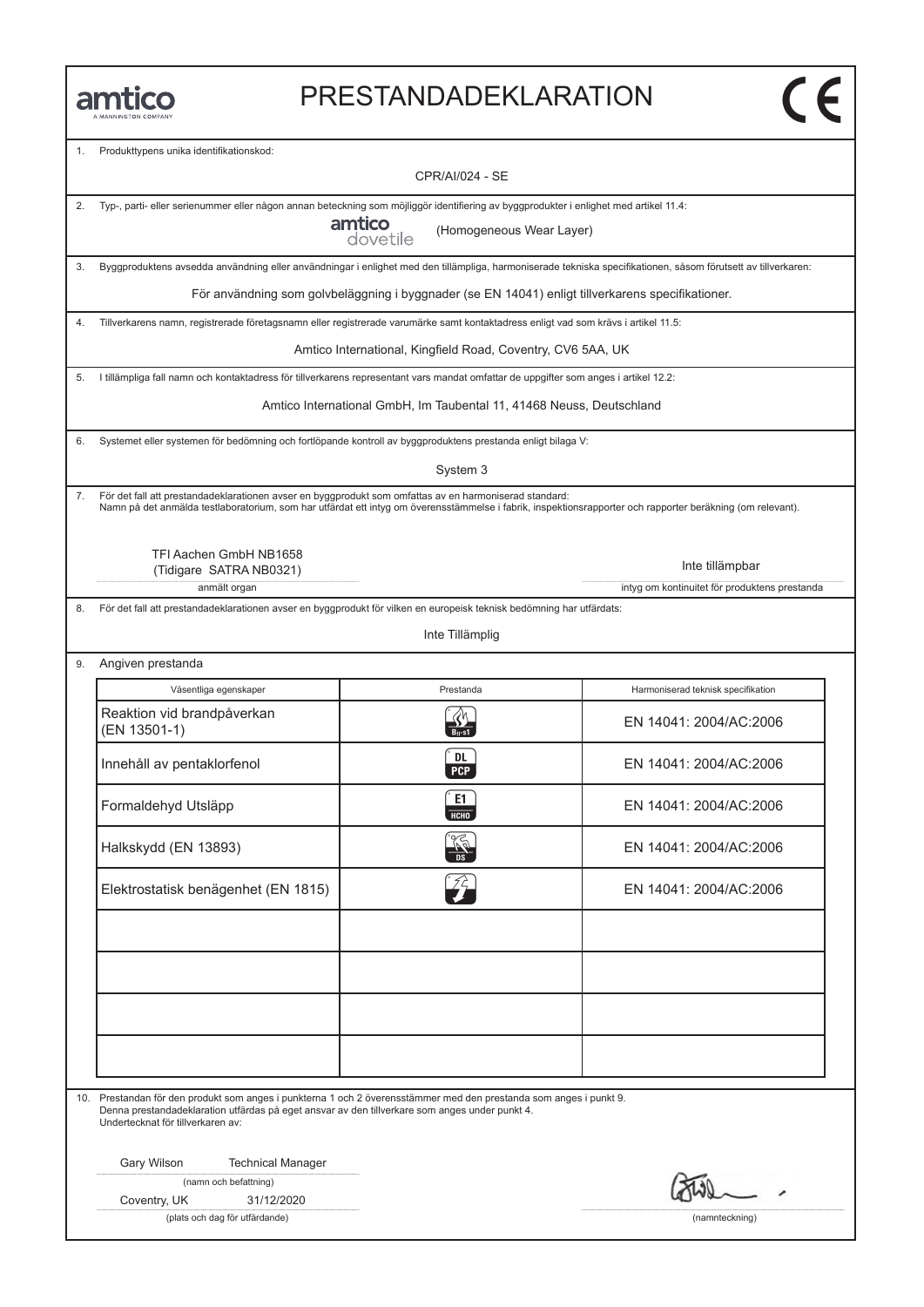#### SUORITUSTASOILMOITUS

|     | A MANNINGTON COMPANY                                                                                                                                                                                                                                                                 |                                                                                |                                            |  |
|-----|--------------------------------------------------------------------------------------------------------------------------------------------------------------------------------------------------------------------------------------------------------------------------------------|--------------------------------------------------------------------------------|--------------------------------------------|--|
| 1.  | Tuotetyypin yksilöllinen tunniste:                                                                                                                                                                                                                                                   |                                                                                |                                            |  |
|     | CPR/AI/024 - FI                                                                                                                                                                                                                                                                      |                                                                                |                                            |  |
| 2.  | Tyyppi-, erä- tai sarjanumero tai muu merkintä, jonka ansiosta rakennustuotteet voidaan tunnistaa, kuten 11 artiklan 4 kohdassa edellytetään:                                                                                                                                        |                                                                                |                                            |  |
|     | amtico<br>dovetile<br>(Homogeneous Wear Layer)                                                                                                                                                                                                                                       |                                                                                |                                            |  |
| 3.  | Valmistajan ennakoima, sovellettavan yhdenmukaistetun teknisen eritelmän mukainen rakennustuotteen aiottu käyt tötarkoitus tai -tarkoitukset:                                                                                                                                        |                                                                                |                                            |  |
|     |                                                                                                                                                                                                                                                                                      | Käytettäväksi lattia rakennuksissa (ks. EN 14041) mukaan valmistajan ohjeiden. |                                            |  |
| 4.  | Valmistajan nimi, rekisteröity kauppanimi tai tavaramerkki sekä osoite, josta valmistajaan saa yhteyden, kuten 11 artiklan 5 kohdassa edellytetään:                                                                                                                                  |                                                                                |                                            |  |
|     |                                                                                                                                                                                                                                                                                      | Amtico International, Kingfield Road, Coventry, CV6 5AA, UK                    |                                            |  |
| 5.  | Mahdollisen valtuutetun edustajan, jonka toimeksiantoon kuuluvat 12 artiklan 2 kohdassa eritellyt tehtävät, nimi sekä osoite, josta tähän saa yhteyden:                                                                                                                              |                                                                                |                                            |  |
|     |                                                                                                                                                                                                                                                                                      | Amtico International GmbH, Im Taubental 11, 41468 Neuss, Deutschland           |                                            |  |
| 6.  | Rakennustuotteen suoritustason pysyvyyden arviointi- ja varmennusjärjestelmä(t) liitteen V mukaisesti:                                                                                                                                                                               |                                                                                |                                            |  |
|     |                                                                                                                                                                                                                                                                                      | Järjestelmä 3                                                                  |                                            |  |
| 7.  | Kun kyse on yhdenmukaistetun standardin piiriin kuuluvan rakennustuotteen suoritustasoilmoituksesta:<br>Nimi ilmoitetun testauslaboratorion, joka on antanut todistuksen vaatimustenmukaisuuden tehtaan tuotannon ohjaus, tarkastusraportit ja laskennan<br>raportit (tarvittaessa). |                                                                                |                                            |  |
|     | TFI Aachen GmbH NB1658                                                                                                                                                                                                                                                               |                                                                                | Ei sovellettavissa                         |  |
|     | (Aikaisemmin SATRA NB0321)<br>ilmoitettu laitos                                                                                                                                                                                                                                      |                                                                                | sertifikaatin suoritustasojen pysyvyydestä |  |
| 8.  | Kun kyse on suoritustasoilmoituksesta, joka koskee rakennustuotetta, josta on annettu eurooppalainen tekninen arviointi:                                                                                                                                                             |                                                                                |                                            |  |
|     |                                                                                                                                                                                                                                                                                      | Ei sovelleta                                                                   |                                            |  |
|     |                                                                                                                                                                                                                                                                                      |                                                                                |                                            |  |
| 9.  | Ilmoitetut suoritustasot                                                                                                                                                                                                                                                             |                                                                                |                                            |  |
|     | Perusominaisuudet                                                                                                                                                                                                                                                                    | Suoritustaso                                                                   | Yhdenmukaistetut tekniset eritelmät        |  |
|     | Reagointi tuleen (EN 13501-1)                                                                                                                                                                                                                                                        | $B_{11}$ -s1                                                                   | EN 14041: 2004/AC:2006                     |  |
|     | Sisällöstä Pentakloorifenolia                                                                                                                                                                                                                                                        | DL<br><b>PCP</b>                                                               | EN 14041: 2004/AC:2006                     |  |
|     | Formaldehyd päästöt                                                                                                                                                                                                                                                                  | E1<br>HCHO                                                                     | EN 14041: 2004/AC:2006                     |  |
|     | Liukastumisenesto (EN 13893)                                                                                                                                                                                                                                                         |                                                                                | EN 14041: 2004/AC:2006                     |  |
|     | Sähköstaattinen taipumus (EN 1815)                                                                                                                                                                                                                                                   |                                                                                | EN 14041: 2004/AC:2006                     |  |
|     |                                                                                                                                                                                                                                                                                      |                                                                                |                                            |  |
|     |                                                                                                                                                                                                                                                                                      |                                                                                |                                            |  |
|     |                                                                                                                                                                                                                                                                                      |                                                                                |                                            |  |
|     |                                                                                                                                                                                                                                                                                      |                                                                                |                                            |  |
|     |                                                                                                                                                                                                                                                                                      |                                                                                |                                            |  |
|     |                                                                                                                                                                                                                                                                                      |                                                                                |                                            |  |
| 10. | Edellä 1 ja 2 kohdassa yksilöidyn tuotteen suoritustasot ovat 9 kohdassa ilmoitettujen suoritustasojen mukaiset.<br>Tämä suoritustasoilmoitus on annettu 4 kohdassa ilmoitetun valmistajan yksinomaisella vastuulla:<br>Valmistajan puolesta allekirjoittanut:                       |                                                                                |                                            |  |
|     | Gary Wilson<br><b>Technical Manager</b>                                                                                                                                                                                                                                              |                                                                                |                                            |  |
|     | (nimi, tehtävä)                                                                                                                                                                                                                                                                      |                                                                                |                                            |  |
|     | 31/12/2020<br>Coventry, UK                                                                                                                                                                                                                                                           |                                                                                |                                            |  |
|     | (paikka ja päivämäärä)                                                                                                                                                                                                                                                               |                                                                                | (allekirjoitus)                            |  |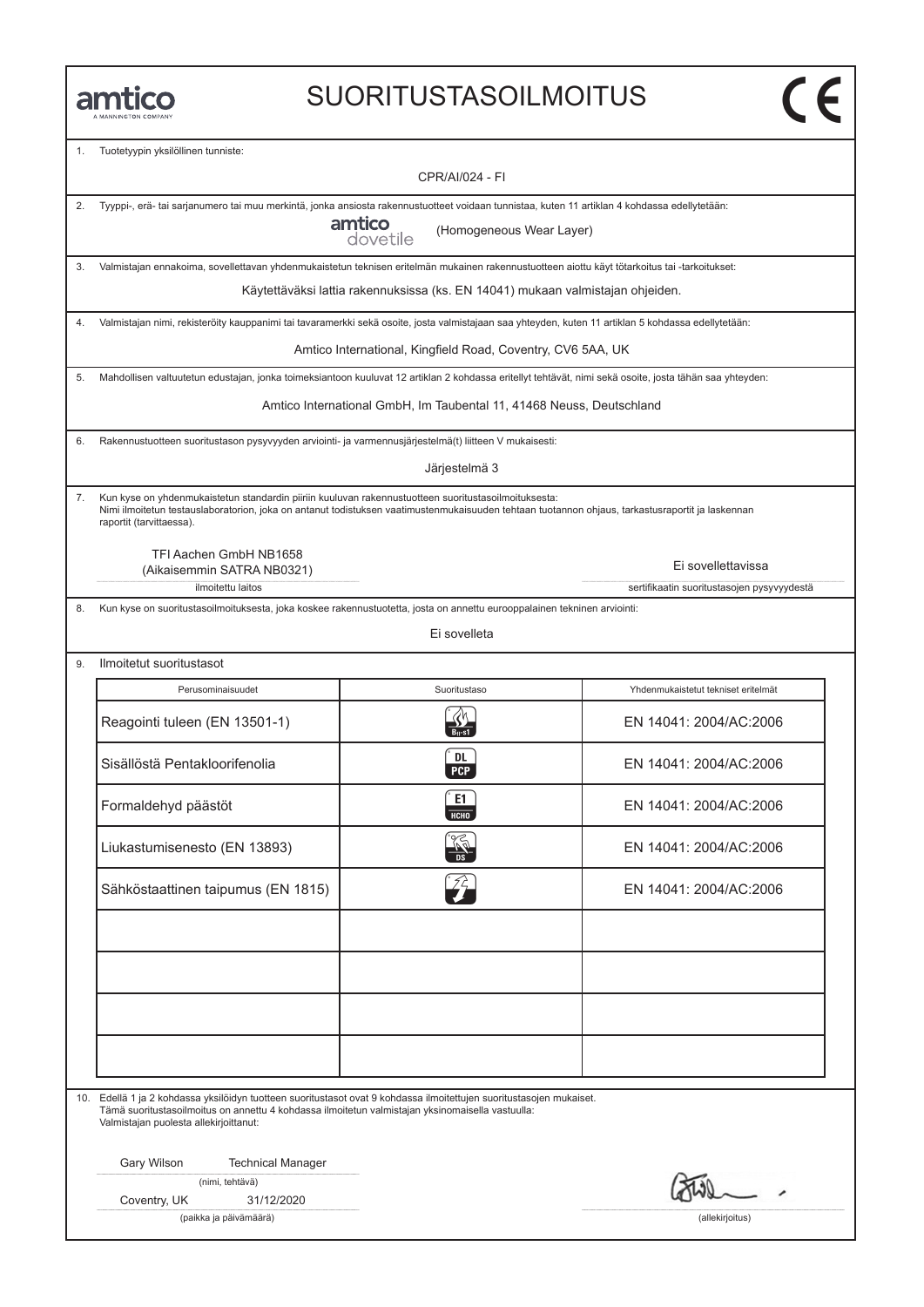| amtico DEKLARACJA WŁAŚCIWOŚCI U YTKOWYCH [ F           |                                         |                                                                                                                                                                                                                                                                                                                                                                                                                                                                                                                                                                                                                                                                                                                                                                                                                                                                                                                                                                                                                                                                                                                                                                                                                                                                                                                                                                                                                                                                                                                                                                                                                                     |  |
|--------------------------------------------------------|-----------------------------------------|-------------------------------------------------------------------------------------------------------------------------------------------------------------------------------------------------------------------------------------------------------------------------------------------------------------------------------------------------------------------------------------------------------------------------------------------------------------------------------------------------------------------------------------------------------------------------------------------------------------------------------------------------------------------------------------------------------------------------------------------------------------------------------------------------------------------------------------------------------------------------------------------------------------------------------------------------------------------------------------------------------------------------------------------------------------------------------------------------------------------------------------------------------------------------------------------------------------------------------------------------------------------------------------------------------------------------------------------------------------------------------------------------------------------------------------------------------------------------------------------------------------------------------------------------------------------------------------------------------------------------------------|--|
| Niepowtarzalny kod identyfikacyjny typu wyrobu:        |                                         |                                                                                                                                                                                                                                                                                                                                                                                                                                                                                                                                                                                                                                                                                                                                                                                                                                                                                                                                                                                                                                                                                                                                                                                                                                                                                                                                                                                                                                                                                                                                                                                                                                     |  |
|                                                        | <b>CPR/AI/024 - PL</b>                  |                                                                                                                                                                                                                                                                                                                                                                                                                                                                                                                                                                                                                                                                                                                                                                                                                                                                                                                                                                                                                                                                                                                                                                                                                                                                                                                                                                                                                                                                                                                                                                                                                                     |  |
|                                                        |                                         |                                                                                                                                                                                                                                                                                                                                                                                                                                                                                                                                                                                                                                                                                                                                                                                                                                                                                                                                                                                                                                                                                                                                                                                                                                                                                                                                                                                                                                                                                                                                                                                                                                     |  |
|                                                        | (Homogeneous Wear Layer)<br>dovetile    |                                                                                                                                                                                                                                                                                                                                                                                                                                                                                                                                                                                                                                                                                                                                                                                                                                                                                                                                                                                                                                                                                                                                                                                                                                                                                                                                                                                                                                                                                                                                                                                                                                     |  |
| specyfikacją techniczną:                               |                                         |                                                                                                                                                                                                                                                                                                                                                                                                                                                                                                                                                                                                                                                                                                                                                                                                                                                                                                                                                                                                                                                                                                                                                                                                                                                                                                                                                                                                                                                                                                                                                                                                                                     |  |
|                                                        |                                         |                                                                                                                                                                                                                                                                                                                                                                                                                                                                                                                                                                                                                                                                                                                                                                                                                                                                                                                                                                                                                                                                                                                                                                                                                                                                                                                                                                                                                                                                                                                                                                                                                                     |  |
|                                                        |                                         |                                                                                                                                                                                                                                                                                                                                                                                                                                                                                                                                                                                                                                                                                                                                                                                                                                                                                                                                                                                                                                                                                                                                                                                                                                                                                                                                                                                                                                                                                                                                                                                                                                     |  |
|                                                        |                                         |                                                                                                                                                                                                                                                                                                                                                                                                                                                                                                                                                                                                                                                                                                                                                                                                                                                                                                                                                                                                                                                                                                                                                                                                                                                                                                                                                                                                                                                                                                                                                                                                                                     |  |
|                                                        |                                         |                                                                                                                                                                                                                                                                                                                                                                                                                                                                                                                                                                                                                                                                                                                                                                                                                                                                                                                                                                                                                                                                                                                                                                                                                                                                                                                                                                                                                                                                                                                                                                                                                                     |  |
|                                                        |                                         |                                                                                                                                                                                                                                                                                                                                                                                                                                                                                                                                                                                                                                                                                                                                                                                                                                                                                                                                                                                                                                                                                                                                                                                                                                                                                                                                                                                                                                                                                                                                                                                                                                     |  |
|                                                        |                                         |                                                                                                                                                                                                                                                                                                                                                                                                                                                                                                                                                                                                                                                                                                                                                                                                                                                                                                                                                                                                                                                                                                                                                                                                                                                                                                                                                                                                                                                                                                                                                                                                                                     |  |
|                                                        | System 3                                |                                                                                                                                                                                                                                                                                                                                                                                                                                                                                                                                                                                                                                                                                                                                                                                                                                                                                                                                                                                                                                                                                                                                                                                                                                                                                                                                                                                                                                                                                                                                                                                                                                     |  |
| obliczeniowych (jeśli dotyczy).                        |                                         |                                                                                                                                                                                                                                                                                                                                                                                                                                                                                                                                                                                                                                                                                                                                                                                                                                                                                                                                                                                                                                                                                                                                                                                                                                                                                                                                                                                                                                                                                                                                                                                                                                     |  |
| TFI Aachen GmbH NB1658<br>(Wcześniej SATRA NB0321)     |                                         | Nie dotyczy                                                                                                                                                                                                                                                                                                                                                                                                                                                                                                                                                                                                                                                                                                                                                                                                                                                                                                                                                                                                                                                                                                                                                                                                                                                                                                                                                                                                                                                                                                                                                                                                                         |  |
| notyfikowana                                           |                                         | certyfikat stałości właściwości użytkowych                                                                                                                                                                                                                                                                                                                                                                                                                                                                                                                                                                                                                                                                                                                                                                                                                                                                                                                                                                                                                                                                                                                                                                                                                                                                                                                                                                                                                                                                                                                                                                                          |  |
|                                                        | Nie dotyczy                             |                                                                                                                                                                                                                                                                                                                                                                                                                                                                                                                                                                                                                                                                                                                                                                                                                                                                                                                                                                                                                                                                                                                                                                                                                                                                                                                                                                                                                                                                                                                                                                                                                                     |  |
| Deklarowane właściwości użytkowe                       |                                         |                                                                                                                                                                                                                                                                                                                                                                                                                                                                                                                                                                                                                                                                                                                                                                                                                                                                                                                                                                                                                                                                                                                                                                                                                                                                                                                                                                                                                                                                                                                                                                                                                                     |  |
| Zasadnicze charakterystyki                             | Właściwości użytkowe                    | Zharmonizowana specyfikacja techniczna                                                                                                                                                                                                                                                                                                                                                                                                                                                                                                                                                                                                                                                                                                                                                                                                                                                                                                                                                                                                                                                                                                                                                                                                                                                                                                                                                                                                                                                                                                                                                                                              |  |
| Reakcja na ogień (EN 13501-1)                          |                                         | FN 14041: 2004/AC:2006                                                                                                                                                                                                                                                                                                                                                                                                                                                                                                                                                                                                                                                                                                                                                                                                                                                                                                                                                                                                                                                                                                                                                                                                                                                                                                                                                                                                                                                                                                                                                                                                              |  |
| Zawartość pięciochlorofenol                            | <b>DL</b><br><b>PCP</b>                 | EN 14041: 2004/AC:2006                                                                                                                                                                                                                                                                                                                                                                                                                                                                                                                                                                                                                                                                                                                                                                                                                                                                                                                                                                                                                                                                                                                                                                                                                                                                                                                                                                                                                                                                                                                                                                                                              |  |
| Emisji formaldehydu                                    | E1<br>нсно                              | EN 14041: 2004/AC:2006                                                                                                                                                                                                                                                                                                                                                                                                                                                                                                                                                                                                                                                                                                                                                                                                                                                                                                                                                                                                                                                                                                                                                                                                                                                                                                                                                                                                                                                                                                                                                                                                              |  |
| Przeciwpoślizgowość (EN 13893)                         |                                         | EN 14041: 2004/AC:2006                                                                                                                                                                                                                                                                                                                                                                                                                                                                                                                                                                                                                                                                                                                                                                                                                                                                                                                                                                                                                                                                                                                                                                                                                                                                                                                                                                                                                                                                                                                                                                                                              |  |
| Skłonność elektrostatyczna<br>(EN 1815)                | $\widehat{Z}$                           | EN 14041: 2004/AC:2006                                                                                                                                                                                                                                                                                                                                                                                                                                                                                                                                                                                                                                                                                                                                                                                                                                                                                                                                                                                                                                                                                                                                                                                                                                                                                                                                                                                                                                                                                                                                                                                                              |  |
|                                                        |                                         |                                                                                                                                                                                                                                                                                                                                                                                                                                                                                                                                                                                                                                                                                                                                                                                                                                                                                                                                                                                                                                                                                                                                                                                                                                                                                                                                                                                                                                                                                                                                                                                                                                     |  |
|                                                        |                                         |                                                                                                                                                                                                                                                                                                                                                                                                                                                                                                                                                                                                                                                                                                                                                                                                                                                                                                                                                                                                                                                                                                                                                                                                                                                                                                                                                                                                                                                                                                                                                                                                                                     |  |
|                                                        |                                         |                                                                                                                                                                                                                                                                                                                                                                                                                                                                                                                                                                                                                                                                                                                                                                                                                                                                                                                                                                                                                                                                                                                                                                                                                                                                                                                                                                                                                                                                                                                                                                                                                                     |  |
|                                                        |                                         |                                                                                                                                                                                                                                                                                                                                                                                                                                                                                                                                                                                                                                                                                                                                                                                                                                                                                                                                                                                                                                                                                                                                                                                                                                                                                                                                                                                                                                                                                                                                                                                                                                     |  |
|                                                        |                                         |                                                                                                                                                                                                                                                                                                                                                                                                                                                                                                                                                                                                                                                                                                                                                                                                                                                                                                                                                                                                                                                                                                                                                                                                                                                                                                                                                                                                                                                                                                                                                                                                                                     |  |
| W imieniu producenta podpisał(-a):                     |                                         |                                                                                                                                                                                                                                                                                                                                                                                                                                                                                                                                                                                                                                                                                                                                                                                                                                                                                                                                                                                                                                                                                                                                                                                                                                                                                                                                                                                                                                                                                                                                                                                                                                     |  |
|                                                        |                                         |                                                                                                                                                                                                                                                                                                                                                                                                                                                                                                                                                                                                                                                                                                                                                                                                                                                                                                                                                                                                                                                                                                                                                                                                                                                                                                                                                                                                                                                                                                                                                                                                                                     |  |
| (nazwisko i stanowisko)                                |                                         |                                                                                                                                                                                                                                                                                                                                                                                                                                                                                                                                                                                                                                                                                                                                                                                                                                                                                                                                                                                                                                                                                                                                                                                                                                                                                                                                                                                                                                                                                                                                                                                                                                     |  |
| Coventry, UK<br>31/12/2020<br>(miejsce i data wydania) |                                         | (podpis)                                                                                                                                                                                                                                                                                                                                                                                                                                                                                                                                                                                                                                                                                                                                                                                                                                                                                                                                                                                                                                                                                                                                                                                                                                                                                                                                                                                                                                                                                                                                                                                                                            |  |
|                                                        | Gary Wilson<br><b>Technical Manager</b> | Numer typu, partii lub serii lub jakikolwiek inny element umożliwiający identyfikację wyrobu budowlanego, wyma gany zgodnie z art. 11 ust. 4:<br>amtico<br>Przewidziane przez producenta zamierzone zastosowanie lub zastosowania wyrobu budowlanego zgodnie z mającą zastosowanie zharmonizowaną<br>Do stosowania jako wykładzina w budynkach (patrz EN 14041), zgodnie ze specyfikacjami producenta.<br>Nazwa, zastrzeżona nazwa handlowa lub zastrzeżony znak towarowy oraz adres kontaktowy producenta, wymagany zgodnie z art. 11 ust. 5:<br>Amtico International, Kingfield Road, Coventry, CV6 5AA, UK<br>W stosownych przypadkach nazwa i adres kontaktowy upoważnionego przedstawiciela, którego pełnomocnictwo obejmuje zadania określone w art. 12 ust. 2:<br>Amtico International GmbH, Im Taubental 11, 41468 Neuss, Deutschland<br>System lub systemy oceny i weryfikacji stałości właściwości użytkowych wyrobu budowlanego określone w załączniku V:<br>W przypadku deklaracji właściwości użytkowych dotyczącej wyrobu budowlanego objętego normą zharmonizowaną:<br>Nazwa notyfikowanego laboratorium testowego, które wydało certyfikat zgodności zakładowej kontroli produkcji, sprawozdania z inspekcji oraz raportów<br>W przypadku deklaracji właściwości użytkowych dotyczącej wyrobu budowlanego, dla którego wydana została europejska ocena techniczna:<br>10. Właściwości użytkowe wyrobu określone w pkt 1 i 2 są zgodne z właściwościami użytkowymi deklarowanymi w pkt 9.<br>Niniejsza deklaracja właściwości użytkowych wydana zostaje na wyłączną odpowiedzialność producenta określonego w pkt 4. |  |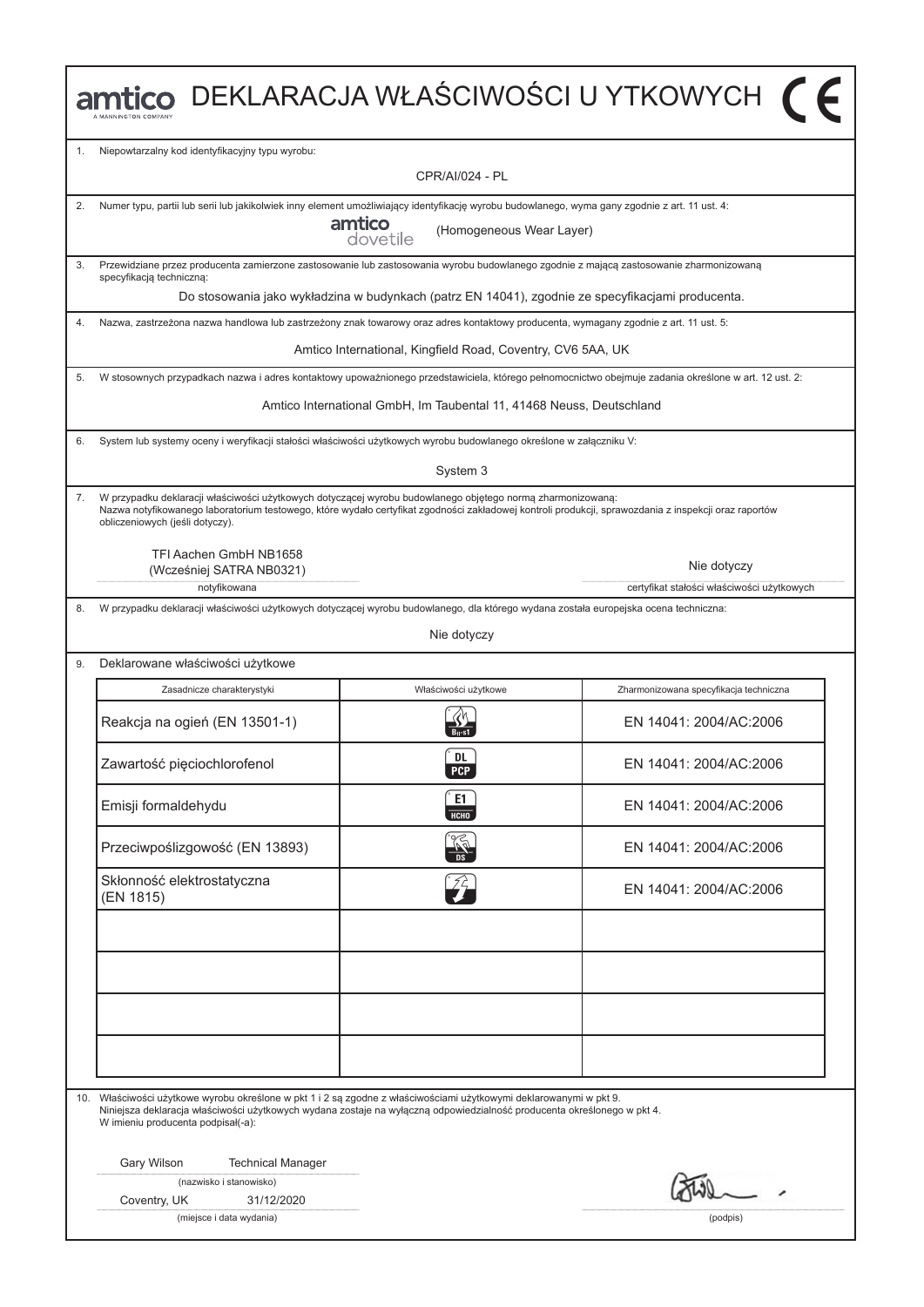#### VASTAVUSDEKLARATSIOON

| 1. | Toote tüübi unikaalne identifitseerimise kood:                                                                                                                                                                                                  |                                                                                                                                                                 |                                          |  |
|----|-------------------------------------------------------------------------------------------------------------------------------------------------------------------------------------------------------------------------------------------------|-----------------------------------------------------------------------------------------------------------------------------------------------------------------|------------------------------------------|--|
|    | <b>CPR/AI/024 - EE</b>                                                                                                                                                                                                                          |                                                                                                                                                                 |                                          |  |
| 2. | Tüüp, partii, seeria number või mis iganes teine võimaldab toodet identifitseerida vastavalt Artiklis 11(4):                                                                                                                                    | amtico                                                                                                                                                          |                                          |  |
|    |                                                                                                                                                                                                                                                 | (Homogeneous Wear Layer)<br>dovetile                                                                                                                            |                                          |  |
| 3. | Materjalile määratud kasutusvöimalused vöi-kohad vastavalt tootja vastavale tehnilsele spetsifikatsioonile:                                                                                                                                     |                                                                                                                                                                 |                                          |  |
|    |                                                                                                                                                                                                                                                 | Kasutuseks ehitustel pörandakattena (vaata EN 14041) vastavalt tootja juhistele ja spetsifikatsioon                                                             |                                          |  |
| 4. |                                                                                                                                                                                                                                                 | Nimi, registreeritud kaubanimi või registreeritud kaubamärk ja tootja kontaktaadress vastavalt Artiklis 11 (5):                                                 |                                          |  |
|    |                                                                                                                                                                                                                                                 | Amtico International, Kingfield Road, Coventry, CV6 5AA, UK                                                                                                     |                                          |  |
| 5. |                                                                                                                                                                                                                                                 | Kus vajalik, siis ka autoriseeritud esindaja nimi ja kontaktaadress juhul kui esindaja mandaadid katavad ülesanded mis määratletud Artiklis 12 (2):             |                                          |  |
|    |                                                                                                                                                                                                                                                 | Amtico International GmbH, Im Taubental 11, 41468 Neuss, Deutschland                                                                                            |                                          |  |
| 6. | Süsteem vöi hindamise süsteem ja toote omaduste püsivuse hindamine nagu on sätestatud lisas V:                                                                                                                                                  |                                                                                                                                                                 |                                          |  |
|    |                                                                                                                                                                                                                                                 | Süsteem 3                                                                                                                                                       |                                          |  |
| 7. | Juhul kui toote vastavuse deklareerimine on kaetud harmoniseeritud standardite süsteemiga:<br>(juhul kui see peaks olema vajalik):                                                                                                              | Vastava laboratooriumi või asutuse nimi, kes on väljastanud sertifikaadi tehase tootmise vastavuse kohta, inspekteerimise reportid ja kalkulatsioonide raportid |                                          |  |
|    | TFI Aachen GmbH NB1658                                                                                                                                                                                                                          |                                                                                                                                                                 | Ei ole kohaldatav                        |  |
|    | (Varasemalt SATRA NB0321)<br>Vastav asutus                                                                                                                                                                                                      |                                                                                                                                                                 | omaduste püsivuse sertifkaat             |  |
| 8. |                                                                                                                                                                                                                                                 | Juhul kui vastavusdeklaratsioon puuduab ehitustoodet mille puhul on vajalik väljastada European Technical Assessment Dokument:                                  |                                          |  |
|    |                                                                                                                                                                                                                                                 | Ei ole vajalik                                                                                                                                                  |                                          |  |
| 9. | Deklareeritud omadused                                                                                                                                                                                                                          |                                                                                                                                                                 |                                          |  |
|    | Olulised Omadused                                                                                                                                                                                                                               | Tulemus                                                                                                                                                         | Harmoneeritud Tehniline Spetsifikatsioon |  |
|    | Tulekindlus (EN 13501-1)                                                                                                                                                                                                                        |                                                                                                                                                                 | EN 14041: 2004/AC:2006                   |  |
|    | Pentaklorofenooli sisaldus                                                                                                                                                                                                                      | DL<br><b>PCP</b>                                                                                                                                                | EN 14041: 2004/AC:2006                   |  |
|    | Formaldehüüdide emissioonid                                                                                                                                                                                                                     | E1<br><b>HCHO</b>                                                                                                                                               | EN 14041: 2004/AC:2006                   |  |
|    | Libisemiskindlus (EN 13893)                                                                                                                                                                                                                     |                                                                                                                                                                 | EN 14041: 2004/AC:2006                   |  |
|    | Elektrostaatiline kalduvus (EN 1815)                                                                                                                                                                                                            |                                                                                                                                                                 | EN 14041: 2004/AC:2006                   |  |
|    |                                                                                                                                                                                                                                                 |                                                                                                                                                                 |                                          |  |
|    |                                                                                                                                                                                                                                                 |                                                                                                                                                                 |                                          |  |
|    |                                                                                                                                                                                                                                                 |                                                                                                                                                                 |                                          |  |
|    |                                                                                                                                                                                                                                                 |                                                                                                                                                                 |                                          |  |
|    |                                                                                                                                                                                                                                                 |                                                                                                                                                                 |                                          |  |
|    |                                                                                                                                                                                                                                                 |                                                                                                                                                                 |                                          |  |
|    | 10. Toote omadused identifitseeritud punktides 1 ja 2 on vastavuses deklareeritud omandusega punktis 9.<br>See vastavusdeklaratsioon on välja antud punktis 4 identifitseeritud tootja ainuvastutusel.<br>Allkirjastatud tootja poolt ja nimel: |                                                                                                                                                                 |                                          |  |
|    | Gary Wilson<br><b>Technical Manager</b>                                                                                                                                                                                                         |                                                                                                                                                                 |                                          |  |
|    | (Nimi and funktsioon)                                                                                                                                                                                                                           |                                                                                                                                                                 |                                          |  |
|    | Coventry, UK<br>31/12/2020<br>(Väljastamise aeg ja koht)                                                                                                                                                                                        |                                                                                                                                                                 | (Allkiri)                                |  |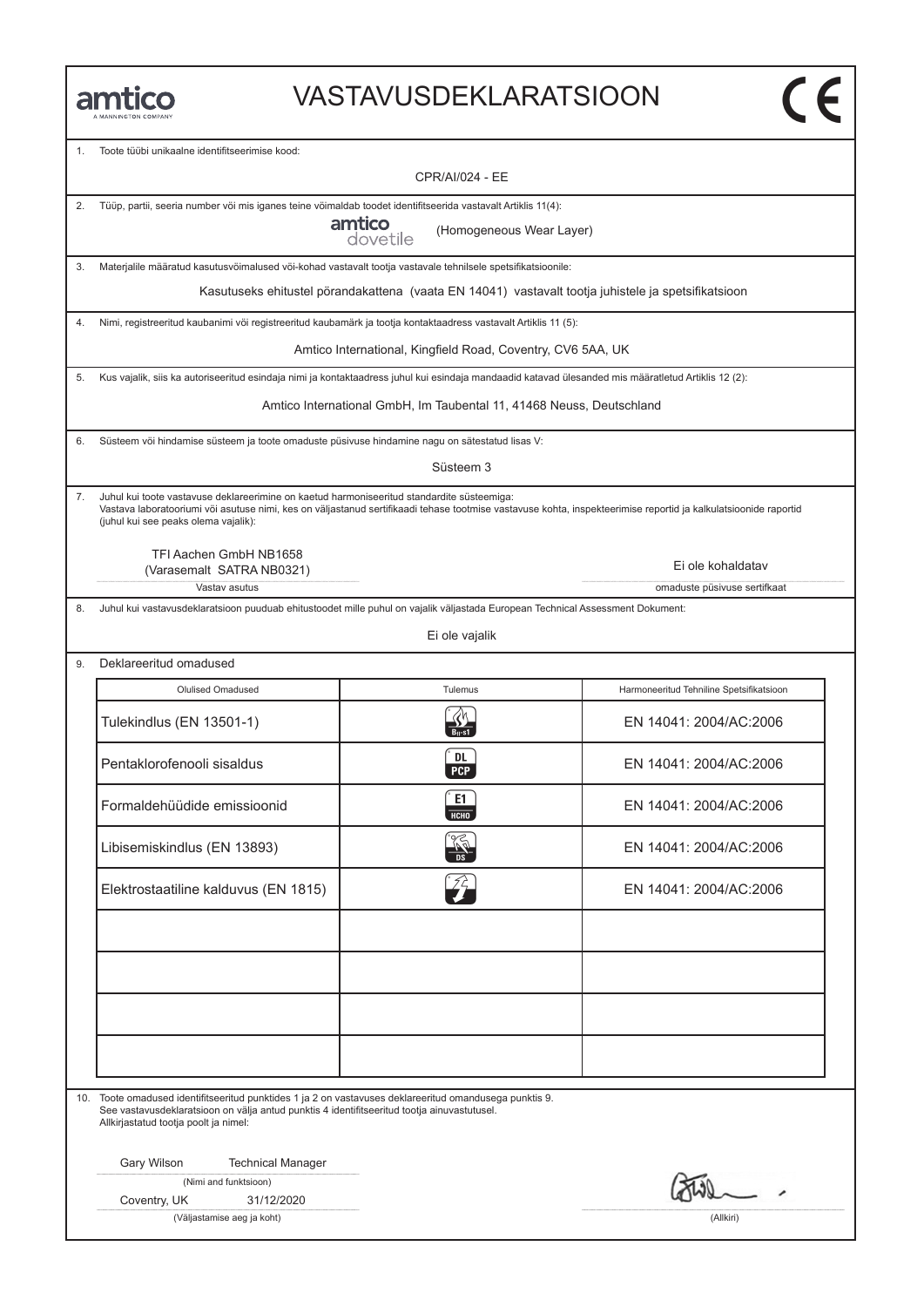|    | amtico                                                                                                                                                                                                                                                                                           |                                                                                      | EKSPLUATĀCIJAS ĪPAŠĪBU DEKLARĀCIJA (F                                            |
|----|--------------------------------------------------------------------------------------------------------------------------------------------------------------------------------------------------------------------------------------------------------------------------------------------------|--------------------------------------------------------------------------------------|----------------------------------------------------------------------------------|
| 1. | Unikāls izstrādājuma tipa identifikācijas numurs:                                                                                                                                                                                                                                                |                                                                                      |                                                                                  |
|    |                                                                                                                                                                                                                                                                                                  | CPR/AI/024 - LV                                                                      |                                                                                  |
| 2. | Tipa, partijas vai sērijas numurs vai kāds cits būvizstrādājuma identifikācijas elements, kā noteikts 11. panta 4. punktā:                                                                                                                                                                       |                                                                                      |                                                                                  |
|    |                                                                                                                                                                                                                                                                                                  | amtico<br>(Homogeneous Wear Layer)<br>dovetile                                       |                                                                                  |
| 3. | Būvizstrādājuma paredzētais izmantojums vai izmantojumi saskaņā ar piemērojamo saskaņoto tehnisko specifikāciju, kā paredzējis ražotājs:                                                                                                                                                         |                                                                                      |                                                                                  |
|    |                                                                                                                                                                                                                                                                                                  | Izmantošanai kā grīdas segums ēkās (sk. EN 14041) saskanā ar razotaja specifikācijā. |                                                                                  |
| 4. | Ražotāja nosaukums, reģistrētais komercnosaukums vai reģistrētā preču zīme un kontaktadrese, kā noteikts 11. panta 5. punktā:                                                                                                                                                                    |                                                                                      |                                                                                  |
|    |                                                                                                                                                                                                                                                                                                  | Amtico International, Kingfield Road, Coventry, CV6 5AA, UK                          |                                                                                  |
| 5. | Vajadzības gadījumā tā pilnvarotā pārstāvja vārds un kontaktadrese, kura pilnvaras attiecas uz 12. panta 2. punktā nosauktajiem uzdevumiem:                                                                                                                                                      |                                                                                      |                                                                                  |
|    |                                                                                                                                                                                                                                                                                                  | Amtico International GmbH, Im Taubental 11, 41468 Neuss, Deutschland                 |                                                                                  |
| 6. | Ekspluatācijas īpašību noturības novērtējuma un pārbaudes sistēma vai sistēmas, kā noteikts V pielikumā:                                                                                                                                                                                         |                                                                                      |                                                                                  |
|    |                                                                                                                                                                                                                                                                                                  | Sistēma 3                                                                            |                                                                                  |
| 7. | Gadījumā, ja ekspluatācijas īpašību deklarācija attiecas uz būvizstrādājumu, kuram ir saskaņotais standarts:<br>Apstiprinātās testēšanas laboratorijas nosaukums, kas izsniegusi atbilstības sertifikātu par razošanas procesa kontroli, pārbaudes un aprēkinu zinojumus<br>(attiecīgā gadījuma) |                                                                                      |                                                                                  |
|    | TFI Aachen GmbH NB1658<br>(lepriekš SATRA NB0321)<br>paziņotā institūcija                                                                                                                                                                                                                        |                                                                                      | Nav piemērojams<br>pēc vajadzības - ekspluatācijas īpašību noturības sertifikātu |
| 8. | Gadījumā, ja ekspluatācijas īpašību deklarācija attiecas uz būvizstrādājumu, kuram ir izdots Eiropas tehniskais novēr tējums:                                                                                                                                                                    |                                                                                      |                                                                                  |
|    |                                                                                                                                                                                                                                                                                                  | Netaikoma                                                                            |                                                                                  |
| 9. | Deklarētās ekspluatācijas īpašības                                                                                                                                                                                                                                                               |                                                                                      |                                                                                  |
|    | Būtiskie raksturlielumi                                                                                                                                                                                                                                                                          | Ekspluatācijas īpašības                                                              | Saskaņota tehniskā specifikācija                                                 |
|    | Reakcija uz uguni (EN 13501-1)                                                                                                                                                                                                                                                                   |                                                                                      | EN 14041: 2004/AC:2006                                                           |
|    | Pentahlorfernola saturs                                                                                                                                                                                                                                                                          | DL<br><b>PCP</b>                                                                     | EN 14041: 2004/AC:2006                                                           |
|    | Formaldehīda Emisijas                                                                                                                                                                                                                                                                            | E1<br>НСНО                                                                           | EN 14041: 2004/AC:2006                                                           |
|    | Pretslīdes īpašības (EN 13893)                                                                                                                                                                                                                                                                   |                                                                                      | EN 14041: 2004/AC:2006                                                           |
|    | Elektrostatiskā tieksme (EN 1815)                                                                                                                                                                                                                                                                |                                                                                      | EN 14041: 2004/AC:2006                                                           |
|    |                                                                                                                                                                                                                                                                                                  |                                                                                      |                                                                                  |
|    |                                                                                                                                                                                                                                                                                                  |                                                                                      |                                                                                  |
|    |                                                                                                                                                                                                                                                                                                  |                                                                                      |                                                                                  |
|    |                                                                                                                                                                                                                                                                                                  |                                                                                      |                                                                                  |
|    |                                                                                                                                                                                                                                                                                                  |                                                                                      |                                                                                  |
|    | 10. Pielikuma 1. un 2. punktā norādītā izstrādājuma ekspluatācijas īpašības atbilst 9. punktā norādītajām deklarētajām ekspluatācijas īpašībām.<br>Par šo izdoto ekspluatācijas īpašību deklarāciju ir atbildīgs vienīgi 4. punktā norādītais ražotājs.<br>Parakstīts ražotāja vārdā:            |                                                                                      |                                                                                  |
|    |                                                                                                                                                                                                                                                                                                  |                                                                                      |                                                                                  |
|    | Gary Wilson<br><b>Technical Manager</b><br>(vārds, uzvārds, amats)                                                                                                                                                                                                                               |                                                                                      |                                                                                  |
|    | Coventry, UK<br>31/12/2020<br>(izdošanas vieta un datums)                                                                                                                                                                                                                                        |                                                                                      | (paraksts)                                                                       |
|    |                                                                                                                                                                                                                                                                                                  |                                                                                      |                                                                                  |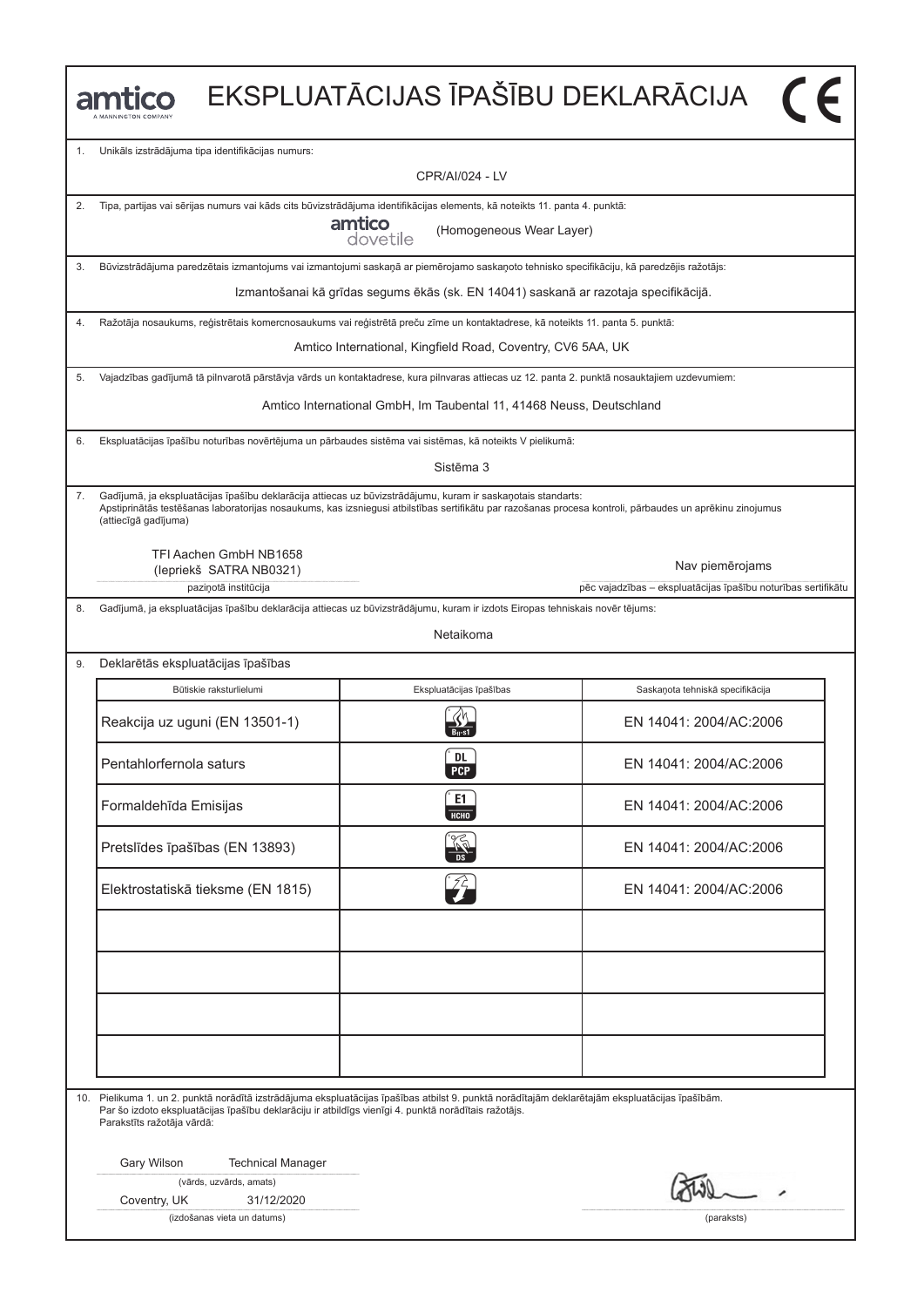|    | mtico                                                                                                                                                                                                                                                                                                          |                                                                      | EKSPLOATACINIŲ SAVYBIŲ DEKLARACIJA (         |
|----|----------------------------------------------------------------------------------------------------------------------------------------------------------------------------------------------------------------------------------------------------------------------------------------------------------------|----------------------------------------------------------------------|----------------------------------------------|
| 1. | Unikalus produkto tipo identifikacinis kodas:                                                                                                                                                                                                                                                                  |                                                                      |                                              |
|    |                                                                                                                                                                                                                                                                                                                | <b>CPR/AI/024 - LT</b>                                               |                                              |
| 2. | Tipo, partijos ar serijos numeris ar bet koks kitas elementas, pagal kurį galima identifikuoti statybos produktą, kaip reikalaujama pagal 11 straipsnio 4 dalį:                                                                                                                                                |                                                                      |                                              |
|    |                                                                                                                                                                                                                                                                                                                | amtico<br>(Homogeneous Wear Layer)<br>dovetile                       |                                              |
| 3. | Gamintojo numatyta statybos produkto naudojimo paskirtis ar paskirtys pagal taikomą darniąją techninę specifikaciją:                                                                                                                                                                                           |                                                                      |                                              |
|    | Naudoti kaip grindų danga pastatuose (žr. EN 14041) pagal gamintojo specifikacijas.                                                                                                                                                                                                                            |                                                                      |                                              |
| 4. | Gamintojo pavadinimas, registruotas komercinis pavadinimas arba registruotas prekės ženklas ir kontaktinis adresas, kaip reikalaujama pagal 11 straipsnio 5 dalį:                                                                                                                                              |                                                                      |                                              |
|    |                                                                                                                                                                                                                                                                                                                | Amtico International, Kingfield Road, Coventry, CV6 5AA, UK          |                                              |
| 5. | Kai taikytina, įgaliotojo atstovo, kuriam suteikti įgaliojimai apima 12 straipsnio 2 dalyje nurodytas užduotis, pava dinimas ir kontaktinis adresas:                                                                                                                                                           |                                                                      |                                              |
|    |                                                                                                                                                                                                                                                                                                                | Amtico International GmbH, Im Taubental 11, 41468 Neuss, Deutschland |                                              |
| 6. | Statybos produkto eksploatacinių savybių pastovumo vertinimo ir tikrinimo sistema ar sistemos, kaip nustatyta V priede:                                                                                                                                                                                        |                                                                      |                                              |
|    |                                                                                                                                                                                                                                                                                                                | Sistema 3                                                            |                                              |
| 7. | Eksploatacinių savybių deklaracijos, susijusios su statybos produktu, kuriam taikomas darnusis standartas, atveju:<br>Nosaukums paziņotā testēšanas laboratorija, kas ir izsniegusi atbilstības sertifikātu par ražošanas procesa kontroles, pārbaudes ziņojumi un aprēķinu<br>ziņojumus (attiecīgā gadījumā). |                                                                      |                                              |
|    | TFI Aachen GmbH NB1658<br>(Anksčiau, SATRA NB0321)                                                                                                                                                                                                                                                             |                                                                      | Netaikomas                                   |
| 8. | Notifikuotoji įstaiga<br>Eksploatacinių savybių deklaracijos, susijusios su statybos produktu, kuriam buvo išduotas Europos techninis įverti nimas, atveju:                                                                                                                                                    |                                                                      | eksploatacinių savybių pastovumo sertifikatą |
|    |                                                                                                                                                                                                                                                                                                                | <b>Netaikomas</b>                                                    |                                              |
| 9. | Deklaruojamos eksploatacinės savybės                                                                                                                                                                                                                                                                           |                                                                      |                                              |
|    | Esminės charakteristikos                                                                                                                                                                                                                                                                                       | Eksploatacinės savybės                                               | Darnioji techninė specifikacija              |
|    | Reakcija į ugnį (EN 13501-1)                                                                                                                                                                                                                                                                                   |                                                                      | FN 14041: 2004/AC:2006                       |
|    | Pentachlorfenolis turinyje                                                                                                                                                                                                                                                                                     | <b>DL</b><br><b>PCP</b>                                              | EN 14041: 2004/AC:2006                       |
|    | Formaldehido emisija                                                                                                                                                                                                                                                                                           | E1<br>НСНО                                                           | EN 14041: 2004/AC:2006                       |
|    | Atsparumas slydimui (EN 13893)                                                                                                                                                                                                                                                                                 |                                                                      | EN 14041: 2004/AC:2006                       |
|    | Elektrostatinis polinkis (EN 1815)                                                                                                                                                                                                                                                                             |                                                                      | EN 14041: 2004/AC:2006                       |
|    |                                                                                                                                                                                                                                                                                                                |                                                                      |                                              |
|    |                                                                                                                                                                                                                                                                                                                |                                                                      |                                              |
|    |                                                                                                                                                                                                                                                                                                                |                                                                      |                                              |
|    |                                                                                                                                                                                                                                                                                                                |                                                                      |                                              |
|    | 10. 1 ir 2 punktuose nurodyto produkto eksploatacinės savybės atitinka 9 punkte deklaruojamas eksploatacines savybes.<br>Ši eksploatacinių savybių deklaracija išduota tik 4 punkte nurodyto gamintojo atsakomybe.<br>Pasirašyta (gamintojas ir jo vardu):                                                     |                                                                      |                                              |
|    | Gary Wilson<br><b>Technical Manager</b>                                                                                                                                                                                                                                                                        |                                                                      |                                              |
|    | (vardas, pavardė ir pareigos)                                                                                                                                                                                                                                                                                  |                                                                      |                                              |
|    | Coventry, UK<br>31/12/2020<br>(išdavimo vieta ir data)                                                                                                                                                                                                                                                         |                                                                      | (parašas)                                    |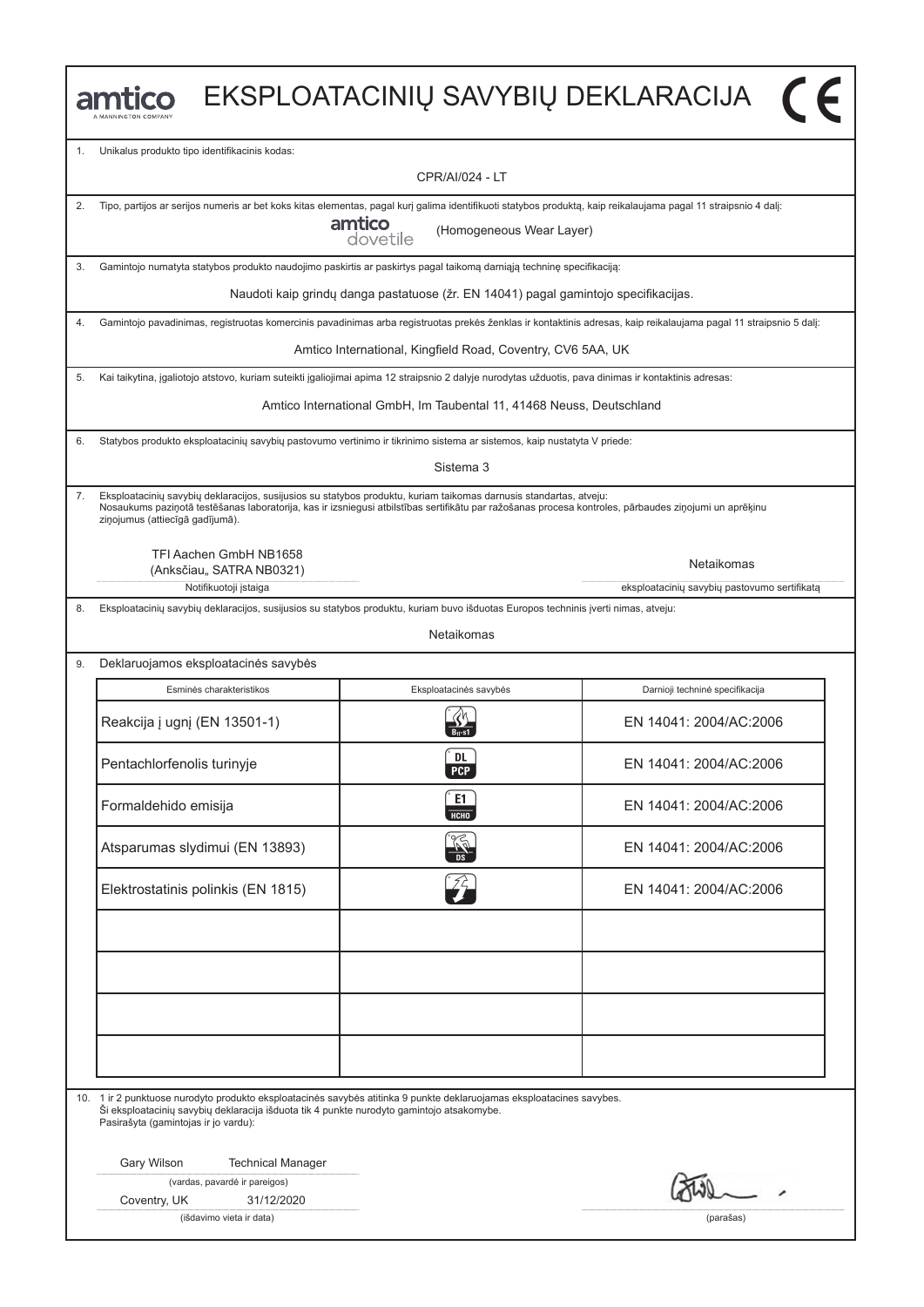

#### DICHIARAZIONE DI PRESTAZIONE

| 1. | Codice di identificazione unico del prodotto-tipo:                                                                                                                                                                                                                                                                                                             |                                                                                                |                                           |
|----|----------------------------------------------------------------------------------------------------------------------------------------------------------------------------------------------------------------------------------------------------------------------------------------------------------------------------------------------------------------|------------------------------------------------------------------------------------------------|-------------------------------------------|
|    |                                                                                                                                                                                                                                                                                                                                                                | CPR/AI/024 - IT                                                                                |                                           |
| 2. | Numero di tipo, lotto, serie o qualsiasi altro elemento che consenta l'identificazione del prodotto da costruzione ai sensi dell'articolo 11, paragrafo 4:                                                                                                                                                                                                     |                                                                                                |                                           |
|    |                                                                                                                                                                                                                                                                                                                                                                | amtico<br>dovetile<br>(Homogeneous Wear Layer)                                                 |                                           |
| 3. | Uso o usi previsti del prodotto da costruzione, conformemente alla relativa specifica tecnica armonizzata, come previsto dal fabbricante:                                                                                                                                                                                                                      |                                                                                                |                                           |
|    |                                                                                                                                                                                                                                                                                                                                                                | Per l'uso come pavimentazione in edifici (vedi EN 14041) secondo le specifiche del produttore. |                                           |
| 4. | Nome, denominazione commerciale registrata o marchio registrato e indirizzo del fabbricante ai sensi dell'articolo 11, paragrafo 5:                                                                                                                                                                                                                            |                                                                                                |                                           |
|    |                                                                                                                                                                                                                                                                                                                                                                | Amtico International, Kingfield Road, Coventry, CV6 5AA, UK                                    |                                           |
| 5. | Se opportuno, nome e indirizzo del mandatario il cui mandato copre i compiti cui all'articolo 12, paragrafo 2:                                                                                                                                                                                                                                                 |                                                                                                |                                           |
|    |                                                                                                                                                                                                                                                                                                                                                                | Amtico International GmbH, Im Taubental 11, 41468 Neuss, Deutschland                           |                                           |
| 6. | Sistema o sistemi di valutazione e verifica della costanza della prestazione del prodotto da costruzione di cui all'allegato V:                                                                                                                                                                                                                                |                                                                                                |                                           |
|    |                                                                                                                                                                                                                                                                                                                                                                | Sistema 3                                                                                      |                                           |
| 7. | Nel caso di una dichiarazione di prestazione relativa ad un prodotto da costruzione che rientra nell'ambito di applicazione di una norma armonizzata:<br>Nome del laboratorio di prova notificato che ha rilasciato il certificato di conformità del controllo della produzione in fabbrica, relazioni di ispezione e relazioni di<br>calcolo (se pertinente). |                                                                                                |                                           |
|    | TFI Aachen GmbH NB1658                                                                                                                                                                                                                                                                                                                                         |                                                                                                | Non applicabile                           |
|    | (Precedentemente SATRA NB0321)<br>Nome dell'Organismo notificato                                                                                                                                                                                                                                                                                               |                                                                                                | Certificato di costanza della prestazione |
| 8. | Nel caso di una dichiarazione di prestazione relativa ad un prodotto da costruzione per il quale è stata rilasciata una valutazione tecnica europea:                                                                                                                                                                                                           |                                                                                                |                                           |
|    |                                                                                                                                                                                                                                                                                                                                                                | Non applicabile                                                                                |                                           |
| 9. | Prestazione dichiarata                                                                                                                                                                                                                                                                                                                                         |                                                                                                |                                           |
|    | Caratteristiche essenziali                                                                                                                                                                                                                                                                                                                                     | Prestazione                                                                                    | Specifica tecnica armonizzata             |
|    | Comportamento al fuoco<br>(EN 13501-1)                                                                                                                                                                                                                                                                                                                         | $B_{fl}$ -s1                                                                                   | EN 14041: 2004/AC:2006                    |
|    | Pentaclorofenolo                                                                                                                                                                                                                                                                                                                                               | DL<br><b>PCP</b>                                                                               | EN 14041: 2004/AC:2006                    |
|    | Emissione di formaldeide                                                                                                                                                                                                                                                                                                                                       | E1<br>HT                                                                                       | EN 14041: 2004/AC:2006                    |
|    | Resistenza allo scivolamento<br>(EN 13893)                                                                                                                                                                                                                                                                                                                     |                                                                                                | EN 14041: 2004/AC:2006                    |
|    | Propensione elettrostatica (EN 1815)                                                                                                                                                                                                                                                                                                                           | 74                                                                                             | EN 14041: 2004/AC:2006                    |
|    |                                                                                                                                                                                                                                                                                                                                                                |                                                                                                |                                           |
|    |                                                                                                                                                                                                                                                                                                                                                                |                                                                                                |                                           |
|    |                                                                                                                                                                                                                                                                                                                                                                |                                                                                                |                                           |
|    | 10. La prestazione del prodotto di cui ai punti 1 e 2 è conforme alla prestazione dichiarata di cui al punto 9.<br>Si rilascia la presente dichiarazione di prestazione sotto la responsabilità esclusiva del fabbricante di cui al punto 4.<br>Firmato a nome e per conto di:                                                                                 |                                                                                                |                                           |
|    | Gary Wilson<br><b>Technical Manager</b>                                                                                                                                                                                                                                                                                                                        |                                                                                                |                                           |
|    | (nome e funzioni)                                                                                                                                                                                                                                                                                                                                              |                                                                                                |                                           |
|    | 31/12/2020<br>Coventry, UK                                                                                                                                                                                                                                                                                                                                     |                                                                                                |                                           |
|    | (luogo e data del rilascio)                                                                                                                                                                                                                                                                                                                                    |                                                                                                | (firma)                                   |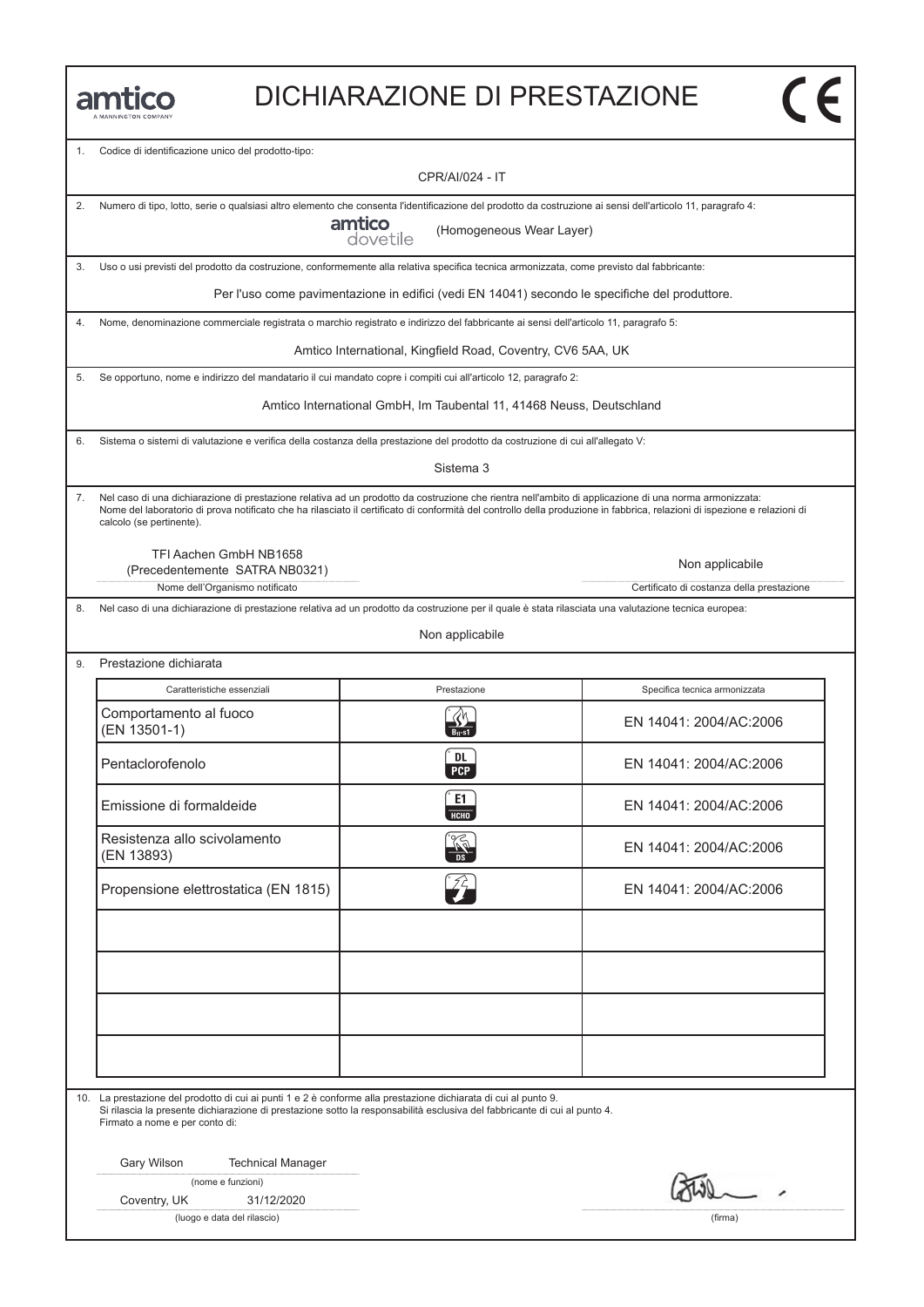

#### ΔΗΛΩΣΗ ΑΠΟΔΟΣΗΣ

|     | Μοναδικός κωδικός ταυτοποίησης του τύπου του προϊόντος:                                                                                                                                                                                                                                                                      |                                                                                                         |                                                                                                                                                       |
|-----|------------------------------------------------------------------------------------------------------------------------------------------------------------------------------------------------------------------------------------------------------------------------------------------------------------------------------|---------------------------------------------------------------------------------------------------------|-------------------------------------------------------------------------------------------------------------------------------------------------------|
|     |                                                                                                                                                                                                                                                                                                                              | <b>CPR/AI/024 - GR</b>                                                                                  |                                                                                                                                                       |
| 2.  |                                                                                                                                                                                                                                                                                                                              |                                                                                                         | Αριθμός τύπου, παρτίδας ή σειράς ή οποιοδήποτε άλλο στοιχείο επιτρέπει την ταυτοποίηση του προϊόντος του τομέα των δομικών κατασκευών, όπως προβλέπει |
|     | το άρθρο 11 παράγραφος 4:                                                                                                                                                                                                                                                                                                    | amtico<br>(Homogeneous Wear Layer)<br>dovetile                                                          |                                                                                                                                                       |
| 3.  | από τον κατασκευαστή:                                                                                                                                                                                                                                                                                                        |                                                                                                         | Προτεινόμενη χρήση ή χρήσεις του προϊόντος του τομέα δομικών κατασκευών, σύμφωνα με την ισχύουσα εναρμονισμένη τεχνική προδιαγραφή, όπως προβλέπεται  |
|     |                                                                                                                                                                                                                                                                                                                              | Για χρήση ως επένδυση δαπέδου των κτιρίων (βλ. EN 14041), σύμφωνα με τις προδιαγραφές του κατασκευαστή. |                                                                                                                                                       |
| 4.  | Όνομα, εμπορική επωνυμία ή κατατεθέν σήμα και διεύθυνση επικοινωνίας του κατασκευαστή, όπως προβλέπεται στο άρθρο 11 παράγραφος 5:                                                                                                                                                                                           |                                                                                                         |                                                                                                                                                       |
|     | Amtico International, Kingfield Road, Coventry, CV6 5AA, UK                                                                                                                                                                                                                                                                  |                                                                                                         |                                                                                                                                                       |
| 5.  | Όπου εφαρμόζεται, όνομα και διεύθυνση επικοινωνίας του εξουσιοδοτημένου αντιπροσώπου, η εντολή του οποίου καλύπτει τα καθήκοντα που προβλέπονται<br>στο άρθρο 12 παράγραφος 2:                                                                                                                                               |                                                                                                         |                                                                                                                                                       |
|     |                                                                                                                                                                                                                                                                                                                              | Amtico International GmbH, Im Taubental 11, 41468 Neuss, Deutschland                                    |                                                                                                                                                       |
| 6.  | Σύστημα ή συστήματα αξιολόγησης και επαλήθευσης της σταθερότητας της απόδοσης του προϊόντος του τομέα των δομικών κατασκευών όπως καθορίζεται<br>το παράρτημα V:                                                                                                                                                             |                                                                                                         |                                                                                                                                                       |
|     |                                                                                                                                                                                                                                                                                                                              | σύστημα 3                                                                                               |                                                                                                                                                       |
| 7.  | Σε περίπτωση δήλωσης απόδοσης σχετικά με προϊόν του τομέα δομικών κατασκευών που καλύπτεται από εναρμονισμένο πρότυπο:<br>Όνομα του κοινοποιημένου εργαστήριο δοκιμών, που έχει εκδώσει το πιστοποιητικό συμμόρφωσης του ελέγχου της παραγωγής στο εργοστάσιο, τις εκθέσεις<br>επιθεώρησης και υπολογισμού (κατά περίπτωση). |                                                                                                         |                                                                                                                                                       |
|     | TFI Aachen GmbH NB1658<br>(Προηγουμένως πιστοποίηση SATRA NB0321)                                                                                                                                                                                                                                                            |                                                                                                         | Δεν εφαρμόζεται                                                                                                                                       |
|     | κοινοποιημένος οργανισμός                                                                                                                                                                                                                                                                                                    |                                                                                                         | πιστοποιητικό σταθερότητας της απόδοσης                                                                                                               |
| 8.  | Σε περίπτωση δήλωσης απόδοσης σχετικά με προϊόν του τομέα δομικών κατασκευών για το οποίο έχει εκδοθεί ευρωπαϊκή τεχνική αξιολόγηση:                                                                                                                                                                                         |                                                                                                         |                                                                                                                                                       |
|     |                                                                                                                                                                                                                                                                                                                              | δεν εφαρμόζεται                                                                                         |                                                                                                                                                       |
| 9.  | Δηλωθείσα απόδοση                                                                                                                                                                                                                                                                                                            |                                                                                                         |                                                                                                                                                       |
|     | Ουσιώδη χαρακτηριστικά                                                                                                                                                                                                                                                                                                       | Απόδοση                                                                                                 | Εναρμονισμένη τεχνική προδιαγραφή                                                                                                                     |
|     | Αντίδραση στη φωτιά (EN 13501-1)                                                                                                                                                                                                                                                                                             | $B_{11}$ -s1                                                                                            | EN 14041: 2004/AC:2006                                                                                                                                |
|     | Περιεχόμενο Πενταχλωροφαινόλη                                                                                                                                                                                                                                                                                                | DL<br><b>PCP</b>                                                                                        | EN 14041: 2004/AC:2006                                                                                                                                |
|     | Formaldehyd εκπομπές                                                                                                                                                                                                                                                                                                         | E1<br><b>HCHO</b>                                                                                       | EN 14041: 2004/AC:2006                                                                                                                                |
|     | Αντίσταση ολίσθησης (EN 13893)                                                                                                                                                                                                                                                                                               | જિટ                                                                                                     | EN 14041: 2004/AC:2006                                                                                                                                |
|     | Ηλεκτροστατική τάση (EN 1815)                                                                                                                                                                                                                                                                                                |                                                                                                         | EN 14041: 2004/AC:2006                                                                                                                                |
|     |                                                                                                                                                                                                                                                                                                                              |                                                                                                         |                                                                                                                                                       |
|     |                                                                                                                                                                                                                                                                                                                              |                                                                                                         |                                                                                                                                                       |
|     |                                                                                                                                                                                                                                                                                                                              |                                                                                                         |                                                                                                                                                       |
|     |                                                                                                                                                                                                                                                                                                                              |                                                                                                         |                                                                                                                                                       |
|     |                                                                                                                                                                                                                                                                                                                              |                                                                                                         |                                                                                                                                                       |
| 10. | Η απόδοση του προϊόντος που ταυτοποιείται στα σημεία 1 και 2 ανταποκρίνεται προς την απόδοση που δηλώθηκε στο σημείο 9.<br>Η παρούσα δήλωση απόδοσης εκδίδεται με αποκλειστική ευθύνη του κατασκευαστή που ταυτοποιείται στο σημείο 4:<br>Υπογραφή για λογαριασμό και εξ ονόματος του κατασκευαστή από:                      |                                                                                                         |                                                                                                                                                       |
|     | Gary Wilson<br><b>Technical Manager</b>                                                                                                                                                                                                                                                                                      |                                                                                                         |                                                                                                                                                       |
|     | (όνομα και ιδιότητα)                                                                                                                                                                                                                                                                                                         |                                                                                                         |                                                                                                                                                       |
|     | 31/12/2020<br>Coventry, UK<br>(τόποςκαιημερομηνία έκδοσης)                                                                                                                                                                                                                                                                   |                                                                                                         | (υπογραφή)                                                                                                                                            |
|     |                                                                                                                                                                                                                                                                                                                              |                                                                                                         |                                                                                                                                                       |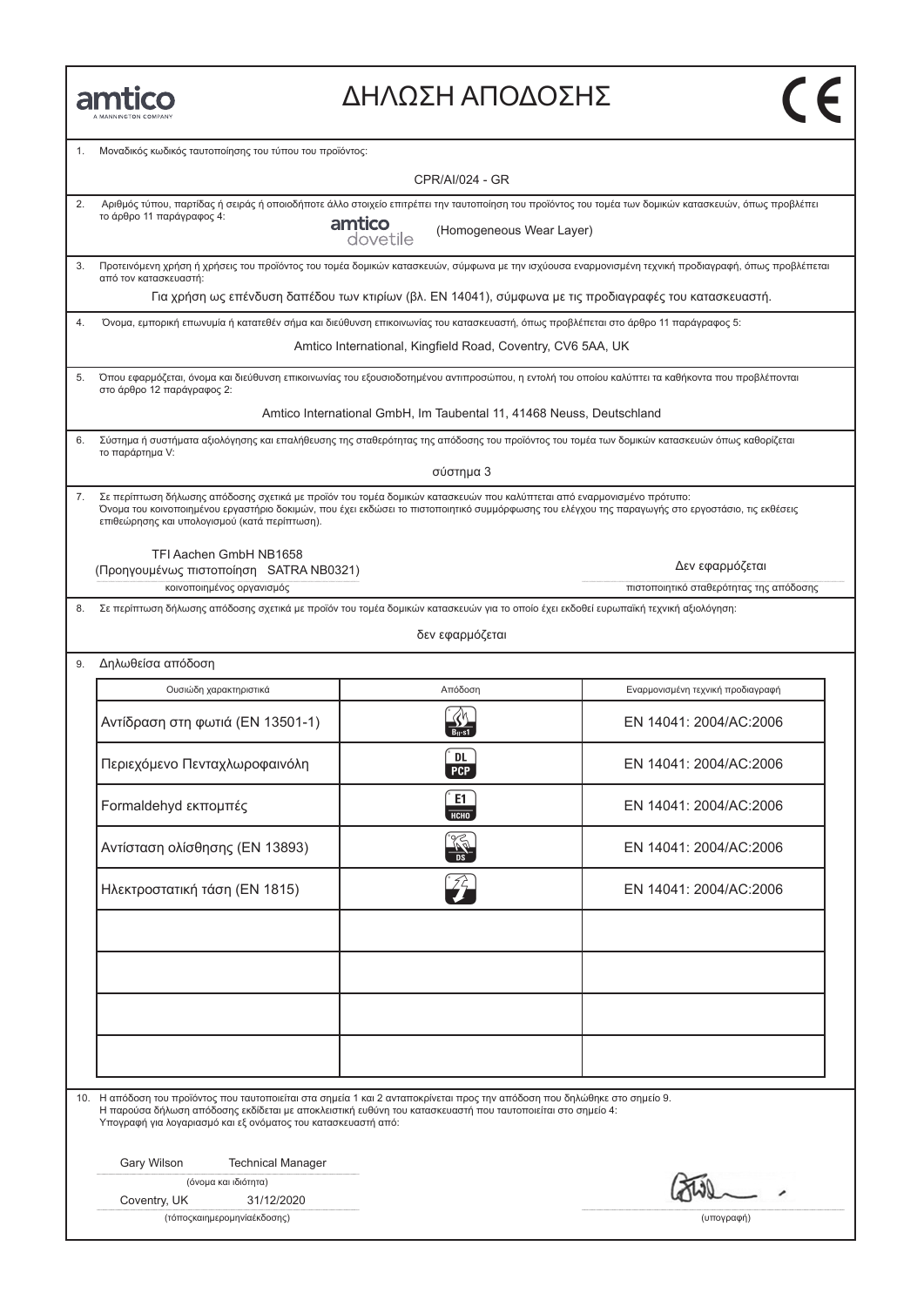| MANNINGTON COMPANY |
|--------------------|

### DECLARACIÓN DE PRESTACIONES

| 1. | Código de identificación única del producto tipo:                                                                                                                                                                                                                                                                                                                                              | <b>CPR/AI/024 - ES</b>                                               |                                                                                                                                                                    |
|----|------------------------------------------------------------------------------------------------------------------------------------------------------------------------------------------------------------------------------------------------------------------------------------------------------------------------------------------------------------------------------------------------|----------------------------------------------------------------------|--------------------------------------------------------------------------------------------------------------------------------------------------------------------|
|    |                                                                                                                                                                                                                                                                                                                                                                                                |                                                                      |                                                                                                                                                                    |
| 2. |                                                                                                                                                                                                                                                                                                                                                                                                |                                                                      | Tipo, lote o número de serie o cualquier otro elemento que permita la identificación del producto de construcción como se establece en el artículo 11, apartado 4: |
|    |                                                                                                                                                                                                                                                                                                                                                                                                | amtico<br>(Homogeneous Wear Layer)<br>dovetile                       |                                                                                                                                                                    |
| 3. | Uso o usos previstos del producto de construcción, con arreglo a la especificación técnica armonizada aplicable, tal como lo establece el fabricante:                                                                                                                                                                                                                                          |                                                                      |                                                                                                                                                                    |
|    |                                                                                                                                                                                                                                                                                                                                                                                                |                                                                      | Para su uso como suelo en los edificios (véase EN 14041) de acuerdo con las especificaciones del fabricante.                                                       |
| 4. | Nombre, nombre o marca registrados y dirección de contacto del fabricante según lo dispuesto en el artículo 11, apartado 5:                                                                                                                                                                                                                                                                    |                                                                      |                                                                                                                                                                    |
|    |                                                                                                                                                                                                                                                                                                                                                                                                | Amtico International, Kingfield Road, Coventry, CV6 5AA, UK          |                                                                                                                                                                    |
| 5. | En su caso, nombre y dirección de contacto del representante autorizado cuyo mandato abarca las tareas especifi cadas en el artículo 12, apartado 2:                                                                                                                                                                                                                                           |                                                                      |                                                                                                                                                                    |
|    |                                                                                                                                                                                                                                                                                                                                                                                                | Amtico International GmbH, Im Taubental 11, 41468 Neuss, Deutschland |                                                                                                                                                                    |
| 6. | Sistema o sistemas de evaluación y verificación de la constancia de las prestaciones del producto de construcción tal como figura en el anexo V:                                                                                                                                                                                                                                               |                                                                      |                                                                                                                                                                    |
|    |                                                                                                                                                                                                                                                                                                                                                                                                | Sistema 3                                                            |                                                                                                                                                                    |
| 7. | En caso de declaración de prestaciones relativa a un producto de construcción cubierto por una norma armonizada:<br>Nombre del laboratorio de ensayos notificado que tiene el certificado Nombre del laboratorio de ensayos notificado que haya expedido el certificado de<br>conformidad del control de producción en fábrica, informes de inspección y los informes de cálculo (en su caso). |                                                                      |                                                                                                                                                                    |
|    | TFI Aachen GmbH NB1658                                                                                                                                                                                                                                                                                                                                                                         |                                                                      |                                                                                                                                                                    |
|    | (Anteriormente SATRA NB0321)<br>Organismo notificado                                                                                                                                                                                                                                                                                                                                           |                                                                      | No aplica<br>Certificado de constancia de prestaciones                                                                                                             |
| 8. | En caso de declaración de prestaciones relativa a un producto de construcción para el que se ha emitido una evaluación técnica europea:                                                                                                                                                                                                                                                        |                                                                      |                                                                                                                                                                    |
|    |                                                                                                                                                                                                                                                                                                                                                                                                |                                                                      |                                                                                                                                                                    |
|    |                                                                                                                                                                                                                                                                                                                                                                                                | No aplicable                                                         |                                                                                                                                                                    |
| 9. | Prestaciones declaradas                                                                                                                                                                                                                                                                                                                                                                        |                                                                      |                                                                                                                                                                    |
|    | Características esenciales                                                                                                                                                                                                                                                                                                                                                                     | Prestaciones                                                         | Especificaciones técnicas armonizadas                                                                                                                              |
|    | Reacci al fuego (EN 13501-1)                                                                                                                                                                                                                                                                                                                                                                   | Bo-s1                                                                | EN 14041: 2004/AC:2006                                                                                                                                             |
|    | Contenido de Pentraclorofenol                                                                                                                                                                                                                                                                                                                                                                  | DL<br><b>PCP</b>                                                     | EN 14041: 2004/AC:2006                                                                                                                                             |
|    | Emisiones de formaldehído                                                                                                                                                                                                                                                                                                                                                                      | E1<br>НСНО                                                           | EN 14041: 2004/AC:2006                                                                                                                                             |
|    | Resistencia al deslizamiento<br>(EN 13893)                                                                                                                                                                                                                                                                                                                                                     |                                                                      | EN 14041: 2004/AC:2006                                                                                                                                             |
|    | Voltaje electrostático (EN 1815)                                                                                                                                                                                                                                                                                                                                                               |                                                                      | EN 14041: 2004/AC:2006                                                                                                                                             |
|    |                                                                                                                                                                                                                                                                                                                                                                                                |                                                                      |                                                                                                                                                                    |
|    |                                                                                                                                                                                                                                                                                                                                                                                                |                                                                      |                                                                                                                                                                    |
|    |                                                                                                                                                                                                                                                                                                                                                                                                |                                                                      |                                                                                                                                                                    |
|    |                                                                                                                                                                                                                                                                                                                                                                                                |                                                                      |                                                                                                                                                                    |
|    |                                                                                                                                                                                                                                                                                                                                                                                                |                                                                      |                                                                                                                                                                    |
|    | 10. Las prestaciones del producto identificado en los puntos 1 y 2 son conformes con las prestaciones declaradas en el punto 9.                                                                                                                                                                                                                                                                |                                                                      |                                                                                                                                                                    |
|    | La presente declaración de prestaciones se emite bajo la sola responsabilidad del fabricante identificado en el punto 4.<br>Firmado por y en nombre del fabricante por:                                                                                                                                                                                                                        |                                                                      |                                                                                                                                                                    |
|    | Gary Wilson<br><b>Technical Manager</b>                                                                                                                                                                                                                                                                                                                                                        |                                                                      |                                                                                                                                                                    |
|    | (nombre, cargo)                                                                                                                                                                                                                                                                                                                                                                                |                                                                      |                                                                                                                                                                    |
|    | Coventry, UK<br>31/12/2020                                                                                                                                                                                                                                                                                                                                                                     |                                                                      |                                                                                                                                                                    |
|    | (lugar y fecha de emisión)                                                                                                                                                                                                                                                                                                                                                                     |                                                                      | (firma)                                                                                                                                                            |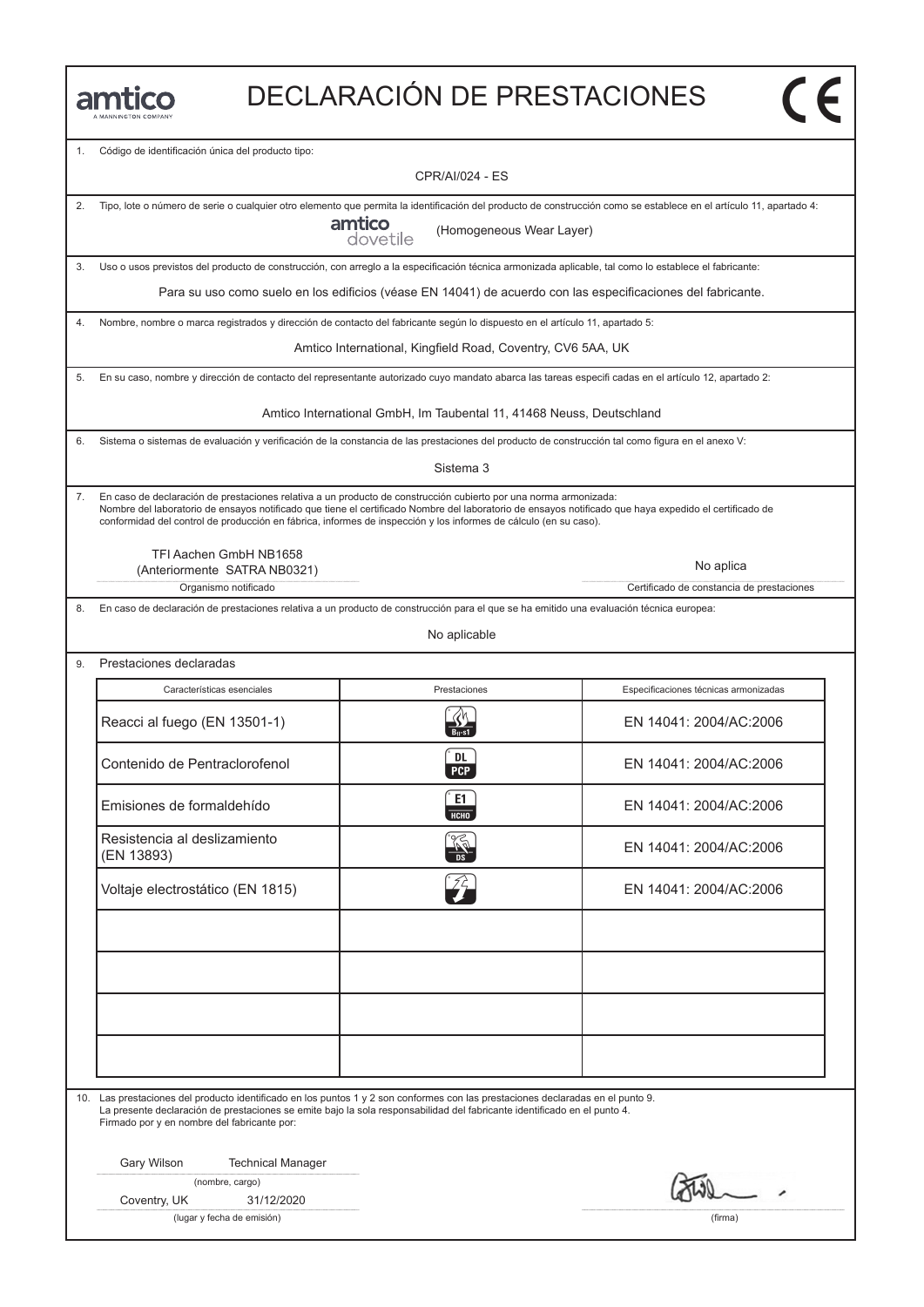

## DECLARAҪÃO DE DESEMPENHO

| 1. | Código de identificação único do produto-tipo:                                                                                                                                                                                                                                                             |                                                                      |                                           |
|----|------------------------------------------------------------------------------------------------------------------------------------------------------------------------------------------------------------------------------------------------------------------------------------------------------------|----------------------------------------------------------------------|-------------------------------------------|
|    |                                                                                                                                                                                                                                                                                                            | <b>CPR/AI/024 - PT</b>                                               |                                           |
| 2. | Número do tipo, do lote ou da série, ou quaisquer outros elementos que permitam a identificação do produto de construção, nos termos do n.o 4 do artigo 11.o:                                                                                                                                              |                                                                      |                                           |
|    |                                                                                                                                                                                                                                                                                                            | amtico<br>dovetile<br>(Homogeneous Wear Layer)                       |                                           |
| 3. | Utilização ou utilizações previstas do produto de construção, de acordo com a especificação técnica harmonizada aplicável, tal como previsto pelo fabricante:                                                                                                                                              |                                                                      |                                           |
|    | Para utilização como revestimento em edifícios (ver EN 14041) de acordo com as especificações do fabricante.                                                                                                                                                                                               |                                                                      |                                           |
| 4. | Nome, designação comercial ou marca comercial registada e endereço de contacto do fabricante, nos termos do n.o 5 do artigo 11.o:                                                                                                                                                                          |                                                                      |                                           |
|    |                                                                                                                                                                                                                                                                                                            | Amtico International, Kingfield Road, Coventry, CV6 5AA, UK          |                                           |
| 5. | Se aplicável, nome e endereço de contacto do mandatário cujo mandato abrange os actos especificados no n.o 2 do artigo 12.o:                                                                                                                                                                               |                                                                      |                                           |
|    |                                                                                                                                                                                                                                                                                                            | Amtico International GmbH, Im Taubental 11, 41468 Neuss, Deutschland |                                           |
| 6. | Sistema ou sistemas de avaliação e verificação da regularidade do desempenho do produto de construção tal como previsto no anexo V:                                                                                                                                                                        |                                                                      |                                           |
|    |                                                                                                                                                                                                                                                                                                            | Sistema 3                                                            |                                           |
| 7. | No caso de uma declaração de desempenho relativa a um produto de construção abrangido por uma norma harmonizada:<br>Nome do laboratório de teste notificado que emitiu o certificado de conformidade do controlo de produção da fábrica, relatórios de inspeção e relatórios de<br>cálculo (se aplicável). |                                                                      |                                           |
|    | TFI Aachen GmbH NB1658<br>(Anteriormente SATRA NB032)                                                                                                                                                                                                                                                      |                                                                      | Não aplicável                             |
|    | Organismo notificado                                                                                                                                                                                                                                                                                       |                                                                      | Certificado de regularidade do desempenho |
| 8. | No caso de uma declaração de desempenho relativa a um produto de construção para o qual tenha sido emitida uma Avaliação Técnica Europeia:                                                                                                                                                                 |                                                                      |                                           |
|    |                                                                                                                                                                                                                                                                                                            | Não aplicável                                                        |                                           |
| 9. | Desempenho declarado                                                                                                                                                                                                                                                                                       |                                                                      |                                           |
|    | Características essenciais                                                                                                                                                                                                                                                                                 | Desempenho                                                           | Especificações técnicas harmonizada       |
|    | Reação ao fogo (EN 13501-1)                                                                                                                                                                                                                                                                                | $B_{fl}$ -s1                                                         | EN 14041: 2004/AC:2006                    |
|    | Conteúdo de pentaclorofenol                                                                                                                                                                                                                                                                                | DL<br><b>PCP</b>                                                     | EN 14041: 2004/AC:2006                    |
|    | Emissões de formaldeído                                                                                                                                                                                                                                                                                    | E1<br>НСНО                                                           | EN 14041: 2004/AC:2006                    |
|    | Anti-derrapagem (EN 13893)                                                                                                                                                                                                                                                                                 |                                                                      | EN 14041: 2004/AC:2006                    |
|    | Propensão eletrostática (EN 1815)                                                                                                                                                                                                                                                                          | 22                                                                   | EN 14041: 2004/AC:2006                    |
|    |                                                                                                                                                                                                                                                                                                            |                                                                      |                                           |
|    |                                                                                                                                                                                                                                                                                                            |                                                                      |                                           |
|    |                                                                                                                                                                                                                                                                                                            |                                                                      |                                           |
|    |                                                                                                                                                                                                                                                                                                            |                                                                      |                                           |
|    |                                                                                                                                                                                                                                                                                                            |                                                                      |                                           |
|    |                                                                                                                                                                                                                                                                                                            |                                                                      |                                           |
|    | 10. O desempenho do produto identificado nos pontos 1 e 2 é conforme com o desempenho declarado no ponto 9.<br>A presente declaração de desempenho é emitida sob a exclusiva responsabilidade do fabricante identificado no ponto 4.                                                                       |                                                                      |                                           |
|    | Assinado por e em nome do fabricante por:                                                                                                                                                                                                                                                                  |                                                                      |                                           |
|    | Gary Wilson<br><b>Technical Manager</b>                                                                                                                                                                                                                                                                    |                                                                      |                                           |
|    | (nome e cargo)                                                                                                                                                                                                                                                                                             |                                                                      |                                           |
|    | 31/12/2020<br>Coventry, UK<br>(local e data de emissão)                                                                                                                                                                                                                                                    |                                                                      | (assinatura)                              |
|    |                                                                                                                                                                                                                                                                                                            |                                                                      |                                           |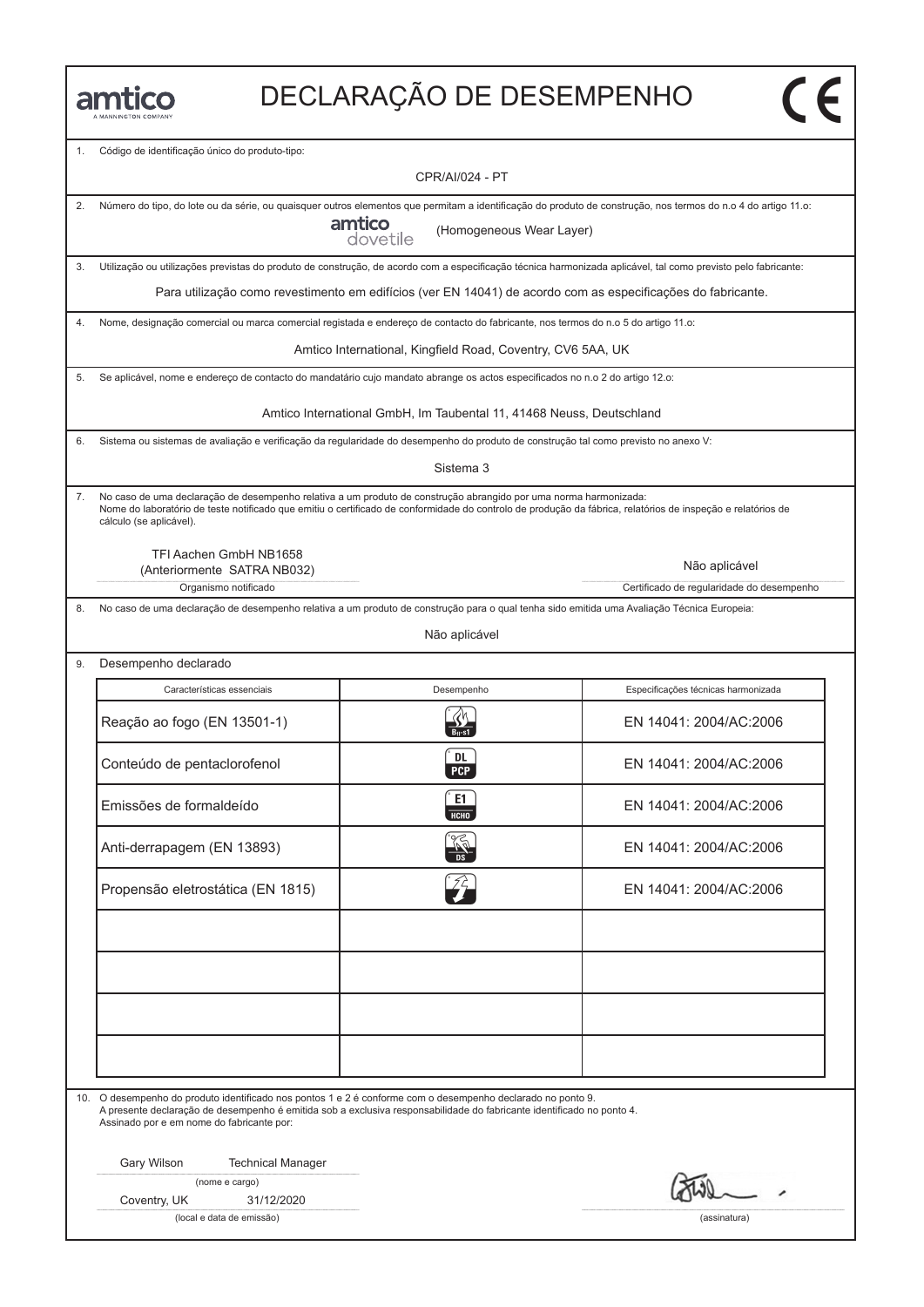

#### DIKJARAZZJONI TA' PRESTAZZJONI

| 1.  | Kodići uniku ta' identifikazzjoni tat-tip tal-prodott:                                                                                                             | <b>CPR/AI/024 - MT</b>                                                                      |                                                                                                                                                                                |
|-----|--------------------------------------------------------------------------------------------------------------------------------------------------------------------|---------------------------------------------------------------------------------------------|--------------------------------------------------------------------------------------------------------------------------------------------------------------------------------|
|     |                                                                                                                                                                    |                                                                                             |                                                                                                                                                                                |
| 2.  | Tip, numru tal-lott jew tas-serje jew kwalunkwe element iehor li jippermetti l-identifikazzjoni tal-prodott ghall-bini kif mehtieg taht l-Artikolu 11(4):          | amtico<br>(Homogeneous Wear Layer)<br>dovetile                                              |                                                                                                                                                                                |
| 3.  | Użu jew użi intiżi tal-prodott għall-bini, f'konformità mal-ispecifikazzjoni teknika armonizzata applikabbli, kif previst mill-manifattur:                         |                                                                                             |                                                                                                                                                                                |
|     |                                                                                                                                                                    | Għall-użu bħala paviment f'bini (ara EN 14041) skond l-ispeċifikazzjonijiet tal-manifattur. |                                                                                                                                                                                |
| 4.  | Isem, isem tal-kummerc irregistrat jew it-trade mark irregistrat u indirizz ta' kuntatt tal-manifattur kif mehtieg taht l-Artikolu 11(5):                          |                                                                                             |                                                                                                                                                                                |
|     |                                                                                                                                                                    | Amtico International, Kingfield Road, Coventry, CV6 5AA, UK                                 |                                                                                                                                                                                |
| 5.  | Fejn applikabbli, I-isem u I-indirizz ta' kuntatt tar-rappreżentant awtorizzat li I-mandat tieghu jkopri I-kompiti specifikati I-Artikolu 12(2):                   |                                                                                             |                                                                                                                                                                                |
|     |                                                                                                                                                                    | Amtico International GmbH, Im Taubental 11, 41468 Neuss, Deutschland                        |                                                                                                                                                                                |
| 6.  | Is-sistema jew sistemi ta' valutazzjoni u verifika tal-kostanza tal-prestazzjoni tal-prodott ghall-bini kif stabbilit fl-Anness V:                                 |                                                                                             |                                                                                                                                                                                |
|     |                                                                                                                                                                    | Sistema 3                                                                                   |                                                                                                                                                                                |
| 7.  | Fil-każ tad-dikjarazzjoni tal-prestazzjoni rigward prodott għall-bini kopert minn standard armonizzat:<br>(jekk rilevanti).                                        |                                                                                             | Isem tal-laboratorju tat-test notifikat, li jkun hareg ic-certifikat ta 'konformità tal-kontroll tal-produzzjoni ffabbrika, ir-rapporti ta' spezzjoni u r-rapporti tal-kalkolu |
|     | TFI Aachen GmbH NB1658                                                                                                                                             |                                                                                             |                                                                                                                                                                                |
|     | (Precedentement SATRA NB0321)<br>Korp Notifikat                                                                                                                    |                                                                                             | Ma japplikax<br>certifikat ta' kostanza tal-prestazzjoni                                                                                                                       |
| 8.  | Fil-każ tad-dikjarazzjoni tal-prestazzjoni rigward prodott għall-bini kopert li għalih tkun inħarġet Valutazzjoni Teknika Ewropea:                                 |                                                                                             |                                                                                                                                                                                |
|     |                                                                                                                                                                    | Mhux applikabbli                                                                            |                                                                                                                                                                                |
| 9.  | Prestazzjoni ddikjarata                                                                                                                                            |                                                                                             |                                                                                                                                                                                |
|     | Karatteristići essenzjali                                                                                                                                          | Prestazzjoni                                                                                | Specifikazzjonijiet teknici armonizzati                                                                                                                                        |
|     | Reazzjoni għan-nar (EN 13501-1)                                                                                                                                    | $B_{fl}$ -s1                                                                                | EN 14041: 2004/AC:2006                                                                                                                                                         |
|     | Kontenut tal Pentachlorophenol                                                                                                                                     | DL.<br><b>PCP</b>                                                                           | EN 14041: 2004/AC:2006                                                                                                                                                         |
|     | Emissjonijiet Formaldehyd                                                                                                                                          | E1<br>НСНО                                                                                  | EN 14041: 2004/AC:2006                                                                                                                                                         |
|     | Slip reżistenza (EN 13893)                                                                                                                                         |                                                                                             | EN 14041: 2004/AC:2006                                                                                                                                                         |
|     | Propensità elettrostatika (EN 1815)                                                                                                                                |                                                                                             | EN 14041: 2004/AC:2006                                                                                                                                                         |
|     |                                                                                                                                                                    |                                                                                             |                                                                                                                                                                                |
| 10. | II-prestazzjoni tal-prodott identifikat fil-punti 1 u 2 hija f'konformità mal-prestazzjoni ddikjarata fil-punt 9.                                                  |                                                                                             |                                                                                                                                                                                |
|     | Din id-dikjarazzjoni ta' prestazzjoni hi maħruġa taħt ir-responsabbiltà unika tal-manifattur identifikat fil-punt 4.<br>Iffirmat ghal u f'isem il-manifattur minn: |                                                                                             |                                                                                                                                                                                |
|     | Gary Wilson<br><b>Technical Manager</b>                                                                                                                            |                                                                                             |                                                                                                                                                                                |
|     | (isem u funzjoni)                                                                                                                                                  |                                                                                             |                                                                                                                                                                                |
|     | 31/12/2020<br>Coventry, UK                                                                                                                                         |                                                                                             |                                                                                                                                                                                |
|     | (post u data tal-ħruģ)                                                                                                                                             |                                                                                             | (firma)                                                                                                                                                                        |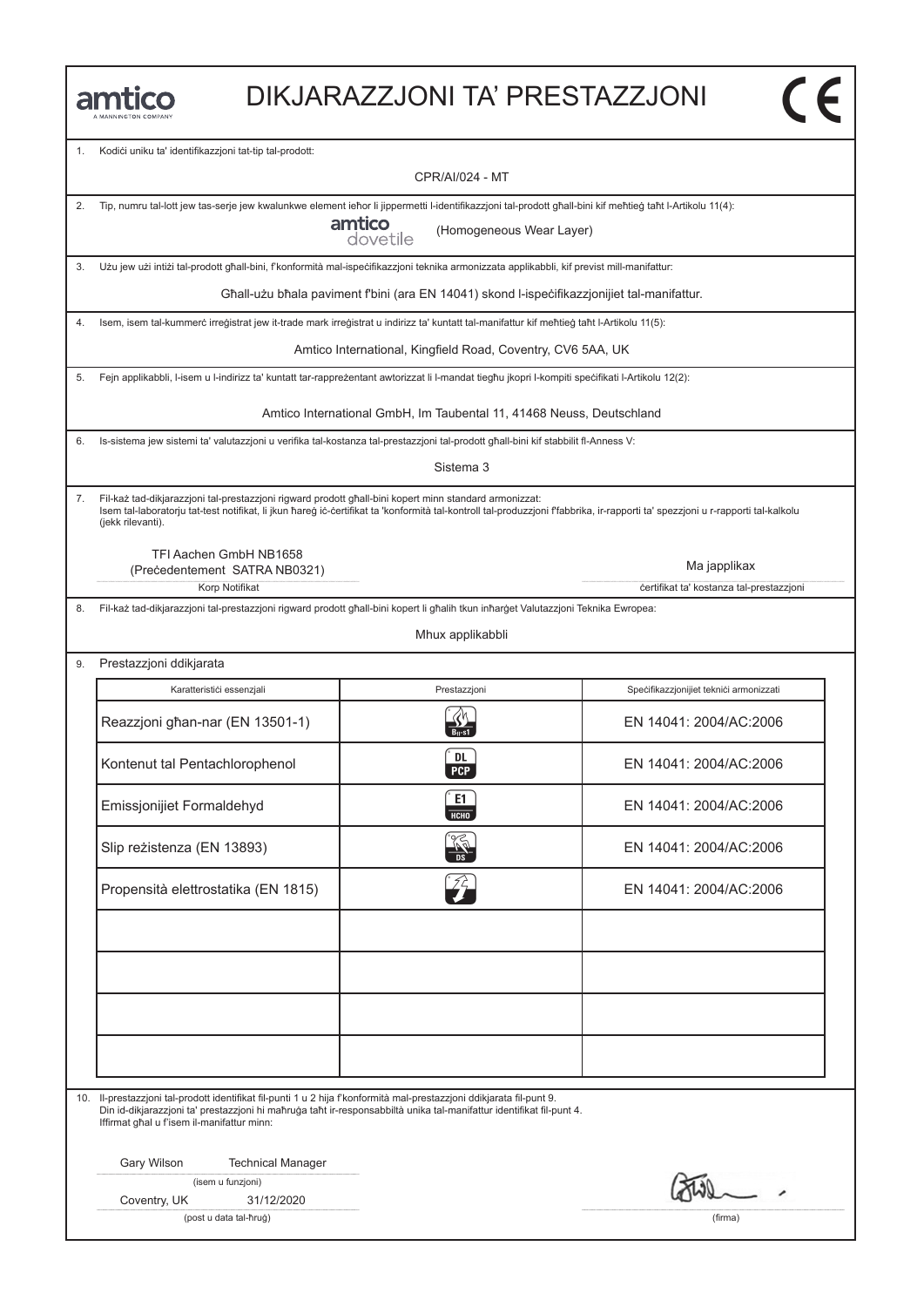## TELJESÍTMÉNYNYILATKOZAT

| 1. | A terméktípus egyedi azonosító kódja:                                                                                                                                                                                                                                                | <b>CPR/AI/024 - HU</b>                                                           |                          |                                                     |  |
|----|--------------------------------------------------------------------------------------------------------------------------------------------------------------------------------------------------------------------------------------------------------------------------------------|----------------------------------------------------------------------------------|--------------------------|-----------------------------------------------------|--|
|    |                                                                                                                                                                                                                                                                                      |                                                                                  |                          |                                                     |  |
| 2. | Típus-, tétel- vagy sorozatszám vagy egyéb ilyen elem, amely lehetővé teszi az építési termék azonosítását a 11. cikk (4) bekezdésében előírtaknak megfelelően:                                                                                                                      |                                                                                  |                          |                                                     |  |
|    |                                                                                                                                                                                                                                                                                      | amtico<br>dovetile                                                               | (Homogeneous Wear Layer) |                                                     |  |
| 3. | Az építési terméknek a gyártó által meghatározott rendeltetése vagy rendeltetései az alkalmazandó harmonizált műszaki előírással összhangban:                                                                                                                                        |                                                                                  |                          |                                                     |  |
|    |                                                                                                                                                                                                                                                                                      | Való felhasználásra padló az épületek (lásd az EN 14041), a gyártó előírásainak. |                          |                                                     |  |
| 4. | A gyártók neve, bejegyzett kereskedelmi neve, illetve bejegyzett védjegye, valamint értesítési címe a 11. cikk (5) bekezdésében előírtaknak megfelelően:                                                                                                                             |                                                                                  |                          |                                                     |  |
|    | Amtico International, Kingfield Road, Coventry, CV6 5AA, UK                                                                                                                                                                                                                          |                                                                                  |                          |                                                     |  |
| 5. | Adott esetben annak a meghatalmazott képviselőnek a neve és értesítési címe, akinek a megbízása körébe a 12. cikk (2) bekezdésében meghatározott<br>feladatok tartoznak:                                                                                                             |                                                                                  |                          |                                                     |  |
|    |                                                                                                                                                                                                                                                                                      | Amtico International GmbH, Im Taubental 11, 41468 Neuss, Deutschland             |                          |                                                     |  |
| 6. | Az építési termékek teljesítménye állandóságának értékelésére és ellenőrzésére szolgáló, az V. mellékletben szereplők szerinti rendszer vagy rendszerek:                                                                                                                             |                                                                                  |                          |                                                     |  |
|    |                                                                                                                                                                                                                                                                                      | Rendszer 3                                                                       |                          |                                                     |  |
| 7. | Harmonizált szabványok által szabályozott építési termékekre vonatkozó gyártói nyilatkozat esetén:<br>Neve a bejelentett vizsgáló laboratórium, amely kiadta a megfelelőségi tanúsítványt az üzemi gyártásellenőrzés, vizsgálati jelentések és számítási<br>jelentés (ha van ilyen). |                                                                                  |                          |                                                     |  |
|    | TFI Aachen GmbH NB1658                                                                                                                                                                                                                                                               |                                                                                  |                          |                                                     |  |
|    | (Korábban SATRA NB0321)<br>Intézmény neve                                                                                                                                                                                                                                            |                                                                                  |                          | Nem alkalmazható<br>A teljesítménynyilatkozat száma |  |
| 8. | Olyan építési termékekre vonatkozó gyártói nyilatkozat esetén, amelyekre európai műszaki értékelést adtak ki:                                                                                                                                                                        |                                                                                  |                          |                                                     |  |
|    |                                                                                                                                                                                                                                                                                      | Nem alkalmazható                                                                 |                          |                                                     |  |
| 9. | A nyilatkozat szerinti teljesítmény                                                                                                                                                                                                                                                  |                                                                                  |                          |                                                     |  |
|    |                                                                                                                                                                                                                                                                                      |                                                                                  |                          |                                                     |  |
|    | Alapvető tulajdonságok                                                                                                                                                                                                                                                               | Teljesítmény                                                                     |                          | Harmonizált műszaki előírások                       |  |
|    | Tüzveszélyesség (EN 13501-1)                                                                                                                                                                                                                                                         |                                                                                  |                          | EN 14041: 2004/AC:2006                              |  |
|    | Pentaklór-fenol-tartalom                                                                                                                                                                                                                                                             | DL<br><b>PCP</b>                                                                 |                          | EN 14041: 2004/AC:2006                              |  |
|    | Formaldehid kibocsátás                                                                                                                                                                                                                                                               | E1<br><b>HCHO</b>                                                                |                          | EN 14041: 2004/AC:2006                              |  |
|    | Csúszási ellenállás (EN 13893)                                                                                                                                                                                                                                                       |                                                                                  |                          | EN 14041: 2004/AC:2006                              |  |
|    | Elektrosztatikus hajlam (EN 1815)                                                                                                                                                                                                                                                    |                                                                                  |                          | EN 14041: 2004/AC:2006                              |  |
|    |                                                                                                                                                                                                                                                                                      |                                                                                  |                          |                                                     |  |
|    |                                                                                                                                                                                                                                                                                      |                                                                                  |                          |                                                     |  |
|    |                                                                                                                                                                                                                                                                                      |                                                                                  |                          |                                                     |  |
|    |                                                                                                                                                                                                                                                                                      |                                                                                  |                          |                                                     |  |
|    |                                                                                                                                                                                                                                                                                      |                                                                                  |                          |                                                     |  |
|    |                                                                                                                                                                                                                                                                                      |                                                                                  |                          |                                                     |  |
|    | 10. Az 1. és 2. pontban meghatározott termék teljesítménye megfelel a 9. pontban feltüntetett, nyilatkozat szerinti teljesítménynek.<br>E teljesítménynyilatkozat kiadásáért kizárólag a 4. pontban meghatározott gyártó a felelős.<br>A gyártó nevében és részéről aláíró személy:  |                                                                                  |                          |                                                     |  |
|    | Gary Wilson<br><b>Technical Manager</b>                                                                                                                                                                                                                                              |                                                                                  |                          |                                                     |  |
|    | (név és beosztás)                                                                                                                                                                                                                                                                    |                                                                                  |                          |                                                     |  |
|    | Coventry, UK<br>31/12/2020                                                                                                                                                                                                                                                           |                                                                                  |                          |                                                     |  |
|    | (a kiállítás helye és dátuma)                                                                                                                                                                                                                                                        |                                                                                  |                          | (aláírás)                                           |  |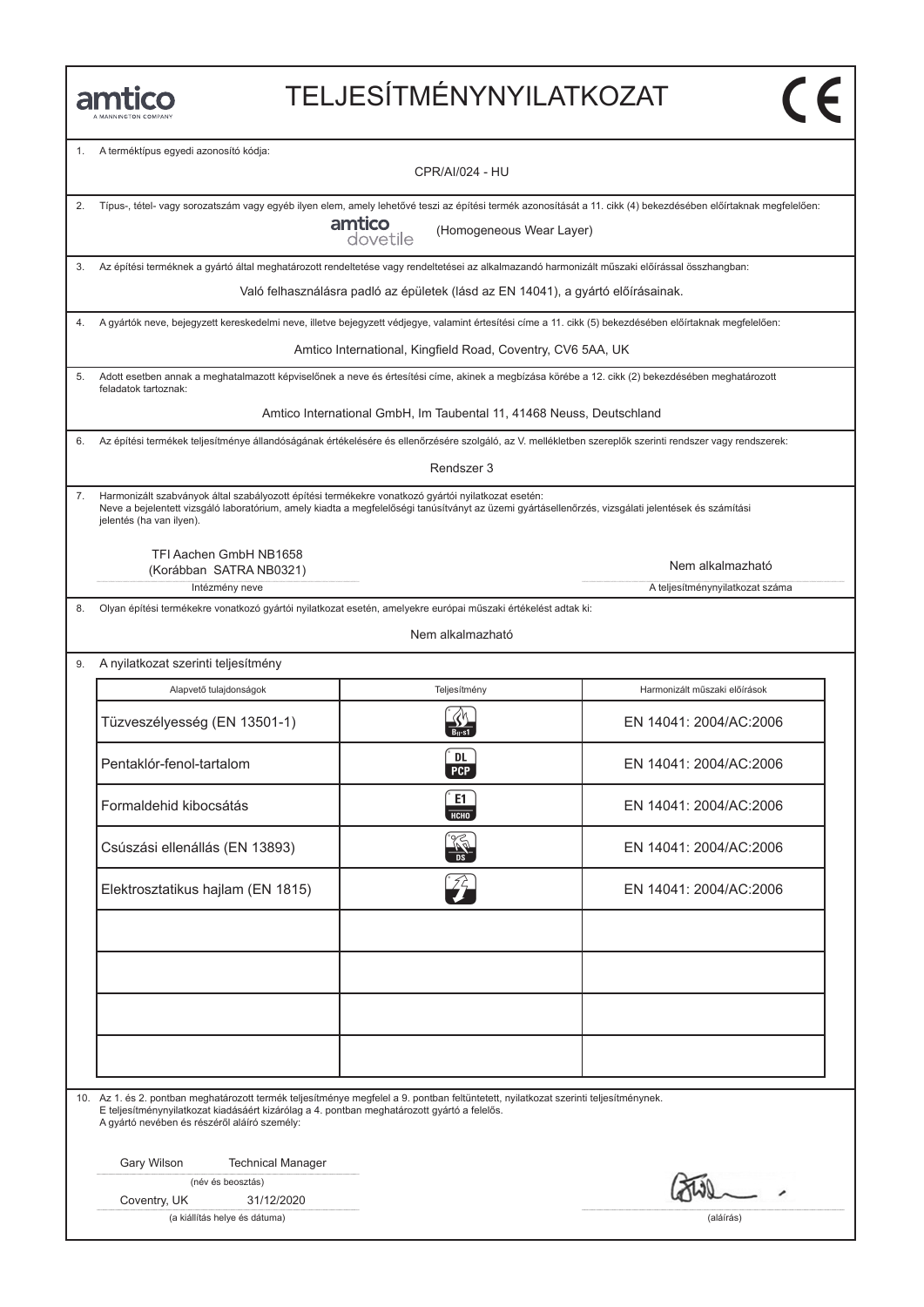## PROHLÁŠENÍ O VLASTNOSTECH

| 1. | Jedinečný identifikační kód typu výrobku:                                                                                                                                                                                                                           |                                                                               |                                                  |
|----|---------------------------------------------------------------------------------------------------------------------------------------------------------------------------------------------------------------------------------------------------------------------|-------------------------------------------------------------------------------|--------------------------------------------------|
|    |                                                                                                                                                                                                                                                                     | CPR/AI/024 - CZ                                                               |                                                  |
| 2. | Typ, série nebo sériové číslo nebo jakýkoli jiný prvek umožňující identifikaci stavebních výrobků podle čl. 11 odst. 4:                                                                                                                                             |                                                                               |                                                  |
|    |                                                                                                                                                                                                                                                                     | amtico<br>(Homogeneous Wear Layer)<br>dovetile                                |                                                  |
| 3. | Zamýšlené použití nebo zamýšlená použití stavebního výrobku v souladu s příslušnou harmonizovanou technickou specifikací podle předpokladu výrobce:                                                                                                                 |                                                                               |                                                  |
|    |                                                                                                                                                                                                                                                                     | Pro použití jako podlahy v budovách (viz EN 14041) podle specifikace výrobce. |                                                  |
| 4. | Jméno, firma nebo registrovaná obchodní známka a kontaktní adresa výrobce podle čl. 11 odst. 5:                                                                                                                                                                     |                                                                               |                                                  |
|    |                                                                                                                                                                                                                                                                     | Amtico International, Kingfield Road, Coventry, CV6 5AA, UK                   |                                                  |
| 5. | Případně jméno a kontaktní adresa zplnomocněného zástupce, jehož plná moc se vztahuje na úkoly uvedené v čl. 12 odst. 2:                                                                                                                                            |                                                                               |                                                  |
|    |                                                                                                                                                                                                                                                                     | Amtico International GmbH, Im Taubental 11, 41468 Neuss, Deutschland          |                                                  |
| 6. | Systém nebo systémy posuzování a ověřování stálosti vlastností stavebních výrobků, jak je uvedeno v příloze V:                                                                                                                                                      |                                                                               |                                                  |
|    |                                                                                                                                                                                                                                                                     | Systém 3                                                                      |                                                  |
| 7. | V případě prohlášení o vlastnostech týkajících se stavebního výrobku, na který se vztahuje harmonizovaná norma:<br>Název oznámeného zkušební laboratoře, který vydal osvědčení o shodě řízení výroby, inspekční zprávy a zprávy o výpočtu (pokud je to relevantní). |                                                                               |                                                  |
|    |                                                                                                                                                                                                                                                                     |                                                                               |                                                  |
|    | TFI Aachen GmbH NB1658                                                                                                                                                                                                                                              |                                                                               |                                                  |
|    | (Dříve SATRA NB0321)<br>Notifikovaný orgán                                                                                                                                                                                                                          |                                                                               | Nevztahuje se<br>Osvědčení o stálosti vlastností |
| 8. | V případě prohlášení o vlastnostech týkajících se stavebního výrobku, pro který bylo vydáno evropské technické posouzení:                                                                                                                                           |                                                                               |                                                  |
|    |                                                                                                                                                                                                                                                                     | Není použitelný                                                               |                                                  |
|    |                                                                                                                                                                                                                                                                     |                                                                               |                                                  |
| 9. | Vlastnosti uvedené v prohlášení                                                                                                                                                                                                                                     |                                                                               |                                                  |
|    | Základní charakteristiky                                                                                                                                                                                                                                            | Vlastnost                                                                     | Harmonizované technické specifikace              |
|    | Reakce na oheň (EN 13501-1)                                                                                                                                                                                                                                         | $B_{fl}$ -s1                                                                  | EN 14041: 2004/AC:2006                           |
|    | Obsah pentachlorofenolu                                                                                                                                                                                                                                             | DL<br>PCP                                                                     | EN 14041: 2004/AC:2006                           |
|    | Emise formaldehydu                                                                                                                                                                                                                                                  | E1<br><b>НСНО</b>                                                             | EN 14041: 2004/AC:2006                           |
|    | Odpor proti skluzu (EN 13893)                                                                                                                                                                                                                                       |                                                                               | EN 14041: 2004/AC:2006                           |
|    | Elektrostatická náchylnost (EN 1815)                                                                                                                                                                                                                                |                                                                               | EN 14041: 2004/AC:2006                           |
|    |                                                                                                                                                                                                                                                                     |                                                                               |                                                  |
|    |                                                                                                                                                                                                                                                                     |                                                                               |                                                  |
|    |                                                                                                                                                                                                                                                                     |                                                                               |                                                  |
|    |                                                                                                                                                                                                                                                                     |                                                                               |                                                  |
|    |                                                                                                                                                                                                                                                                     |                                                                               |                                                  |
|    |                                                                                                                                                                                                                                                                     |                                                                               |                                                  |
|    | 10. Vlastnost výrobku uvedená v bodě 1 a 2 je ve shodě s vlastností uvedenou v bodě 9.<br>Toto prohlášení o vlastnostech se vydává na výhradní odpovědnost výrobce uvedeného v bodě 4.<br>Podepsáno za výrobce a jeho jménem:                                       |                                                                               |                                                  |
|    | Gary Wilson<br><b>Technical Manager</b>                                                                                                                                                                                                                             |                                                                               |                                                  |
|    | (jméno a funkce)                                                                                                                                                                                                                                                    |                                                                               | W                                                |
|    | Coventry, UK<br>31/12/2020                                                                                                                                                                                                                                          |                                                                               |                                                  |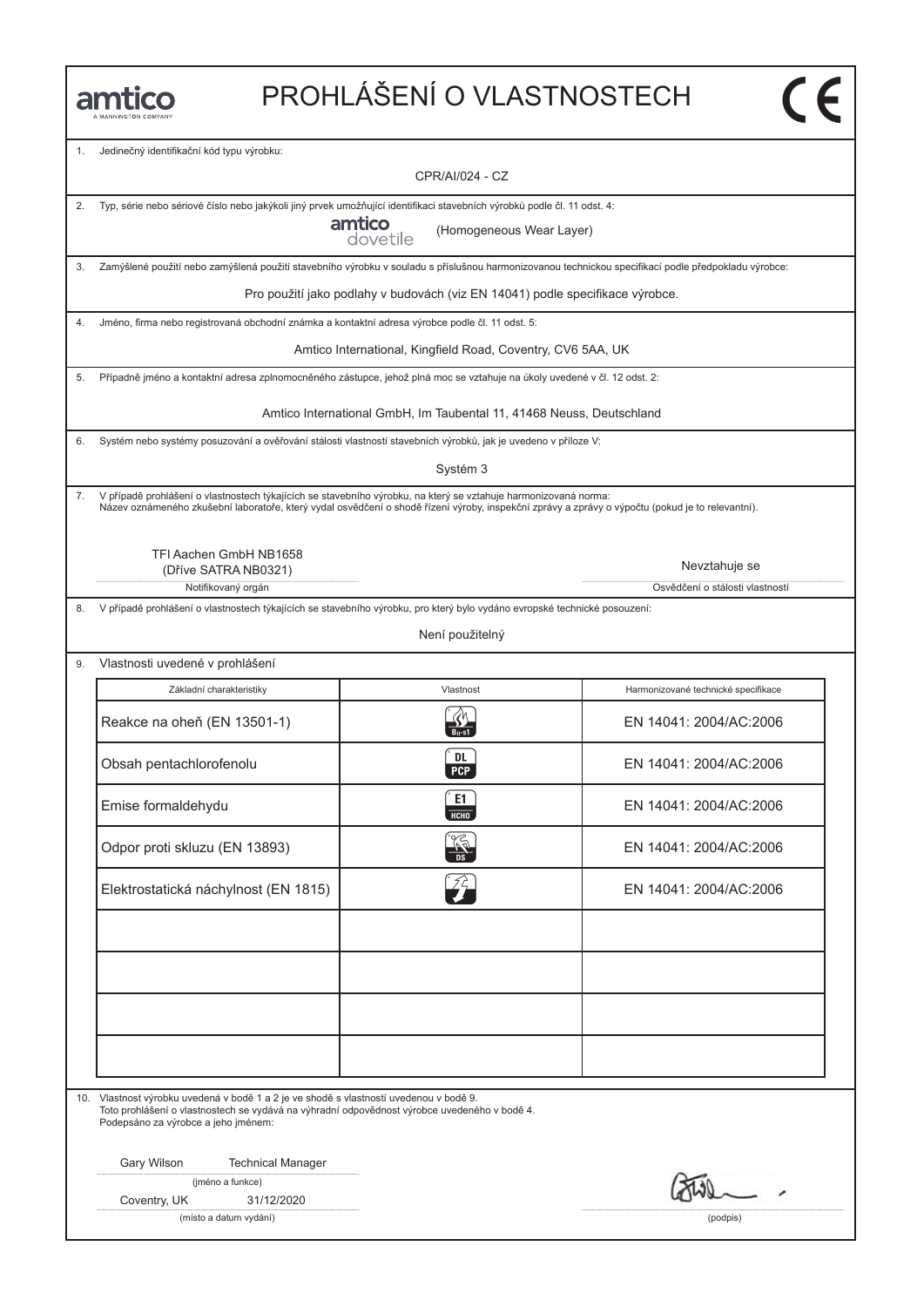### VYHLÁSENIE O PARAMETROCH

| 1.  | Jedinečný identifikačný kód typu výrobku:                                                                                                                                                                                                                                 | <b>CPR/AI/024 - SK</b>                                                              |                                                                                                                                                               |
|-----|---------------------------------------------------------------------------------------------------------------------------------------------------------------------------------------------------------------------------------------------------------------------------|-------------------------------------------------------------------------------------|---------------------------------------------------------------------------------------------------------------------------------------------------------------|
|     |                                                                                                                                                                                                                                                                           |                                                                                     |                                                                                                                                                               |
| 2.  |                                                                                                                                                                                                                                                                           | amtico<br>(Homogeneous Wear Layer)<br>dovetile                                      | Typ, číslo výrobnej dávky alebo sériové číslo, alebo akýkoľvek iný prvok umožňujúci identifikáciu stavebného výrobku, ako sa vyžaduje podľa článku 11 ods. 4: |
| 3.  | Zamýšľané použitia stavebného výrobku, ktoré uvádza výrobca, v súlade s uplatniteľnou harmonizovanou technickou špecifikáciou:                                                                                                                                            |                                                                                     |                                                                                                                                                               |
|     |                                                                                                                                                                                                                                                                           | Pre použitie ako podlahy v budovách (pozri EN 14041) je podľa špecifikácie výrobcu. |                                                                                                                                                               |
| 4.  | Meno, registrované obchodné meno alebo registrovaná ochranná známka a kontaktná adresa výrobcu, ako sa vyžaduje podľa článku 11 ods. 5:                                                                                                                                   |                                                                                     |                                                                                                                                                               |
|     |                                                                                                                                                                                                                                                                           | Amtico International, Kingfield Road, Coventry, CV6 5AA, UK                         |                                                                                                                                                               |
| 5.  | V prípade potreby meno a kontaktná adresa splnomocneného zástupcu, ktorého splnomocnenie zahŕňa úlohy vymedzené v článku 12 ods. 2:                                                                                                                                       |                                                                                     |                                                                                                                                                               |
|     |                                                                                                                                                                                                                                                                           | Amtico International GmbH, Im Taubental 11, 41468 Neuss, Deutschland                |                                                                                                                                                               |
| 6.  | Systém alebo systémy posudzovania a overovania nemennosti parametrov stavebného výrobku, ako sa uvádzajú v prílohe V:                                                                                                                                                     |                                                                                     |                                                                                                                                                               |
|     |                                                                                                                                                                                                                                                                           | Systém 3                                                                            |                                                                                                                                                               |
| 7.  | V prípade vyhlásenia o parametroch týkajúceho sa stavebného výrobku, na ktorý sa vzťahuje harmonizovaná norma:<br>Názov notifikovaného skúšobného laboratória, ktorý vydal osvedčenie o zhode riadenia výroby, inšpekčné správy a správy o výpočte (ak je to relevantné). |                                                                                     |                                                                                                                                                               |
|     | TFI Aachen GmbH NB1658                                                                                                                                                                                                                                                    |                                                                                     |                                                                                                                                                               |
|     | (Predtým SATRA NB0321)                                                                                                                                                                                                                                                    |                                                                                     | Nepoužiteľné                                                                                                                                                  |
|     | Notifikovaný orgán                                                                                                                                                                                                                                                        |                                                                                     | Osvedčenie o stálosti vlastností                                                                                                                              |
| 8.  | V prípade vyhlásenia o parametroch týkajúceho sa stavebného výrobku, na ktorý bolo vypracované európske technické posúdenie:                                                                                                                                              |                                                                                     |                                                                                                                                                               |
|     |                                                                                                                                                                                                                                                                           | Nie je použiteľný                                                                   |                                                                                                                                                               |
| 9.  | Deklarované parametre                                                                                                                                                                                                                                                     |                                                                                     |                                                                                                                                                               |
|     | Podstatné vlastnosti                                                                                                                                                                                                                                                      | Parametre                                                                           | Harmonizované technické špecifikácie                                                                                                                          |
|     | Reakcia na oheň (EN 13501-1)                                                                                                                                                                                                                                              | $B_{fl}$ -s1                                                                        | EN 14041: 2004/AC:2006                                                                                                                                        |
|     | Obsah pentachlórfenolu                                                                                                                                                                                                                                                    | DL<br><b>PCP</b>                                                                    | EN 14041: 2004/AC:2006                                                                                                                                        |
|     | Emisia formaldehydu                                                                                                                                                                                                                                                       | E1<br><b>HCHO</b>                                                                   | EN 14041: 2004/AC:2006                                                                                                                                        |
|     | Odpor proti sklzu (EN 13893)                                                                                                                                                                                                                                              |                                                                                     | EN 14041: 2004/AC:2006                                                                                                                                        |
|     | Elektrostatická náchylnosť (EN 1815)                                                                                                                                                                                                                                      |                                                                                     | EN 14041: 2004/AC:2006                                                                                                                                        |
|     |                                                                                                                                                                                                                                                                           |                                                                                     |                                                                                                                                                               |
| 10. | Parametre výrobku uvedené v bodoch 1 a 2 sú v zhode s deklarovanými parametrami v bode 9.                                                                                                                                                                                 |                                                                                     |                                                                                                                                                               |
|     | Toto vyhlásenie o parametroch sa vydáva na výhradnú zodpovednosť výrobcu uvedeného v bode 4.<br>Podpísal(-a) za a v mene výrobcu:                                                                                                                                         |                                                                                     |                                                                                                                                                               |
|     | Gary Wilson<br><b>Technical Manager</b>                                                                                                                                                                                                                                   |                                                                                     |                                                                                                                                                               |
|     | (meno a funkcia)                                                                                                                                                                                                                                                          |                                                                                     |                                                                                                                                                               |
|     | 31/12/2020<br>Coventry, UK                                                                                                                                                                                                                                                |                                                                                     |                                                                                                                                                               |
|     | (miesto a dátum vydania)                                                                                                                                                                                                                                                  |                                                                                     | (podpis)                                                                                                                                                      |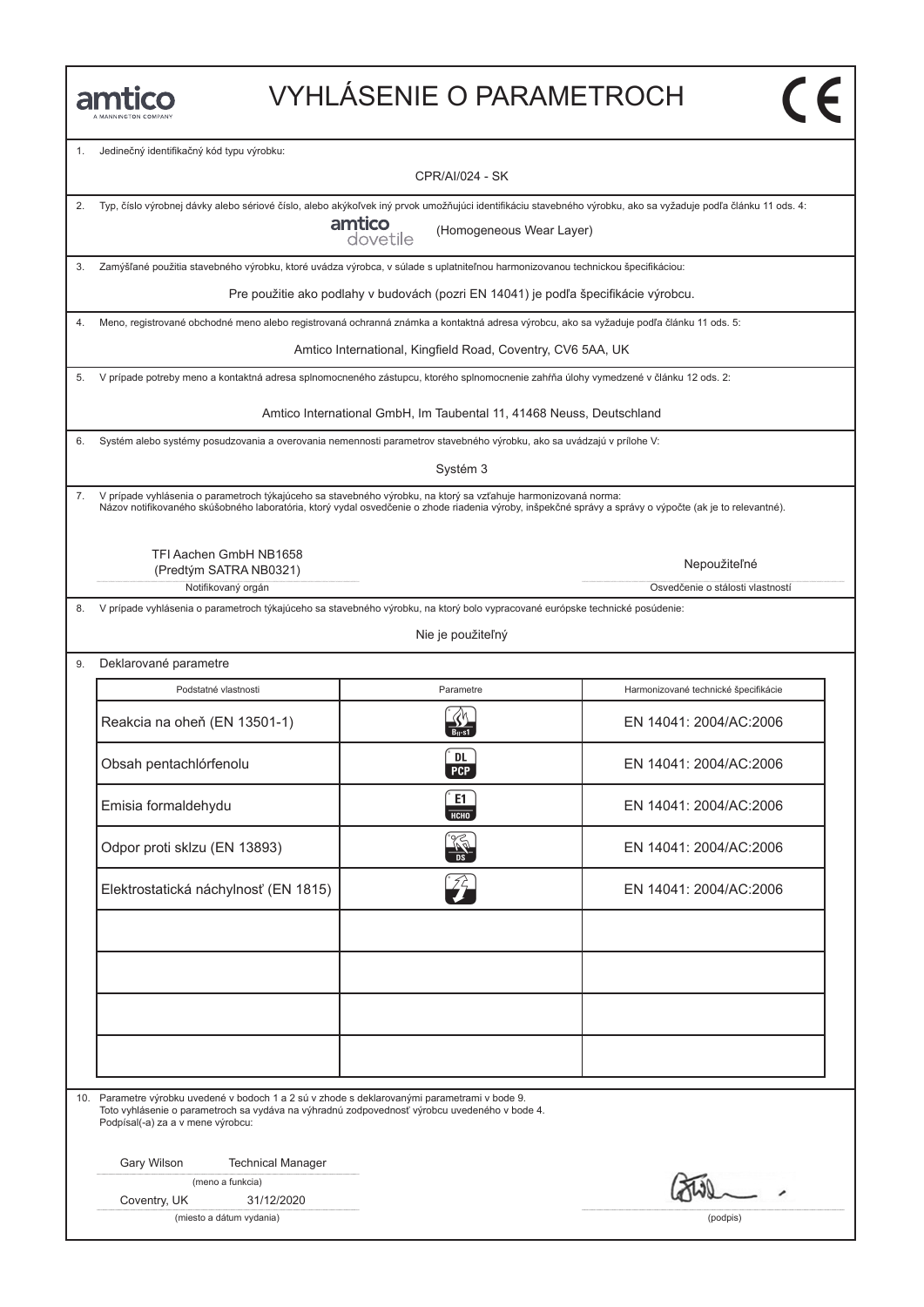#### IZJAVA O LASTNOSTIH

| 1.  | Enotna identifikacijska oznaka tipa proizvoda:                                                                                                                                                                                                                        |                                                                                         |                                                                                                                                                                 |
|-----|-----------------------------------------------------------------------------------------------------------------------------------------------------------------------------------------------------------------------------------------------------------------------|-----------------------------------------------------------------------------------------|-----------------------------------------------------------------------------------------------------------------------------------------------------------------|
|     |                                                                                                                                                                                                                                                                       | CPR/AI/024 - SI                                                                         |                                                                                                                                                                 |
| 2.  | Tip, serijska ali zaporedna številka ali kateri koli drug element, na podlagi katerega je mogoče prepoznati gradbene proizvode, v skladu s členom 11(4):                                                                                                              |                                                                                         |                                                                                                                                                                 |
|     |                                                                                                                                                                                                                                                                       | amtico<br>(Homogeneous Wear Layer)<br>dovetile                                          |                                                                                                                                                                 |
| 3.  |                                                                                                                                                                                                                                                                       |                                                                                         | Predvidena uporaba ali predvidene vrste uporabe gradbenega proizvoda v skladu z veljavno harmonizirano tehnično specifikacijo, kot jih predvideva proizvajalec: |
|     |                                                                                                                                                                                                                                                                       | Za uporabo kot talne obloge v stavbah (glej EN 14041) v skladu z navodili proizvajalca. |                                                                                                                                                                 |
| 4.  | Ime, registrirano trgovsko ime ali registrirana blagovna znamka in naslov proizvajalca v skladu s členom 11(5):                                                                                                                                                       |                                                                                         |                                                                                                                                                                 |
|     |                                                                                                                                                                                                                                                                       | Amtico International, Kingfield Road, Coventry, CV6 5AA, UK                             |                                                                                                                                                                 |
| 5.  | Po potrebi ime ali naslov pooblaščenega zastopnika, katerega pooblastilo zajema naloge, opredeljene v členu 12(2):                                                                                                                                                    |                                                                                         |                                                                                                                                                                 |
|     |                                                                                                                                                                                                                                                                       | Amtico International GmbH, Im Taubental 11, 41468 Neuss, Deutschland                    |                                                                                                                                                                 |
| 6.  | Sistem ali sistemi ocenjevanja in preverjanja nespremenljivosti lastnosti gradbenega proizvoda, kot je določeno v Prilogi V:                                                                                                                                          |                                                                                         |                                                                                                                                                                 |
|     |                                                                                                                                                                                                                                                                       | Sistem 3                                                                                |                                                                                                                                                                 |
| 7.  | Za izjavo o lastnostih glede gradbenega proizvoda, za katerega velja harmoniziran standard:<br>Ime priglašenega testnega laboratorija, ki je izdala potrdilo o skladnosti tovarniške kontrole proizvodnje, poročila o pregledu in poročila izračuni (če je primerno). |                                                                                         |                                                                                                                                                                 |
|     | TFI Aachen GmbH NB1658                                                                                                                                                                                                                                                |                                                                                         |                                                                                                                                                                 |
|     | (Prej SATRA NB0321)                                                                                                                                                                                                                                                   |                                                                                         | Se ne uporablja                                                                                                                                                 |
| 8.  | priglašeni organ<br>Za izjavo o lastnostih glede gradbenega proizvoda, za katerega je bila izdana evropska tehnična ocena:                                                                                                                                            |                                                                                         | Certifikat o nespremenljivosti lastnosti                                                                                                                        |
|     |                                                                                                                                                                                                                                                                       | Se ne uporablja                                                                         |                                                                                                                                                                 |
| 9.  | Navedena lastnost                                                                                                                                                                                                                                                     |                                                                                         |                                                                                                                                                                 |
|     | Bistvene značilnosti:                                                                                                                                                                                                                                                 | Lastnost                                                                                | Harmonizirane tehnične specifikacije                                                                                                                            |
|     |                                                                                                                                                                                                                                                                       |                                                                                         |                                                                                                                                                                 |
|     | Preiskus odziva na ogenj<br>(EN 13501-1)                                                                                                                                                                                                                              | $B_{11}$ -s1                                                                            | EN 14041: 2004/AC:2006                                                                                                                                          |
|     | Vsebina pentaklorofenol                                                                                                                                                                                                                                               | DL<br><b>PCP</b>                                                                        | EN 14041: 2004/AC:2006                                                                                                                                          |
|     | Emisije formaldehida                                                                                                                                                                                                                                                  | E1<br>НСНО                                                                              | EN 14041: 2004/AC:2006                                                                                                                                          |
|     | Odpornost proti zdrsu (EN 13893)                                                                                                                                                                                                                                      |                                                                                         | EN 14041: 2004/AC:2006                                                                                                                                          |
|     | Elektrostatična nagnjenost (EN 1815)                                                                                                                                                                                                                                  |                                                                                         | EN 14041: 2004/AC:2006                                                                                                                                          |
|     |                                                                                                                                                                                                                                                                       |                                                                                         |                                                                                                                                                                 |
|     |                                                                                                                                                                                                                                                                       |                                                                                         |                                                                                                                                                                 |
|     |                                                                                                                                                                                                                                                                       |                                                                                         |                                                                                                                                                                 |
|     |                                                                                                                                                                                                                                                                       |                                                                                         |                                                                                                                                                                 |
|     |                                                                                                                                                                                                                                                                       |                                                                                         |                                                                                                                                                                 |
|     |                                                                                                                                                                                                                                                                       |                                                                                         |                                                                                                                                                                 |
| 10. | Lastnosti proizvoda, navedenega v točki 1 in 2, so v skladu z navedenimi lastnostmi iz točke 9.<br>Za izdajo te izjave o lastnostih je odgovoren izključno proizvajalec, naveden v točki 4:<br>Podpisal za in v imenu proizvajalca:                                   |                                                                                         |                                                                                                                                                                 |
|     |                                                                                                                                                                                                                                                                       |                                                                                         |                                                                                                                                                                 |
|     | Gary Wilson<br><b>Technical Manager</b><br>(ime in dejavnost)                                                                                                                                                                                                         |                                                                                         |                                                                                                                                                                 |
|     | Coventry, UK<br>31/12/2020                                                                                                                                                                                                                                            |                                                                                         |                                                                                                                                                                 |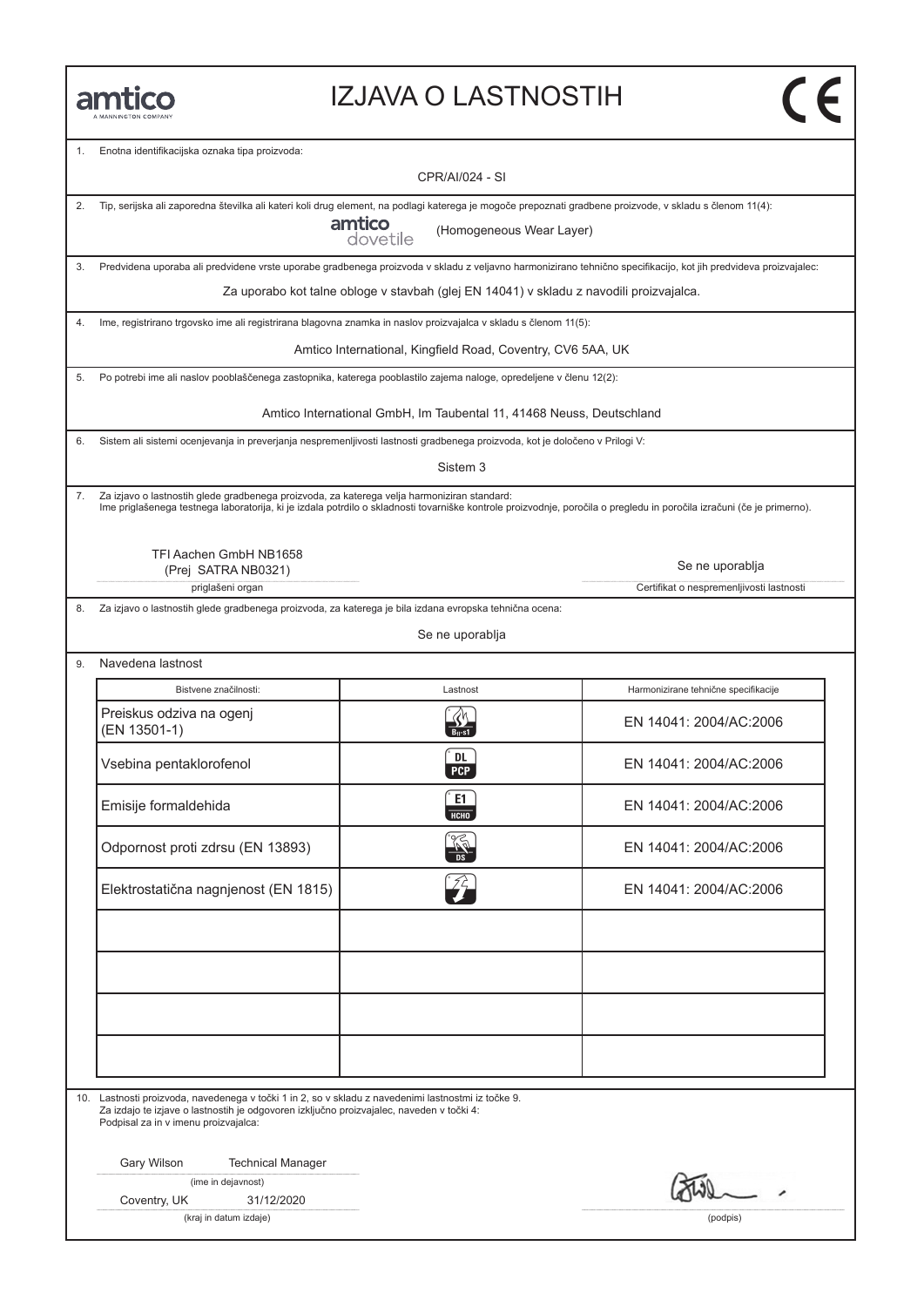**amtico** ДЕКЛАРАЦИЯ ЗА ЕКСПЛОАТАЦИОННИ ПОКАЗАТЕЛИ

| 1. | Уникален идентификационен код на типа продукт:                                                                                                                                                                                                                                                                                     |                                                                                                              |                                                                    |
|----|------------------------------------------------------------------------------------------------------------------------------------------------------------------------------------------------------------------------------------------------------------------------------------------------------------------------------------|--------------------------------------------------------------------------------------------------------------|--------------------------------------------------------------------|
|    | CPR/AI/024 - BG                                                                                                                                                                                                                                                                                                                    |                                                                                                              |                                                                    |
| 2. | Тип, партиден или сериен номер или друг елемент, който позволява да се идентифицира строителният продукт съгласно изискванията на член 11,<br>параграф 4:                                                                                                                                                                          |                                                                                                              |                                                                    |
|    |                                                                                                                                                                                                                                                                                                                                    | amtico<br>(Homogeneous Wear Layer)<br>dovetile                                                               |                                                                    |
| 3. | Предвидена употреба или употреби на строителния продукт в съответствие с приложимата хармонизирана специ фикация, както е предвидено<br>от производителя:                                                                                                                                                                          |                                                                                                              |                                                                    |
|    |                                                                                                                                                                                                                                                                                                                                    | За употреба като подова настилка в сгради (виж EN 14041) в съответствие със спецификациите на производителя. |                                                                    |
| 4. | Име, регистрирано търговско наименование или регистрирана търговска марка и адрес за контакт на производителя съгласно изискванията на член 11,<br>параграф 5:                                                                                                                                                                     |                                                                                                              |                                                                    |
|    |                                                                                                                                                                                                                                                                                                                                    | Amtico International, Kingfield Road, Coventry, CV6 5AA, UK                                                  |                                                                    |
| 5. | Когато е приложимо, име и адрес за контакт на упълномощения представител, чието пълномощие включва задачите, посочени в член 12, параграф 2:                                                                                                                                                                                       |                                                                                                              |                                                                    |
|    |                                                                                                                                                                                                                                                                                                                                    | Amtico International GmbH, Im Taubental 11, 41468 Neuss, Deutschland                                         |                                                                    |
| 6. | Система или системи за оценяване и проверка на постоянството на експлоатационните показатели на строителния продукт, както са изложени<br>в приложение V:                                                                                                                                                                          |                                                                                                              |                                                                    |
|    |                                                                                                                                                                                                                                                                                                                                    | система 3                                                                                                    |                                                                    |
| 7. | В случай на декларация за експлоатационни показатели относно строителен продукт е обхванат от хармонизиран стандарт:<br>Наименованието на упълномощения лабораторен тест, който е издал сертификат за съответствие на производствения контрол в предприятието, на<br>инспекционните доклади и отчети изчисления (ако е приложимо). |                                                                                                              |                                                                    |
|    | TFI Aachen GmbH NB1658<br>(Преди това SATRA NB0321)                                                                                                                                                                                                                                                                                |                                                                                                              | не е приложимо                                                     |
|    | нотифициран орган                                                                                                                                                                                                                                                                                                                  |                                                                                                              | сертификат за постоянството на експлоатационните<br>характеристики |
| 8. | В случай на декларация за експлоатационни показатели относно строителен продукт, за който е издадена европейска техническа оценка:                                                                                                                                                                                                 |                                                                                                              |                                                                    |
|    |                                                                                                                                                                                                                                                                                                                                    | не е приложимо                                                                                               |                                                                    |
| 9. | Декларирани експлоатационни показатели                                                                                                                                                                                                                                                                                             |                                                                                                              |                                                                    |
|    | Съществени характеристики                                                                                                                                                                                                                                                                                                          | Експлоатационни показатели                                                                                   | Хармонизирана техническа спецификация                              |
|    | Реакция на огън (EN 13501-1)                                                                                                                                                                                                                                                                                                       | $B_{\rm fl}$ -s1                                                                                             | EN 14041: 2004/AC:2006                                             |
|    | Съдържание на пентахлорфенол                                                                                                                                                                                                                                                                                                       | DL.<br><b>PCP</b>                                                                                            | EN 14041: 2004/AC:2006                                             |
|    | емисиите на формалдехид                                                                                                                                                                                                                                                                                                            | E1<br>HCHO                                                                                                   | EN 14041: 2004/AC:2006                                             |
|    | Противоплъзгащи (EN 13893)                                                                                                                                                                                                                                                                                                         | $\sim$                                                                                                       | EN 14041: 2004/AC:2006                                             |
|    | Електростатична склонност<br>(EN 1815)                                                                                                                                                                                                                                                                                             | $Z^2$                                                                                                        | EN 14041: 2004/AC:2006                                             |
|    |                                                                                                                                                                                                                                                                                                                                    |                                                                                                              |                                                                    |
|    |                                                                                                                                                                                                                                                                                                                                    |                                                                                                              |                                                                    |
|    |                                                                                                                                                                                                                                                                                                                                    |                                                                                                              |                                                                    |
|    |                                                                                                                                                                                                                                                                                                                                    |                                                                                                              |                                                                    |
|    |                                                                                                                                                                                                                                                                                                                                    |                                                                                                              |                                                                    |
|    |                                                                                                                                                                                                                                                                                                                                    |                                                                                                              |                                                                    |
|    | 10. Експлоатационните показатели на продукта, посочени в точки 1 и 2, съответстват на декларираните експлоатационни показатели в точка 9.<br>Настоящата декларация за експлоатационни показатели се издава изцяло на отговорността на производителя, посочен в точка 4:<br>Подписано за и от името на производителя от:            |                                                                                                              |                                                                    |
|    |                                                                                                                                                                                                                                                                                                                                    |                                                                                                              |                                                                    |
|    | Gary Wilson<br><b>Technical Manager</b><br>(име, длъжност)                                                                                                                                                                                                                                                                         |                                                                                                              |                                                                    |
|    | 31/12/2020<br>Coventry, UK                                                                                                                                                                                                                                                                                                         |                                                                                                              |                                                                    |
|    | (мястоидатанаиздаване)                                                                                                                                                                                                                                                                                                             |                                                                                                              | (подпис)                                                           |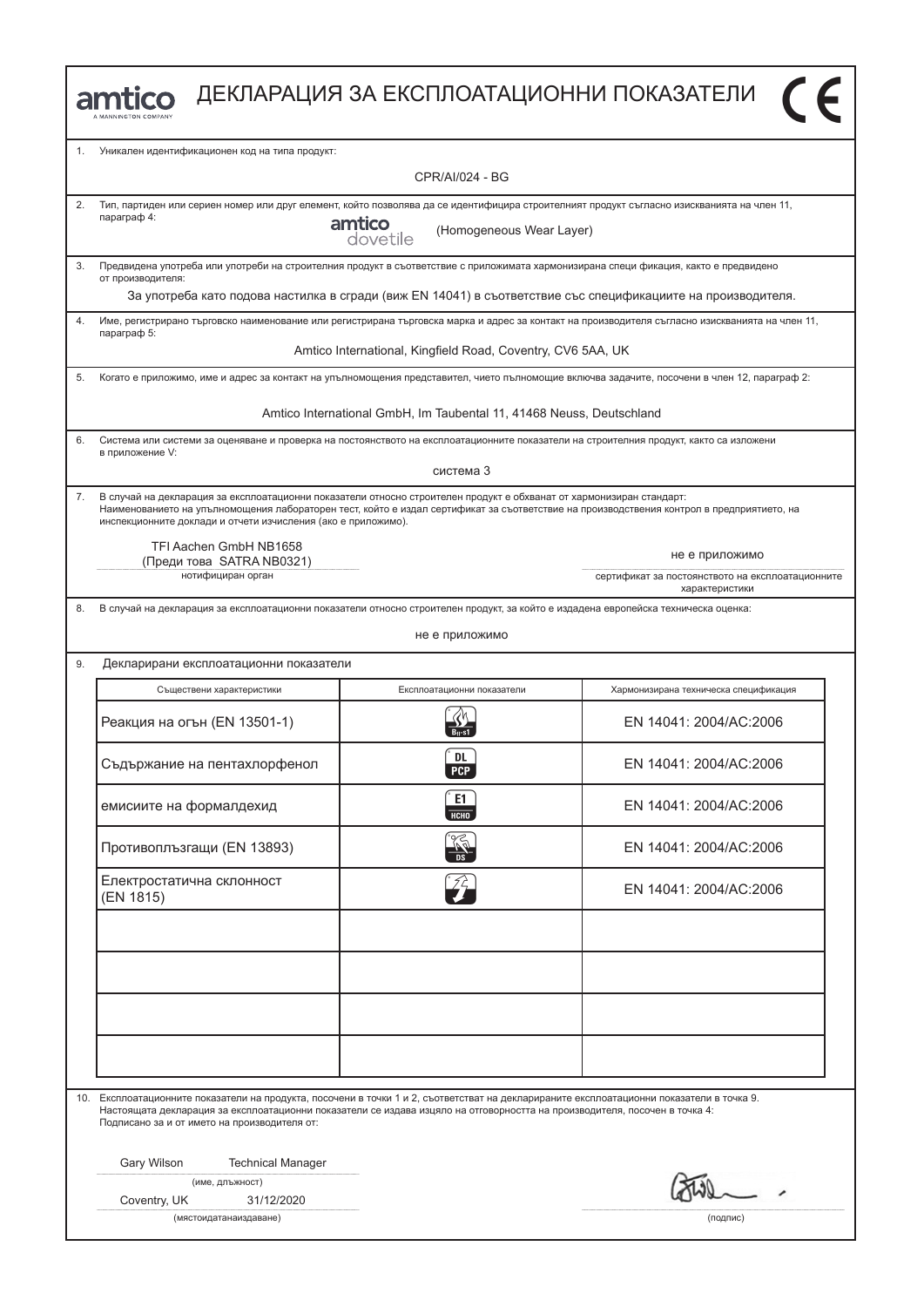

| 1. | Cod unic de identificare al produsului-tip:                                                                                                                                                                                                                                                                 |                                                                                                                                 |                                                                                                                                                                                 |
|----|-------------------------------------------------------------------------------------------------------------------------------------------------------------------------------------------------------------------------------------------------------------------------------------------------------------|---------------------------------------------------------------------------------------------------------------------------------|---------------------------------------------------------------------------------------------------------------------------------------------------------------------------------|
|    | CPR/AI/024 - RO                                                                                                                                                                                                                                                                                             |                                                                                                                                 |                                                                                                                                                                                 |
| 2. | Tipul, lotul sau numărul de serie sau orice alt element care permite identificarea produsului pentru construcții astfel cum este solicitat la articolul 11 alineatul (4):<br>amtico<br>dovetile<br>(Homogeneous Wear Layer)                                                                                 |                                                                                                                                 |                                                                                                                                                                                 |
| 3. |                                                                                                                                                                                                                                                                                                             |                                                                                                                                 | Utilizarea sau utilizările preconizate ale produsului pentru construcții, în conformitate cu specificația tehnică armonizată aplicabilă, astfel cum este prevăzut de fabricant: |
|    |                                                                                                                                                                                                                                                                                                             | Pentru utilizare ca acoperirea podelelor în clădiri (a se vedea EN 14041), în conformitate cu<br>specificațiile producătorului. |                                                                                                                                                                                 |
| 4. | Name, registered trade name or registered trade mark and contact address of the manufacturer as required pursuant to Article 11(5):                                                                                                                                                                         |                                                                                                                                 |                                                                                                                                                                                 |
|    | Amtico International, Kingfield Road, Coventry, CV6 5AA, UK                                                                                                                                                                                                                                                 |                                                                                                                                 |                                                                                                                                                                                 |
| 5. | După caz, numele și adresa de contact a reprezentantului autorizat al cărui mandat acoperă atribuțiile specificate la articolul 12 alineatul (2):                                                                                                                                                           |                                                                                                                                 |                                                                                                                                                                                 |
|    | Amtico International GmbH, Im Taubental 11, 41468 Neuss, Deutschland                                                                                                                                                                                                                                        |                                                                                                                                 |                                                                                                                                                                                 |
| 6. | Sistemul sau sistemele de evaluare și verificare a constanței performanței produsului pentru construcții, astfel cum este prevăzut în anexa V:                                                                                                                                                              |                                                                                                                                 |                                                                                                                                                                                 |
|    | Sistem 3                                                                                                                                                                                                                                                                                                    |                                                                                                                                 |                                                                                                                                                                                 |
| 7. | În cazul declarației de performanță privind un produs pentru construcții acoperit de un standard armonizat:<br>Numele de laboratorul de testare notificat care a emis certificatul de conformitate a controlului producției în fabrică, rapoartele de inspecție și rapoarte de calcul<br>(dacă este cazul). |                                                                                                                                 |                                                                                                                                                                                 |
|    | TFI Aachen GmbH NB1658<br>(Anterior SATRA NB0321)                                                                                                                                                                                                                                                           |                                                                                                                                 | Nu se aplică                                                                                                                                                                    |
|    | Organismul notificat                                                                                                                                                                                                                                                                                        |                                                                                                                                 | certificatul de constanță a performanței                                                                                                                                        |
| 8. |                                                                                                                                                                                                                                                                                                             | În cazul declarației de performanță pentru un produs pentru construcții pentru care s-a emis o evaluare tehnică europeană:      |                                                                                                                                                                                 |
|    |                                                                                                                                                                                                                                                                                                             | Nu se aplică                                                                                                                    |                                                                                                                                                                                 |
| 9. | Performanța declarată                                                                                                                                                                                                                                                                                       |                                                                                                                                 |                                                                                                                                                                                 |
|    | Caracteristici esențiale:                                                                                                                                                                                                                                                                                   | Performanță                                                                                                                     | Specificațiile tehnice armonizate                                                                                                                                               |
|    | Reacție la foc (EN 13501-1)                                                                                                                                                                                                                                                                                 | $B_{fl}$ -s1                                                                                                                    | EN 14041: 2004/AC:2006                                                                                                                                                          |
|    | Conținutului de pentaclorfenol                                                                                                                                                                                                                                                                              | DL<br><b>PCP</b>                                                                                                                | EN 14041: 2004/AC:2006                                                                                                                                                          |
|    | Emisiile Formaldehidă                                                                                                                                                                                                                                                                                       | E1<br>НСНО                                                                                                                      | EN 14041: 2004/AC:2006                                                                                                                                                          |
|    | Rezistenta la alunecare (EN 13893)                                                                                                                                                                                                                                                                          |                                                                                                                                 | EN 14041: 2004/AC:2006                                                                                                                                                          |
|    | Propensitatea electrostatică<br>(EN 1815)                                                                                                                                                                                                                                                                   | 24                                                                                                                              | EN 14041: 2004/AC:2006                                                                                                                                                          |
|    |                                                                                                                                                                                                                                                                                                             |                                                                                                                                 |                                                                                                                                                                                 |
|    |                                                                                                                                                                                                                                                                                                             |                                                                                                                                 |                                                                                                                                                                                 |
|    |                                                                                                                                                                                                                                                                                                             |                                                                                                                                 |                                                                                                                                                                                 |
|    |                                                                                                                                                                                                                                                                                                             |                                                                                                                                 |                                                                                                                                                                                 |
|    |                                                                                                                                                                                                                                                                                                             |                                                                                                                                 |                                                                                                                                                                                 |
|    | 10. Performanța produsului identificat la punctele 1 și 2 este în conformitate cu performanța declarată de la punctul 9<br>Semnată pentru și în numele fabricantului de către:                                                                                                                              | Această declarație de performanță este emisă pe răspunderea exclusivă a fabricantului identificat la punctul 4                  |                                                                                                                                                                                 |
|    | Gary Wilson<br><b>Technical Manager</b>                                                                                                                                                                                                                                                                     |                                                                                                                                 |                                                                                                                                                                                 |
|    | (numele și funcția)<br>Coventry, UK<br>31/12/2020                                                                                                                                                                                                                                                           |                                                                                                                                 |                                                                                                                                                                                 |
|    | (locul și data emiterii)                                                                                                                                                                                                                                                                                    |                                                                                                                                 | (semnătura)                                                                                                                                                                     |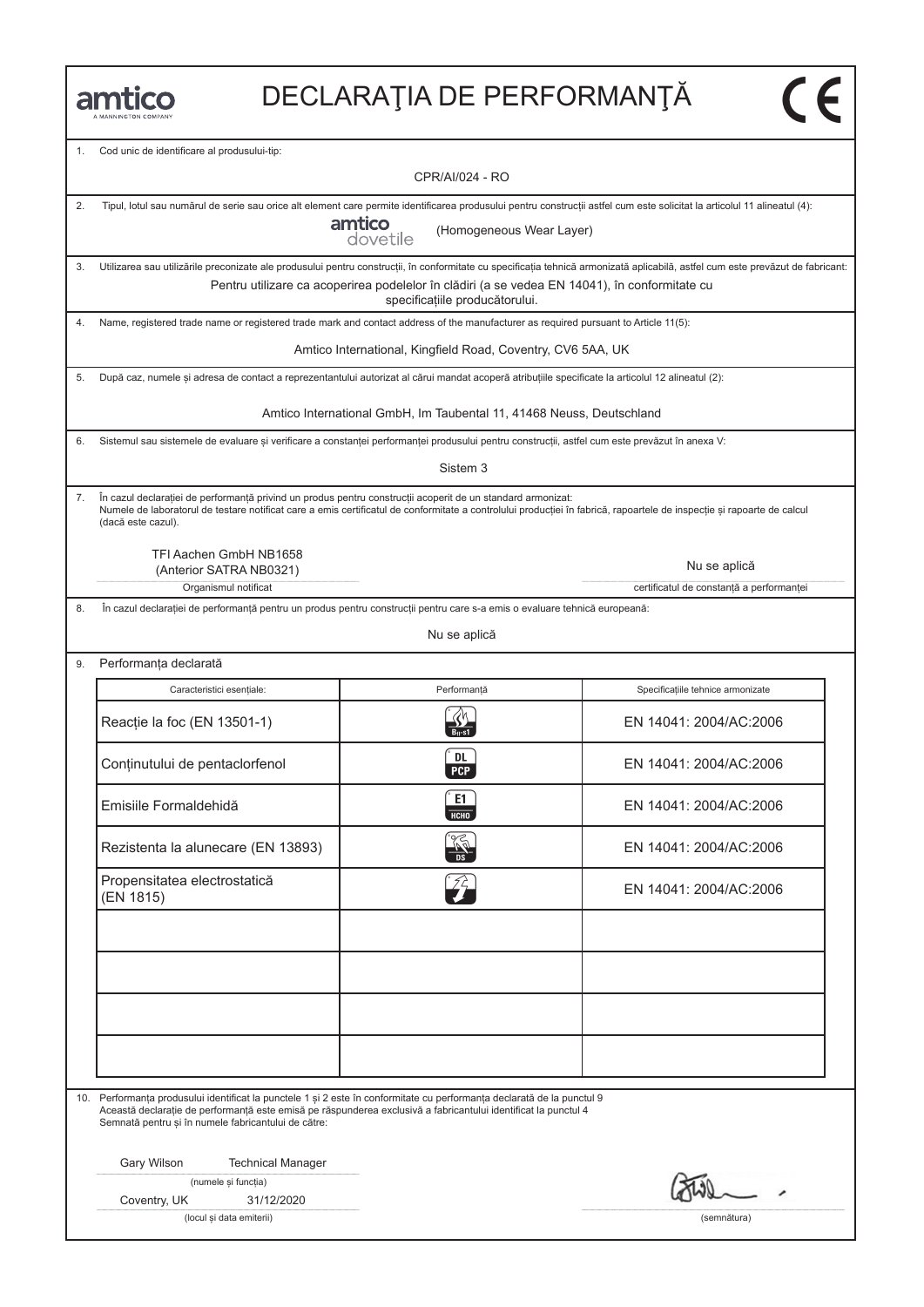#### IZJAVA O SVOJSTVIMA

| 1. | Jedinstveni identifikacijski kod za vrstu proizvoda:<br>CPR/AI/024 - HR                                                                                                                                                                                  |                                                                                            |                                                       |
|----|----------------------------------------------------------------------------------------------------------------------------------------------------------------------------------------------------------------------------------------------------------|--------------------------------------------------------------------------------------------|-------------------------------------------------------|
| 2. | Tip, serija ili serijski broj ili bilo koji drugi element koji omogućuje identifikaciju građevnog proizvoda u skladu s članom 11(4):                                                                                                                     | amtico<br>(Homogeneous Wear Layer)<br>dovetile                                             |                                                       |
| 3. | Namjenjena upotreba ili upotrebe građevnog proizvoda, kompatibilnog s usklađenom tehničkom specifikacijom, predviđena od strane proizvođača:                                                                                                             |                                                                                            |                                                       |
|    |                                                                                                                                                                                                                                                          | Za primjenu kao podna obloga u zgradama (vidi EN 14041) prema specifikacijama proizvođača. |                                                       |
| 4. | Ime, registrirani trgovački naziv ili registrirani zaštitni znak i kontakt adresa proizvođača u skladu s članom 11(5):                                                                                                                                   |                                                                                            |                                                       |
|    | Amtico International, Kingfield Road, Coventry, CV6 5AA, UK                                                                                                                                                                                              |                                                                                            |                                                       |
| 5. | Gdje je primjenljivo, ime i kontakt adresa zastupnika čije ovlaštenje pokriva zadatke navedene u članu 12(2):                                                                                                                                            |                                                                                            |                                                       |
|    | Amtico International GmbH, Im Taubental 11, 41468 Neuss, Deutschland                                                                                                                                                                                     |                                                                                            |                                                       |
| 6. | Sustav ili sustavi procjene i ispitivanja postojanosti svojstava građevnog proizvoda kako je navedeno u Aneksu V:                                                                                                                                        |                                                                                            |                                                       |
|    |                                                                                                                                                                                                                                                          | Sustav 3                                                                                   |                                                       |
| 7. | Ako se izjava o svojstvima odnosi na građevni proizvod ovuhvaćen usklađenim standardom:<br>Naziv prijavljenog ispitnog laboratorija koji je izdao potvrdu o sukladnosti tvorničke kontrole, izvješća inspekcije i izvješća obračuna (ako je relevantno). |                                                                                            |                                                       |
|    | TFI Aachen GmbH NB1658                                                                                                                                                                                                                                   |                                                                                            |                                                       |
|    | (Prethodno SATRA NB0321)<br>Tijelo za ocjenu sukladnosti                                                                                                                                                                                                 |                                                                                            | Nije primjenljivo<br>potvrda o postojanosti svojstava |
| 8. | U slučaju da se izjava o svojstvima odnosi na građevni proizvod za koji je izdana europska tehnička ocjena:                                                                                                                                              |                                                                                            |                                                       |
|    |                                                                                                                                                                                                                                                          | Nije primjenljivo                                                                          |                                                       |
| 9. | Deklarirana svojstva                                                                                                                                                                                                                                     |                                                                                            |                                                       |
|    | Bitna obilježja                                                                                                                                                                                                                                          | Svojstva                                                                                   | Usklađena tehnička specifikacija                      |
|    | Reakcija na vatru (EN 13501-1)                                                                                                                                                                                                                           | $B_{11}$ -s1                                                                               | EN 14041: 2004/AC:2006                                |
|    | Sadržaj pentaklorfenola                                                                                                                                                                                                                                  | DL<br><b>PCP</b>                                                                           | EN 14041: 2004/AC:2006                                |
|    | Emisija formaldehida                                                                                                                                                                                                                                     | E1<br><b>HCHO</b>                                                                          | EN 14041: 2004/AC:2006                                |
|    | Otpornost na klizanje (EN 13893)                                                                                                                                                                                                                         |                                                                                            | EN 14041: 2004/AC:2006                                |
|    | Elektrostatska sklonost (EN 1815)                                                                                                                                                                                                                        |                                                                                            | EN 14041: 2004/AC:2006                                |
|    |                                                                                                                                                                                                                                                          |                                                                                            |                                                       |
|    |                                                                                                                                                                                                                                                          |                                                                                            |                                                       |
|    |                                                                                                                                                                                                                                                          |                                                                                            |                                                       |
|    |                                                                                                                                                                                                                                                          |                                                                                            |                                                       |
|    |                                                                                                                                                                                                                                                          |                                                                                            |                                                       |
|    | 10. Svojstva proizvoda navedenog u točkama 1 i 2 u skladu su s deklariranim svojstvima u točki 9.<br>Ova izjava o svojstvima izdana je na isključivu odgovornost proizvođača navedenog u točki 4<br>Za i u ime proizvođača potpisao:                     |                                                                                            |                                                       |
|    | Gary Wilson<br><b>Technical Manager</b>                                                                                                                                                                                                                  |                                                                                            |                                                       |
|    | (ime i položaj)                                                                                                                                                                                                                                          |                                                                                            |                                                       |
|    | Coventry, UK<br>31/12/2020                                                                                                                                                                                                                               |                                                                                            |                                                       |
|    | (mjesto i datum izdavanja)                                                                                                                                                                                                                               |                                                                                            | (potpis)                                              |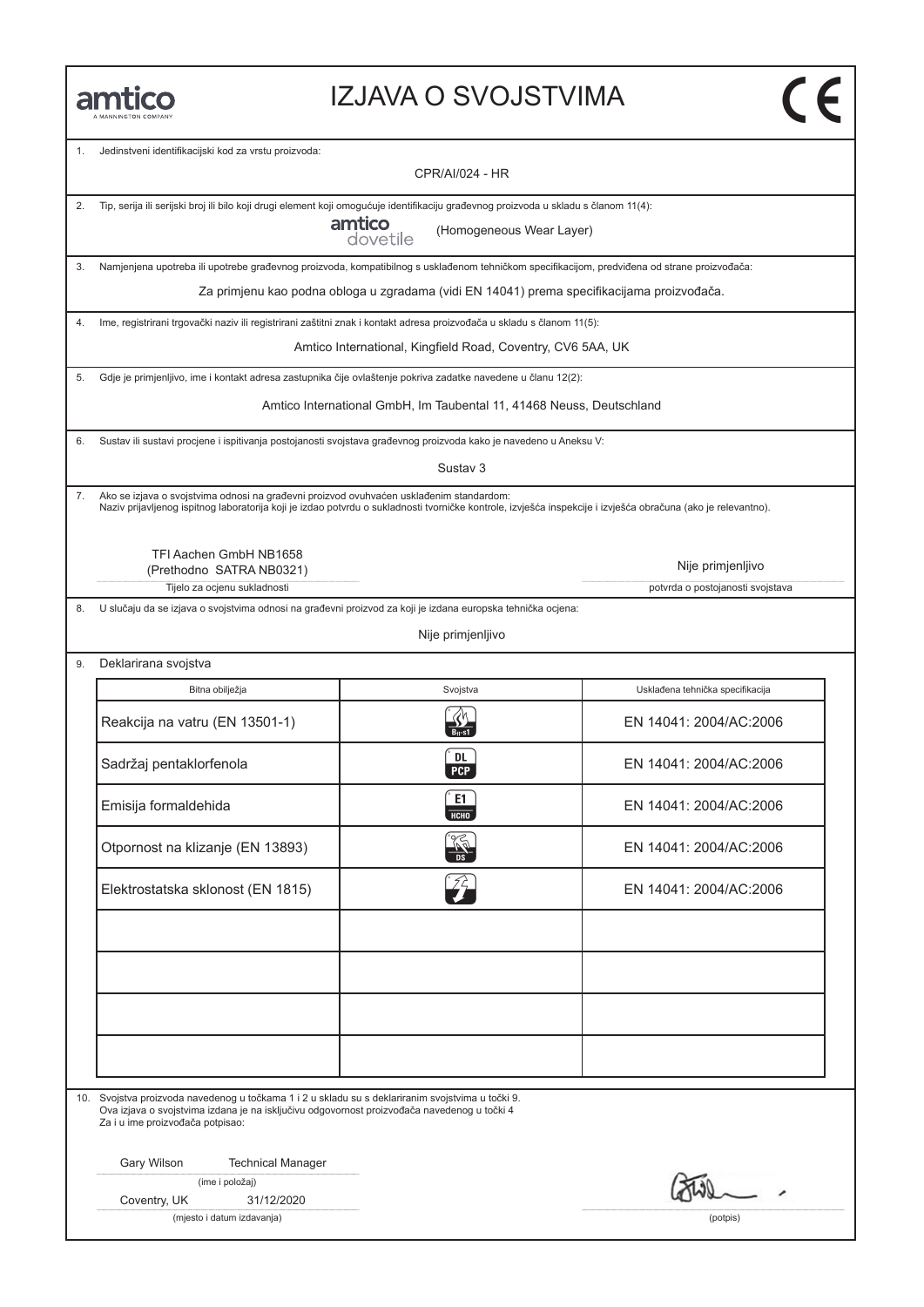



|    | Уникальный идентификационный код типа продукции:                                                                                                                                                                                                                                                                                                             |                                                                      |                                        |
|----|--------------------------------------------------------------------------------------------------------------------------------------------------------------------------------------------------------------------------------------------------------------------------------------------------------------------------------------------------------------|----------------------------------------------------------------------|----------------------------------------|
|    | <b>CPR/AI/024 - RU</b>                                                                                                                                                                                                                                                                                                                                       |                                                                      |                                        |
| 2. | Тип, партия или серийный номер или любой иной элемент, позволяющий идентифицировать строительный продукт в соответствии с положениями<br>Статьи 11(4):<br>amtico<br>dovetile<br>(Homogeneous Wear Layer)                                                                                                                                                     |                                                                      |                                        |
| 3. | Предусмотренное производителем назначение строительного продукта в соответствии с применимым гармонизированным техническим стандартам:<br>для использования в качестве напольного покрытия в помещениях (см. EN 14041) в соответствии со спецификациями<br>производителя.                                                                                    |                                                                      |                                        |
| 4. | Название, зарегистрированное торговое наименование или зарегистрированный товарный знак и контактный адрес производителя в соответствии с<br>положениями Статьи 11(5):<br>Amtico International, Kingfield Road, Coventry, CV6 5AA, UK                                                                                                                        |                                                                      |                                        |
| 5. | Где применимо, название и контактный адрес уполномоченного представителя, действующего на основании мандата в соответствии с<br>положениями Статьи 12(2):                                                                                                                                                                                                    |                                                                      |                                        |
|    |                                                                                                                                                                                                                                                                                                                                                              | Amtico International GmbH, Im Taubental 11, 41468 Neuss, Deutschland |                                        |
| 6. | Система или системы оценки и подтверждения стабильности эксплуатационных характеристик строительной продукции, как указано в Приложении V:                                                                                                                                                                                                                   |                                                                      |                                        |
|    | Система 1                                                                                                                                                                                                                                                                                                                                                    |                                                                      |                                        |
| 7. | В случае, если декларация об эксплуатационных характеристиках касается продукции, на которую распространяется гармонизированный стандарт:<br>Название нотифицированной лаборатории испытаний, выдавшей сертификат соответствия системы заводского производственного контроля, отчетов об<br>инспекции и отчетов о расчетах (где применимо):                  |                                                                      |                                        |
|    | TFI Aachen GmbH NB1658<br>(Ранее SATRA NB0321)                                                                                                                                                                                                                                                                                                               |                                                                      | не применимо                           |
|    | Нотифицированный орган                                                                                                                                                                                                                                                                                                                                       |                                                                      | сертификат стабильности характеристик  |
|    | 8.<br>В случае декларации об эксплуатационных характеристиках, касающихся строительной продукции, для которой была выдана европейская<br>техническая аттестация:<br>не применимо                                                                                                                                                                             |                                                                      |                                        |
| 9. | Задекларированные эксплуатационные характеристики                                                                                                                                                                                                                                                                                                            |                                                                      |                                        |
|    | Существенные характеристики                                                                                                                                                                                                                                                                                                                                  | Эксплуатационные характеристики                                      | Гармонизированный технический стандарт |
|    | Реакция на воздействие огня<br>(EN 13501-1)                                                                                                                                                                                                                                                                                                                  |                                                                      | EN 14041: 2004/AC:2006                 |
|    | Содержание пентахлорофенола                                                                                                                                                                                                                                                                                                                                  | DL<br><b>PCP</b>                                                     | EN 14041: 2004/AC:2006                 |
|    | Эмиссия формальдегида                                                                                                                                                                                                                                                                                                                                        | E1<br><b>HCHO</b>                                                    | EN 14041: 2004/AC:2006                 |
|    | Сопротивление скольжению<br>(EN 13893)                                                                                                                                                                                                                                                                                                                       |                                                                      | EN 14041: 2004/AC:2006                 |
|    | Электростатическая склонность<br>(EN 1815)                                                                                                                                                                                                                                                                                                                   |                                                                      | EN 14041: 2004/AC:2006                 |
|    |                                                                                                                                                                                                                                                                                                                                                              |                                                                      |                                        |
|    |                                                                                                                                                                                                                                                                                                                                                              |                                                                      |                                        |
|    |                                                                                                                                                                                                                                                                                                                                                              |                                                                      |                                        |
|    |                                                                                                                                                                                                                                                                                                                                                              |                                                                      |                                        |
|    | 10. Эксплуатационные характеристики продукции, указанной в пунктах 1 и 2, соответствуют задекларированным эксплуатационным характеристикам,<br>указанным в пункте 9. Настоящая декларация об эксплуатационных характеристиках выдана под личную ответственность производителя, указанного<br>в пункте 4.<br>Подписано от имени и по поручению производителя: |                                                                      |                                        |
|    | Gary Wilson<br><b>Technical Manager</b><br>(имя и должность)                                                                                                                                                                                                                                                                                                 |                                                                      |                                        |
|    | Coventry, UK<br>31/12/2020                                                                                                                                                                                                                                                                                                                                   |                                                                      |                                        |
|    | (место и дата выдачи)                                                                                                                                                                                                                                                                                                                                        |                                                                      | (подпись)                              |